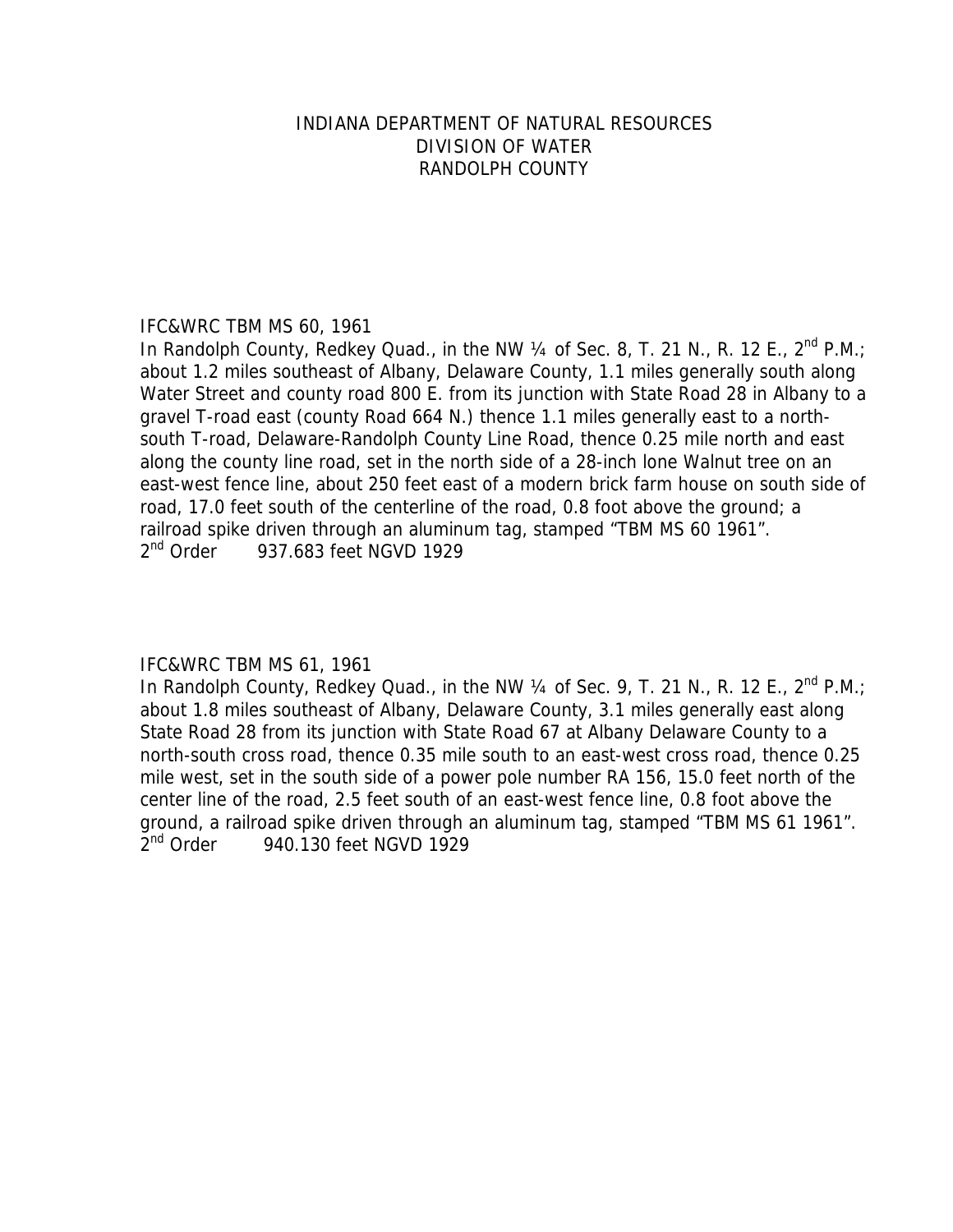In Randolph County, Redkey Quad., in the SW 1/4 of Sec. 4, T. 21 N., R. 12 E., 2<sup>nd</sup> P.M.; at Fairview, 0.1 mile south along a paved road from its junction with State Road 28 at the cross roads in Fairview to a one-span steel truss bridge over Mississinewa River, set in the top of the west end of the south stone bridge seat, 10.0 feet west of the center line of the road, 3.0 feet north of the north face of the south concrete abutment, 1.2 feet below the road, 0.6 foot east of the west face of the south bridge seat, a chiseled triangle.

2<sup>nd</sup> Order 941.171 feet NGVD 1929 Destroyed 5/10/2005 LJC

## SHCOI BM RAN G 39

In Randolph County, Redkey Quad., in the SE 1/4 of Sec. 4, T. 21 N., R. 12 E., 2<sup>nd</sup> P.M.; at Fairview; at the 25 East Road (1150 West Road) bridge over the Mississinewa River; set in the top of the northeast concrete abutment of the bridge, 14.5 feet east of the centerline of the road, 5.2 feet north of the south end of the abutment, 4.8 feet south of the north end of the abutment, 1.5 feet east of the east face of the aluminum guardrail of the bridge, 0.6 foot north of the extended north face of the concrete bridge deck, 0.5 foot west of the east face of the abutment, , level with the top of the concrete bridge deck; a State Highway Commission of Indiana Survey bench mark tablet, stamped "RAN G 39".

3<sup>rd</sup> Order 947.272 feet NGVD 1929

### IFC&WRC BM RAN 19, 1960

In Randolph County, Redkey Quad., in the SE 1/4 of Sec. 4, T. 21 N., R. 12 E., 2<sup>nd</sup> P.M.; at Fairview; 0.1 mile south along a paved 25 East Road (1150 West Road) from its junction with State Road 28 at the cross roads at Fairview to the 25 East Road (1150 West Road) one-span steel truss bridge over the Mississinewa River; set in the top of the northeast concrete and stone wingwall, set in that part of the northeast wingwall that is concrete, 16.5 feet east of the center line of the road, 10.5 feet northeast of the northeast face of the top stone step of the northeast wingwall, 1.6 feet southeast of the northwest face of the wingwall; a Indiana Flood Control and Water Resources Commission bronze bench mark tablet, stamped "RAN 19 1960". 2<sup>nd</sup> Order 941.629 feet NGVD 1929 Destroyed 5/10/2005 LJC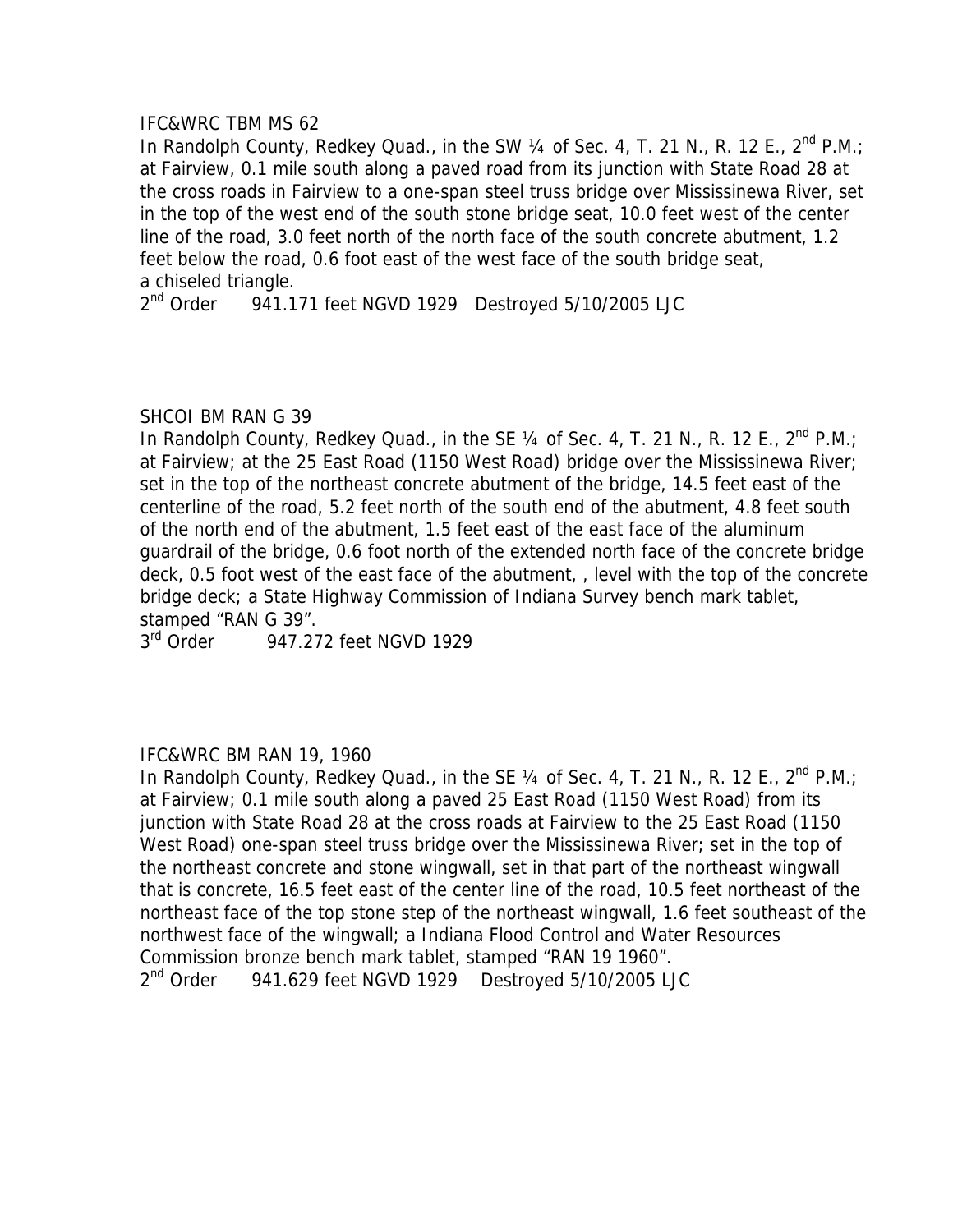## USC&GS BM T 220 RESET 1951

In Randolph County, Redkey Quad., in the SE  $\frac{1}{4}$  of Sec. 4, T. 21 N., R. 12 E.,  $2^{nd}$  P.M.; at Fairview, at the crossroads at Fairview, in the southeast one-quarter of the cross roads, 123 feet east of the center line of the north-south road, 37.5 feet south of the center line of State Road 28, set in the top of a 3-foot concrete square base of a sign (sign no longer sets on base) 26.0 feet northeast of the northeast corner of a stucco house-general store and a Standard Oil Station, 4.1 feet south of a large standard oil sign, 2.2 feet east of a power pole, 0.4 foot above the ground, set in the northwest corner of the concrete base; a U.S. Coast & Geodetic Survey bronze disk, stamped "T 220 1947 RESET 1951".

 $2<sup>nd</sup>$  Order 953.369 feet NGVD 1929 Destroyed 5/10/2005 LJC – stem found

# IFC&WRC TBM MS 63, 1961

In Randolph County, Redkey Quad., in the NE  $\frac{1}{4}$  of Sec. 9, T. 21 N., R. 12 E.,  $2^{nd}$  P.M.; about 6.5 miles southeast of Fairview, 0.2 mile south along a paved road (main northsouth road in Fairview) from its junction with State Road 28 at Fairview to a gravel Troad east, thence 0.6 mile generally east and south, set in the east side of a 16-inch Walnut tree, tree is second tree north of the south end of a grove of Walnut trees on the west side of the road, 15.0 feet west of the center line of the road, 3.0 feet east of a fence line, 0.2 foot above the ground, a railroad spike driven through an aluminum tag, stamped "TBM MS 63 1961".

 $2<sup>nd</sup>$  Order 936.715 feet NGVD 1929 Destroyed 5/10/2005 LJC

# IFC&WRC BM RAN 18, 1960

In Randolph County, Redkey Quad., in the NW  $\frac{1}{4}$  of Sec. 10, T. 21 N., R. 12 E., 2<sup>nd</sup> P.M.; about 0.7 mile southeast of Fairview, 0.2 mile south along a paved road (main north-south road in Fairview) from its junction with State Road 28 at the crossroads at Fairview to a gravel T-road east, thence 0.75 mile generally east to a right-angle turn south, 129 feet west of the center of the curve, 19 feet south of the center line of the road west, 2.3 feet east of a power pole number IGS RA 25, 1.7 feet north of a fence line, set in the top of a concrete post projecting, 0.1 foot above the ground; a Indiana Flood Control and Water Resources Commission bronze bench mark tablet, stamped "RAN 18 1960".

2<sup>nd</sup> Order 939.200 feet NGVD 1929 Recovered 5/10/2005 LJC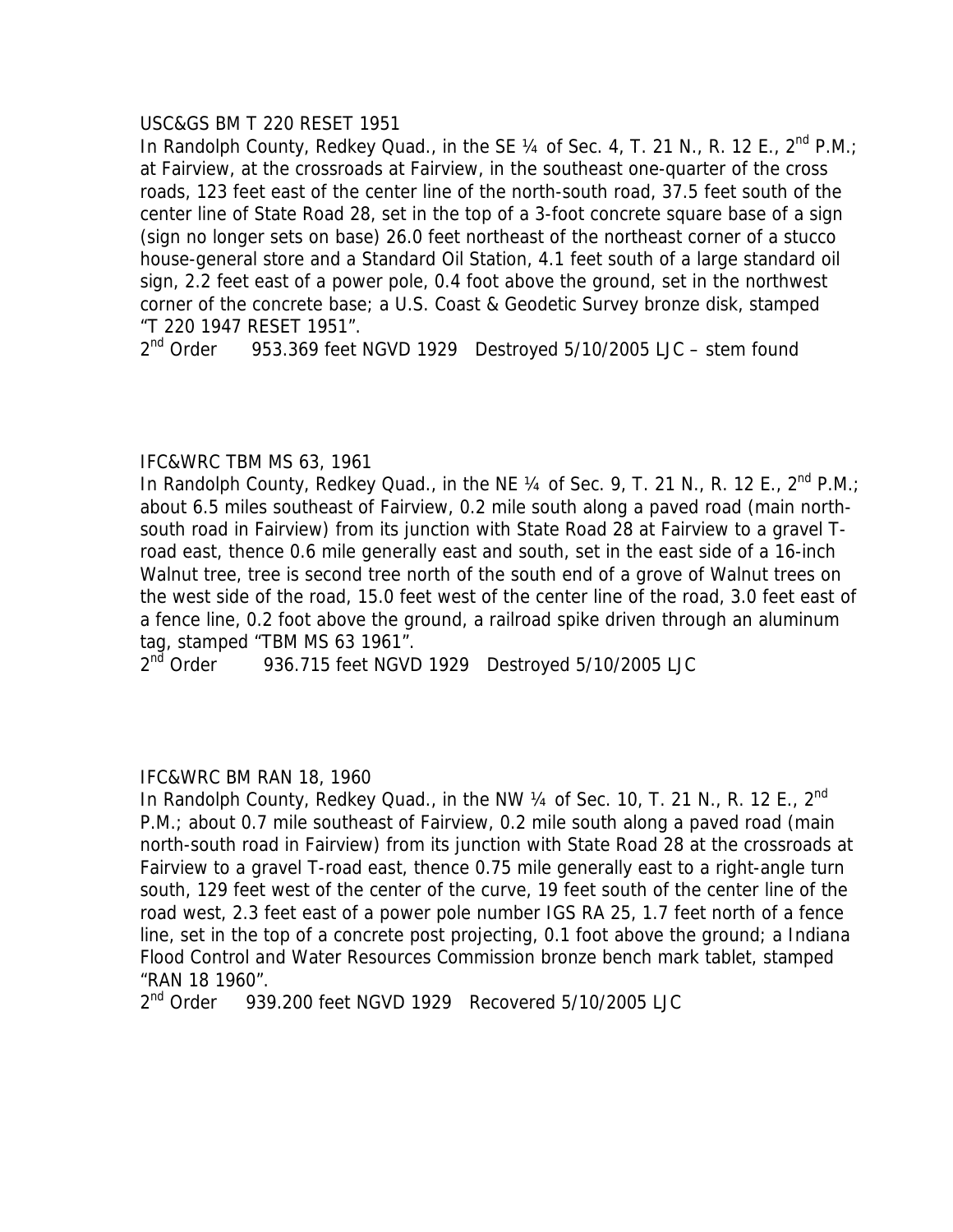# IFC&WRC TBM MS 64, 1961

In Randolph County, Redkey Quad., in the SE  $\frac{1}{4}$  of Sec. 10, T. 21 N., R. 12 E., 2<sup>nd</sup> P.M.; about 1.5 miles southeast of Fairview, 0.2 mile south along a paved road (main northsouth road in Fairview) from its junction with State Road 28 at the crossroads at Fairview to a gravel T-road east, thence 1.5 miles generally east and southeast along a winding gravel road, set in the north side of a power pole, 155 feet east of the center line of a drive south leading to the E.W. Beckman farm, 15.0 feet south of the center line of the road, 2.0 feet north of a fence line, 1.0 foot above the ground, a railroad spike driven through an aluminum tag, stamped "TBM MS 64 1961".  $2<sup>nd</sup>$  Order 946.265 feet NGVD 1929 Recovered 5/10/2005 LJC

# IFC&WRC BM RAN 17 RESET 1961

In Randolph County, Redkey Quad., in the SE  $\frac{1}{4}$  of Sec. 10, T. 21 N., R. 12 E., 2<sup>nd</sup> P.M.; about 1.5 miles southeast of Fairview, 0.2 mile south along a paved road (main northsouth road in Fairview) from its junction with State Road 28 at the crossroads at Fairview to a gravel T-road east, thence 1.7 miles generally east and southeast along a winding gravel road to point where river comes within 30 feet of road, 30.5 feet north of the center line of the road, 9.8 feet northwest of a20-inch Oak tree set in the top of a concrete post projecting 0.1 foot above the ground; a Indiana Flood Control and Water Resources Commission bronze bench mark tablet, stamped "RAN 17 1960 RESET 1961".

 $2<sup>nd</sup>$  Order 945.863 feet NGVD 1929 Not found 5/10/2005 LJC

# IFC&WRC TBM MS 65, 1961

In Randolph County, Redkey Quad., in the SE  $\frac{1}{4}$  of Sec. 10, T. 21 N., R. 12 E.,  $2^{nd}$  P.M.; about 1.5 miles southeast of Fairview, 0.2 mile south along a paved road (main northsouth road in Fairview) from its junction with State Road 28 at the crossroads at Fairview to a gravel T-road east, thence 1.7 miles generally east and southeast along a winding gravel road to point where the river comes within 30 feet of the road; set in the northeast side of a 20-inch Oak tree, area around the tree is clear and some logs are laying in the clearing, 21.5 feet north of the centerline of the road, 0.7 foot above the ground; a railroad spike driven through an aluminum tag, stamped "TBM MS 65 1961".  $2<sup>nd</sup>$  Order 947.654 feet NGVD 1929 Not found 5/10/2005 LJC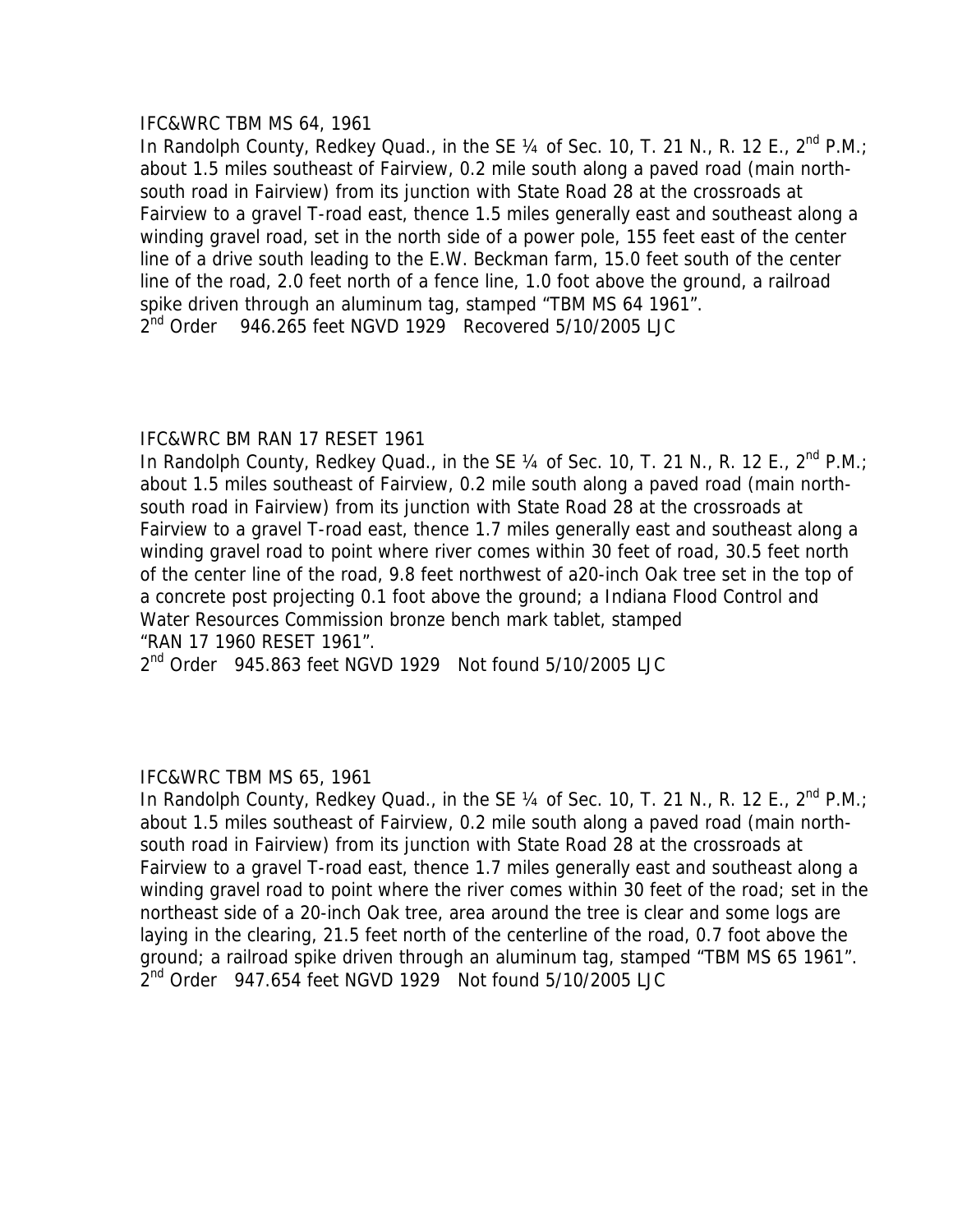## IFC&WRC TBM MS 66, 1961

In Randolph County, Redkey Quad., in the NW  $\frac{1}{4}$  of Sec. 14, T. 21 N., R. 12 E., 2<sup>nd</sup> P.M.; about 2.2 miles southeast of Fairview, 1.35 miles south along a paved road (main north-south road in Fairview) from its junction with State Road 28 at the crossroads in Fairview to a T-road east, thence 2.5 miles east, set in the north side of a power pole, about 300 feet east of the center line of a field entrance to a barn, 16.0 feet south of the center line of the road, 0.9 foot above the ground, a railroad spike driven through an aluminum tag, stamped "TBM MS 66 1961".

 $2<sup>nd</sup>$  Order 948.156 feet NGVD 1929 Destroyed 5/10/2005 LJC

## IFC&WRC TBM MS 67

In Randolph County, Redkey Quad., in the NE 1/4 of Sec. 14, T. 21 N., R. 12 E., 2<sup>nd</sup> P.M.; about 3.2 miles southeast of Fairview; 2.5 miles generally east along State Road 28 from the crossroads at Fairview to junction of State Road 1, thence 1.0 mile south to a gravel T-road west and a 1-foot pipe culvert under the T-road; set in the top of the centerline of the highway culvert, 15.5 feet south of the centerline of the T-road west, 3.0 feet east of the west face of the south headwall, about 0.3 foot below the center line of the road; a chiseled triangle.

2<sup>nd</sup> Order 949.087 feet NGVD 1929 Destroyed 5/10/2005 LJC

# ISHC BM RAN G-4

In Randolph County, Redkey Quad., in the SE  $\frac{1}{4}$  of Sec. 11, T. 21 N., R. 12 E.,  $2^{nd}$  P.M.; about 2.1 miles southeast of Fairview; 2.5 miles generally east along State Road 28 from the crossroads at Fairview to junction of State Road 1, thence 0.8 mile south to the State Road 1 two-span steel truss bridge over the Mississinewa River; set in the top of the west end of the south concrete abutment of the bridge, 18.0 feet west of the centerline of the highway, 1.1 feet east of the west face of the south abutment, 0.6 foot south of the north face of the abutment, 0.6 foot above the highway; a Indiana State Highway Commission bronze bench mark tablet, stamped "RAM G-4". 2<sup>nd</sup> Order 953.521 feet NGVD 1929 Destroyed 5/10/2005 LJC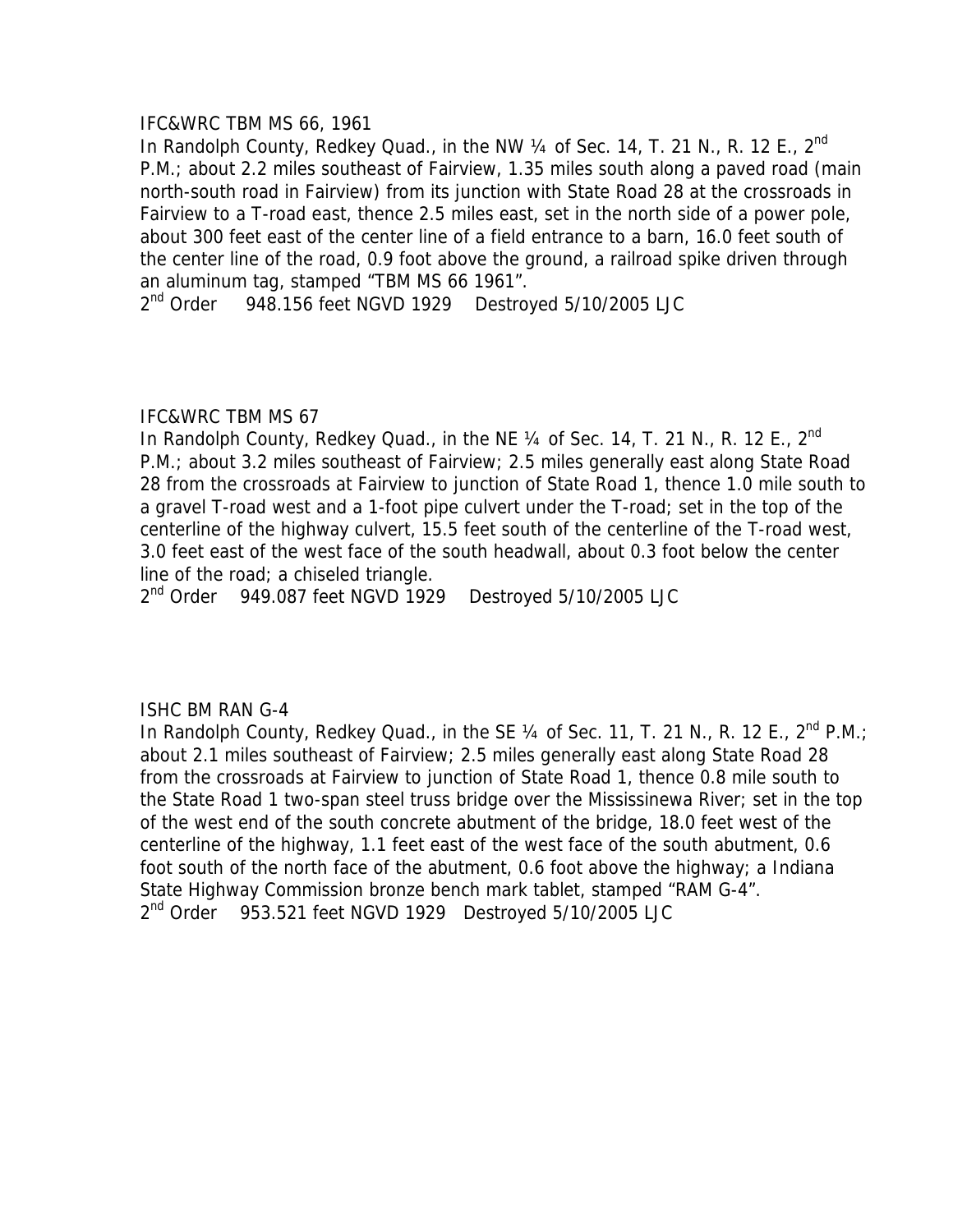### DNR TBM MSR 2-041086

In Randolph County, Redkey Quad., in the SW 1/4 of Sec. 12, T. 21 N., R. 12 E., 2<sup>nd</sup> P.M.; about 2.1 miles southeast of Fairview, at the State Road 1 bridge over the Mississinewa River, set in the top of the northeast concrete wingwall of the bridge, 18.2 feet east of the centerline of State Road 1, 0.5 foot south of the north face of the wingwall, 0.4 foot west of the east face of the wingwall; a chiseled triangle. 3<sup>rd</sup> Order 953.520 feet NGVD 1929

# IFC&WRC TBM MS 68

In Randolph County, Redkey Quad., in the SE  $\frac{1}{4}$  of Sec. 12, T. 21 N., R. 12 E.,  $2^{nd}$  P.M.; about 3.4 miles southeast of Fairview, 2.5 miles generally east along State Road 28 from the crossroads at Fairview to junction of State Road 1, thence 0.8 mile south State Road 1 to the State Road 2-span steel truss bridge over the Mississinewa River and a Troad east at the north end of the bridge, thence 0.55 mile generally east along first blacktop then gravel road to a 5-foot box culvert under the road, set in the top of the west end of the north concrete headwall of the culvert, 8.5 feet north of the center line of the road, 6.0 feet east of the west face of the north headwall, 1.2 feet above the road; a chiseled triangle.

 $2<sup>nd</sup>$  Order 948.388 feet NGVD 1929 Destroyed 5/10/2005 LJC

# IFC&WRC TBM MS 69, 1961

In Randolph County, Ridgeville Quad., in the SW  $\frac{1}{4}$  of Sec. 7, T. 21 N., R. 13 E., 2<sup>nd</sup> P.M.; about 3.9 miles southeast of Fairview, 4.5 miles generally east along State Road 28 from the crossroads at Fairview to a north-south gravel crossroad, thence 1.0 mile generally south to a right-angel turn west, thence 0.1 mile west to a dirt lane southwest leading to the Mississinewa River, in the west one-quarter of the T-junction, set in the south side of the most eastward one of two 12-inch Ash trees, 15.5 feet south of the center line of the east-west road, 6.5 feet northwest of the center line of the lane southwest, 1.0 foot above the ground, a railroad spike driven through an aluminum tag, stamped "TBM MS 69 1961".

2<sup>nd</sup> Order 952.188 feet NGVD 1929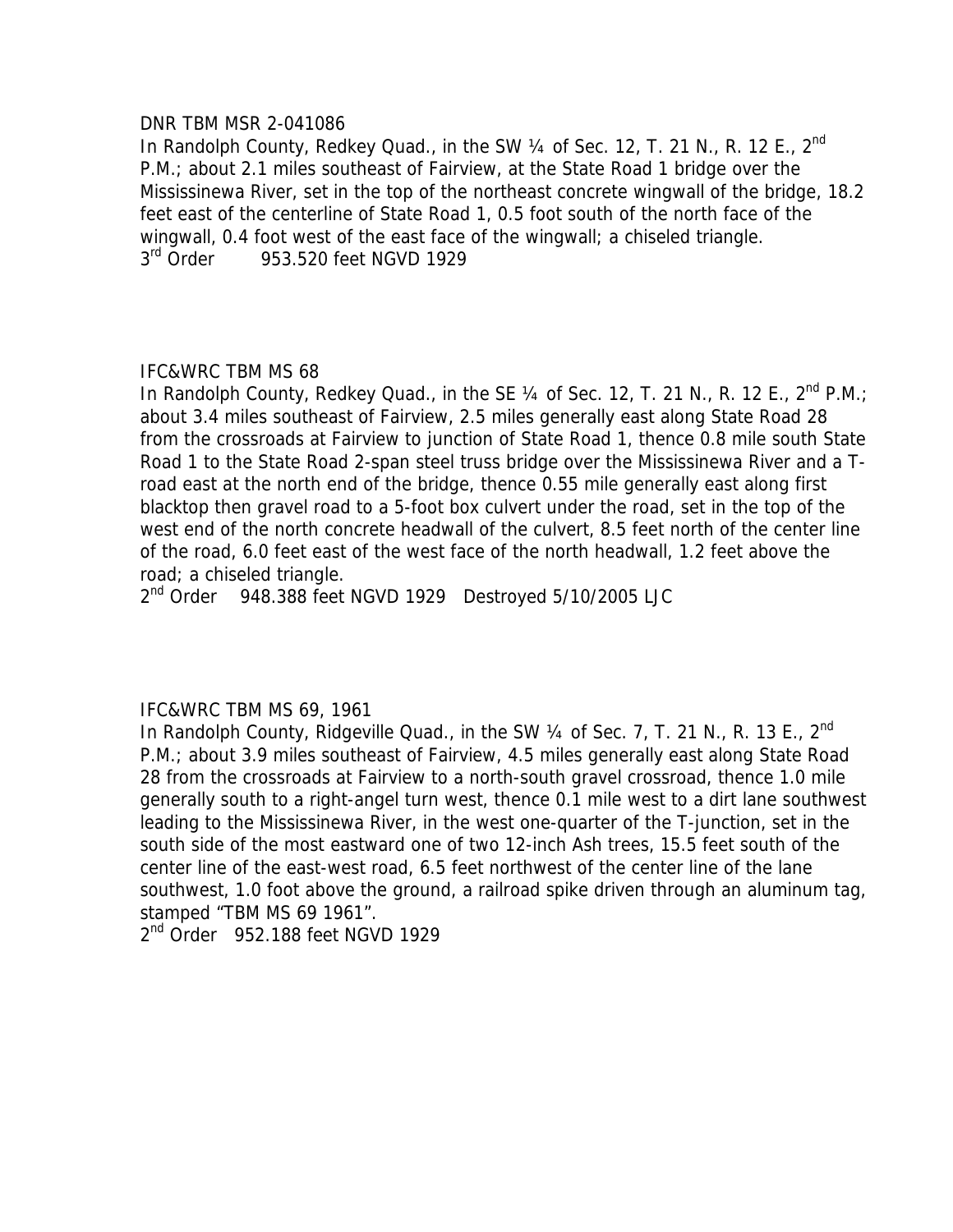### IFC&WRC BM RAN 16, 1960

In Randolph County, Ridgeville Quad., in the SW  $\frac{1}{4}$  of Sec. 7, T. 21 N., R. 13 E., 2<sup>nd</sup> P.M.; about 4.0 miles southeast of Fairview, 4.5 miles generally east along State Road 28 from the crossroads at Fairview to a north-south gravel crossroad, thence 1.0 mile generally south to a right angle turn west, in southeast one-quarter of the curve, on top of the right bank of the Mississinewa River, 35.0 feet west of the north tangent of curve, 15.0 feet north of the west tangent of the curve, 15.0 feet east of a path leading to the river, set in the top of a concrete post flush with the ground; a Indiana Flood Control and Water Resources Commission bronze bench mark tablet, stamped "RAN 16 1960".

 $2<sup>nd</sup>$  Order 950.906 feet NGVD 1929

## IFC&WRC TBM MS 70, 1961

In Randolph County, Ridgeville Quad., in the NW  $\frac{1}{4}$  of Sec. 7, T. 21 N., R. 13 E., 2<sup>nd</sup> P.M.; about 4.0 miles east of Fairview, 4.5 miles generally east along State Road 28 from the crossroads at Fairview to a north-south crossroads, thence 0.1 mile south along a gravel road, set in the east side of a power pole number RA 3-64 on a northsouth fence line, 13.0 feet west of the center line of the road, 1.0 foot above the ground, a railroad spike driven through an aluminum tag, stamped "TBM MS 70 1961". 2<sup>nd</sup> Order 985.972 feet NGVD 1929

# IFC&WRC TBM MS 71, 1961

In Randolph County, Ridgeville Quad., in the NE  $\frac{1}{4}$  of Sec. 7, T. 21 N., R. 13 E., 2<sup>nd</sup> P.M.; about 4.5 miles east of Fairview, 5.0 miles generally east along State Road 28 from the crossroads at Fairview to a gravel T-road south, thence 0.4 mile south, set in the east side of a power pole, about 150 feet south of the center line of a driveway leading east to a large white farm house, in an Indiana-Michigan Electric Company power pole number RA 3-101 on a north-south fence line, 18.0 feet west of the center line of the road, 1.0 foot above the ground, a railroad spike driven through an aluminum tag, stamped "TBM MS 71 1961".

 $2<sup>nd</sup>$  Order 964.744 feet NGVD 1929

Destroyed 5/10/2005 LJC – spike pulled hole found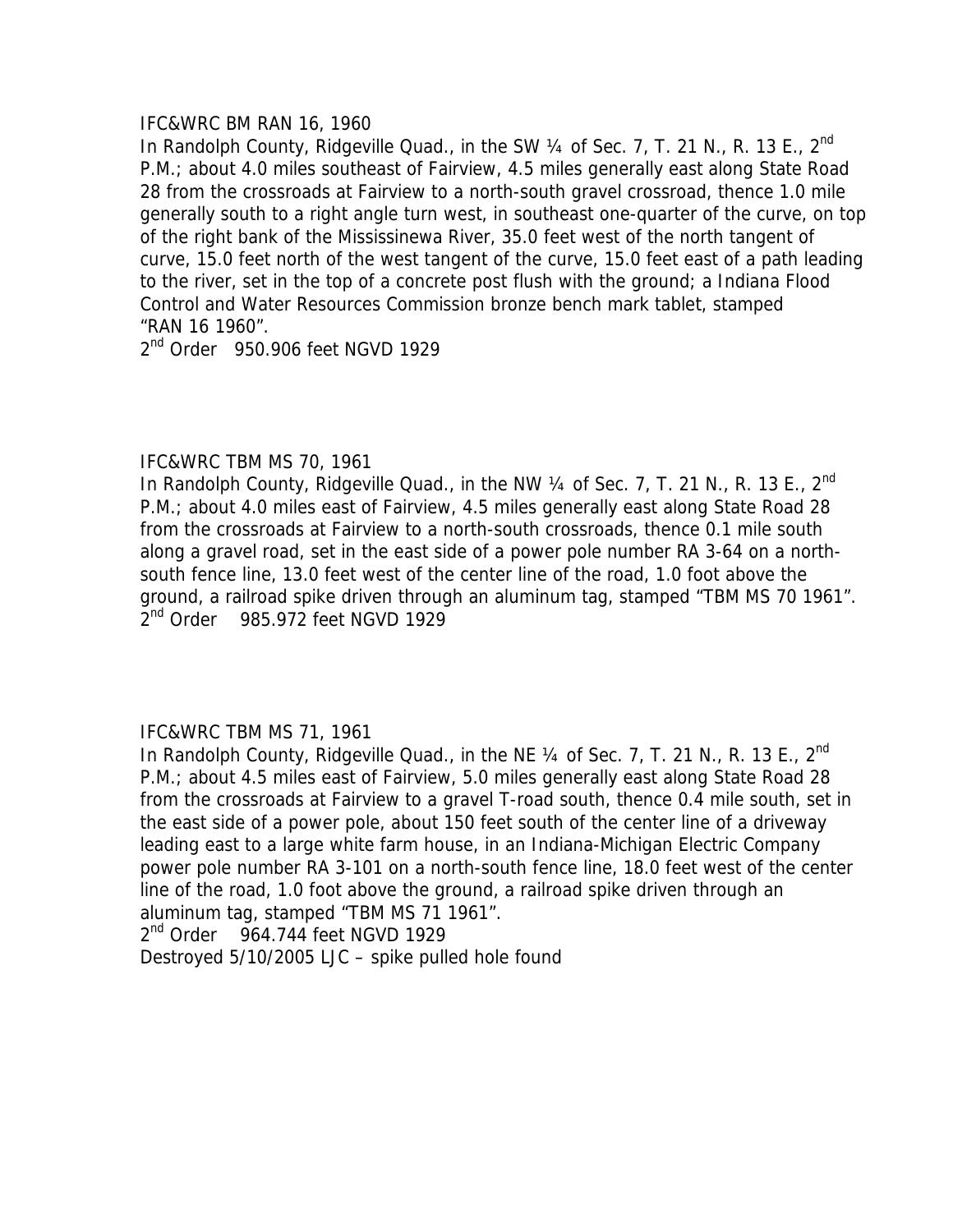In Randolph County, Ridgeville Quad., in the SE 1/4 of Sec. 7, T. 21 N., R. 13 E., 2<sup>nd</sup> P.M.; about 4.7 miles southeast of Fairview, 5.0 miles generally east along State Road 28 from the crossroads at Fairview to a gravel T-road south, thence 1.0 mile south to a one-span covered bridge over the Mississinewa River, set in the top of the southwest stone wingwall of the bridge, 15.5 feet west of the center line of the road, 4.0 feet west of the west face of the bridge, 3.2 feet north of the south face of the bridge, 2.8 feet below the top of the bridge floor, 0.4 foot southeast of the northwest face of the southwest wingwall, a painted chiseled triangle.

2<sup>nd</sup> Order 954.900 feet NGVD 1929

# IFC&WRC BM RAN 15, 1960

In Randolph County, Ridgeville Quad., in the SW  $\frac{1}{4}$  of Sec. 8, T. 21 N., R. 13 E., 2<sup>nd</sup> P.M.; about 4.7 miles southeast of Fairview, 5.0 miles generally east along State Road 28 from the crossroads at Fairview to a gravel T-road south (700 West Road), thence 1.0 mile south to the 700 West Road one-span covered bridge over the Mississinewa River; set in the top of the northeast stone wingwall of the bridge, 13.0 feet east of the center line of the road, 6.0 feet south of the north face of the bridge, 3.2 feet east of the east face of the bridge, about 2.0 feet below the road, 0.95 foot northwest of the southeast face of the northeast wingwall; a Indiana Flood Control and Water Resources Commission bronze bench mark tablet, stamped "RAN 15 1960".

2<sup>nd</sup> Order 954.996 feet NGVD 1929 Destroyed stem found 5/10/2005 LJC

# IFC&WRC TBM MS 73

In Randolph County, Ridgeville Quad., in the NE  $\frac{1}{4}$  of Sec. 17, T. 21 N., R. 13 E., 2<sup>nd</sup> P.M.; about 5.2 miles east-southeast of Fairview, 5.0 miles generally east along State Road 28 from the crossroads at Fairview to a gravel T-road south (700 West Road), thence 1.25 miles south to an east-west crossroad, thence 0.6 mile generally east and north to a right-angle turn east, about 200 feet south of the turn at a 4-foot box culvert under the road, set in the top of the south end of the east concrete headwall of the culvert, 12.0 feet east of the center line of the road, 1.6 feet north of the south face of the east headwall, 0.4 foot west of the east face of the east headwall, about 0.2 foot above the center line of the road, a chiseled triangle.

2<sup>nd</sup> Order 957.633 feet NGVD 1929 Destroyed 5/10/2005 LJC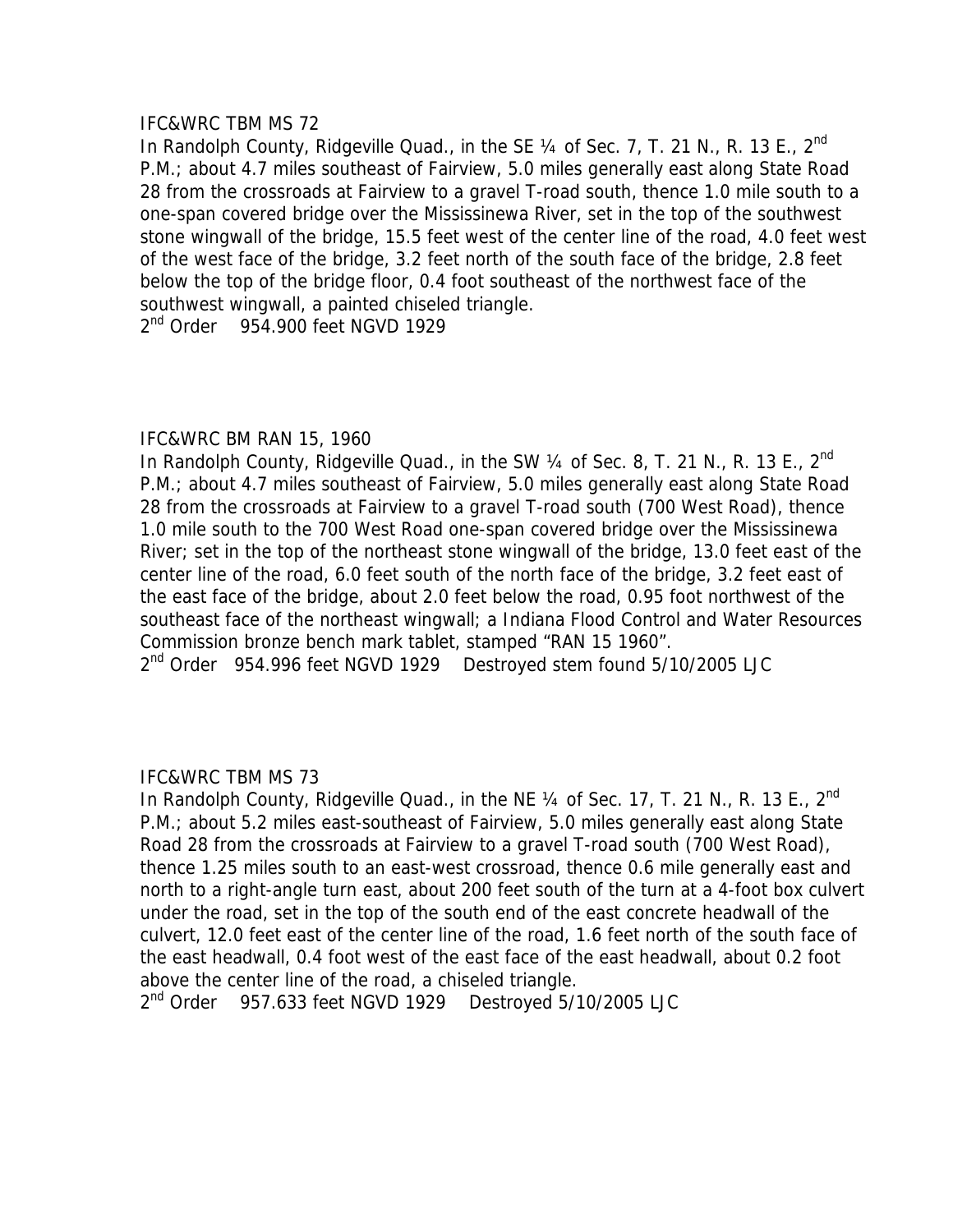## IFC&WRC TBM MS 74, 1961

In Randolph County, Ridgeville Quad., in the SE 1/4 of Sec. 8, T. 21 N., R. 13 E., 2<sup>nd</sup> P.M.; about 3.5 miles west of Ridgeville; 3.25 miles west along State Road 28 from its crossing with the Pennsylvania Railroad at Ridgeville to a north-south crossroad (600 West Road), thence 0.85 mile south to a field lane west (0.3 mile south of the 600 West Road bridge over the Mississinewa River), in the southwest one-quarter of the Tjunction; set in the northeast side of a 48-inch Oak tree, 21.5 feet west of the centerline of the north-south road, 11.0 feet south of the centerline of the T-lane west, about 1.5 feet above the north-south road, 1.3 feet above the ground, a railroad spike driven through an aluminum tag, stamped "TBM MS 74 1961".  $2<sup>nd</sup>$  Order 960.914 feet NGVD 1929

# IFC&WRC BM RAN 14, 1960

In Randolph County, Ridgeville Quad., in the SE  $\frac{1}{4}$  of Sec. 8, T. 21 N., R. 13 E., 2<sup>nd</sup> P.M.; about 3.0 miles west of Ridgeville; 3.25 miles generally west along State Road 28 from its crossing with the Pennsylvania Railroad at Ridgeville to a north-south crossroad (600 West Road), thence 0.55 mile south to the 600 West Road two-span steel truss bridge over the Mississinewa River, (main span of bridge is steel truss the overflow span is steel pony truss); set in the top of the concrete pier supporting the two spans, 12.0 feet west of the center line of the road, 3.0 feet north of the south face of the pier, 1.2 feet below the road, 0.6 foot east of the west face of the pier; a Indiana Flood Control and Water Resources Commission bronze bench mark tablet, stamped "RAN 14 1960".

2<sup>nd</sup> Order 958.347 feet NGVD 1929 Destroyed BEB+JAK 2-24-88

# SHCOI BM unstamped

In Randolph County, Ridgeville Quad., in the SE 1/4 of Sec. 8, T. 21 N., R. 13 E., 2<sup>nd</sup> P.M.; about 3.0 miles west of Ridgeville; at the 600 West Road bridge over Mississinewa River; set in the top of the southwest concrete abutment of the bridge, 14.0 feet west of the centerline of the road, 3.9 feet south of the north end of the abutment and the expansion joint of the bridge, 1.0 foot north of the south end of the abutment, 0.8 foot west of the west face of a aluminum "I" beam support post of the west aluminum guardrail of the bridge, 0.55 foot east of the west face of the abutment, 0.5 foot west of the east face of the abutment, level with the concrete bridge deck; a State Highway Commission of Indiana Survey bench mark tablet, unstamped.

3<sup>rd</sup> Order 964.478 feet NGVD 1929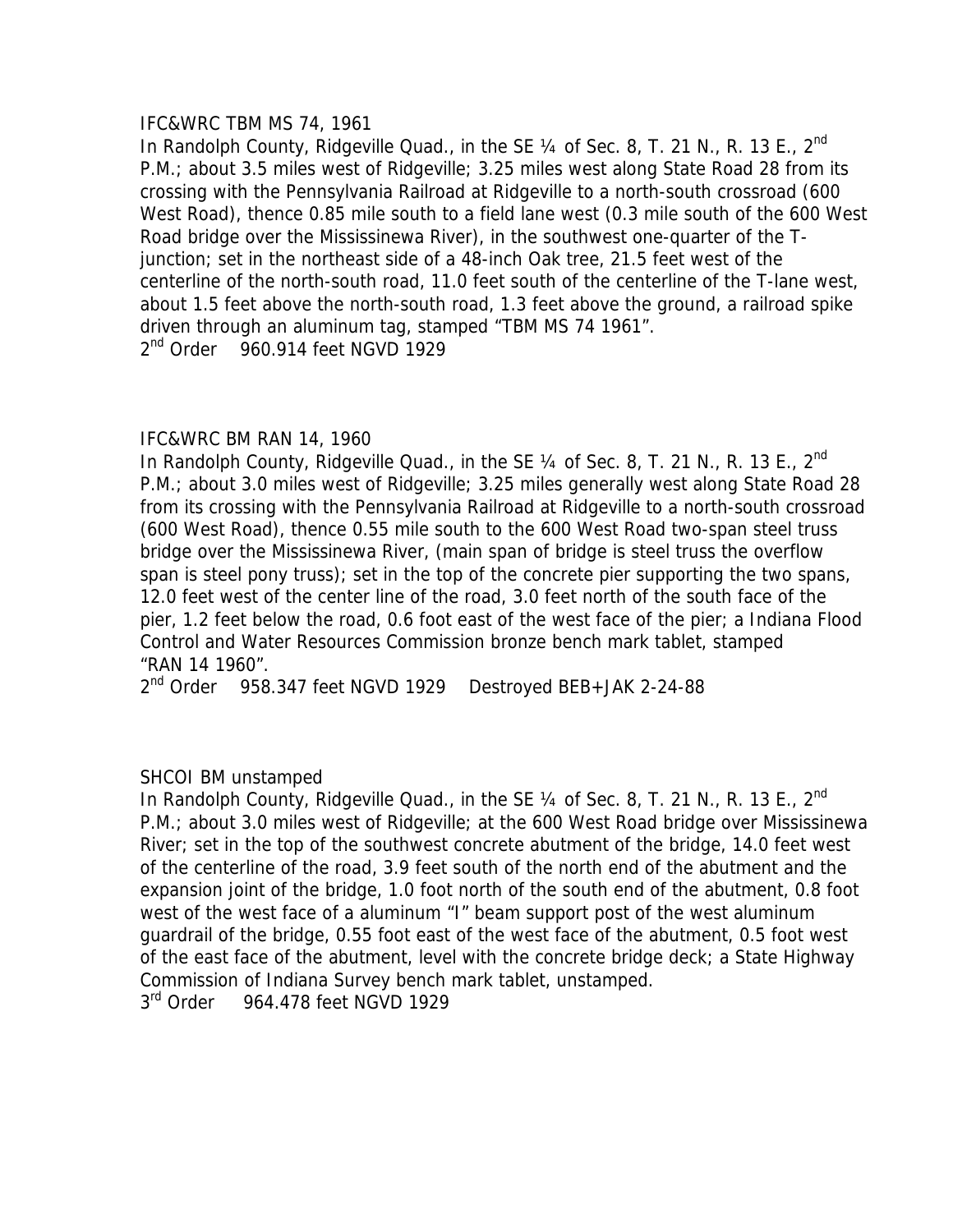## IFC&WRC TBM MS 75, 1961

In Randolph County, Ridgeville Quad., in the NE  $\frac{1}{4}$  of Sec. 16, T. 21 N., R. 13 E., 2<sup>nd</sup> P.M.; about 2.9 miles southwest of Ridgeville; 0.25 mile generally south along old State Road 28 from the State Road 28 bridge over the Mississinewa River to a gravel T-road west, thence 2.7 miles west to the Mearl DeBoy farm on the south side of the road; set in the south side of a power pole with transformer, 105 feet east of the center line of the driveway leading south to the farm house, 17.5 feet north of the centerline of the road, about 1.0 foot below the road, about 0.4 foot above the ground; a railroad spike driven through an aluminum tag, stamped "TBM MS 75 1961". 2<sup>nd</sup> Order 959.798 feet NGVD 1929 Destroyed 5/10/2005 LJC

# IFC&WRC BM RAN 13, 1960

In Randolph County, Ridgeville Quad., in the SE 1/4 of Sec. 9, T. 21 N., R. 13 E., 2<sup>nd</sup> P.M.; about 2.6 miles west of Ridgeville, 0.25 miles generally south along old State Road 28 from the State Road 28 bridge over the Mississinewa River to a gravel T-road west, thence 2.4 miles west to a north-south gravel crossroad, thence 0.35 mile north to a 9-foot concrete box culvert under the road, set in the top of the north end of the west concrete headwall of the culvert, 10.5 feet west of the center line of the road, 1.5 feet above the roadway, 0.65 foot south of the north face of the west headwall, 0.5 foot west of the east face of the west headwall, 0.5 foot west of the east face of the west headwall; a Indiana Flood Control and Water Resources Commission bronze bench tablet, stamped "RAN 13 1960".

 $2<sup>nd</sup>$  Order 960.128 feet NGVD 1929

# IFC&WRC TBM MS 76, 1961

In Randolph County, Ridgeville Quad., in the NW 1/4 of Sec. 10, T. 21 N., R. 13 E., 2<sup>nd</sup> P.M.; about 2.5 miles west of Ridgeville, 0.25 mile generally south along Old State Road 28 from the State Road 28 bridge over the Mississinewa River to a gravel T-road west, thence 2.4 miles west to a north-south gravel crossroad, thence 0.65 mile generally north and east, set in the northwest side of a 12-inch Beechnut tree, 190 feet east of a right angel turn east in the road, on an east-west fence line, 11.5 feet south of the center line of the road, 1.0 foot above the ground, a railroad spike driven through an aluminum tag, stamped "TBM MS 76 1961".

2<sup>nd</sup> Order 961.756 feet NGVD 1929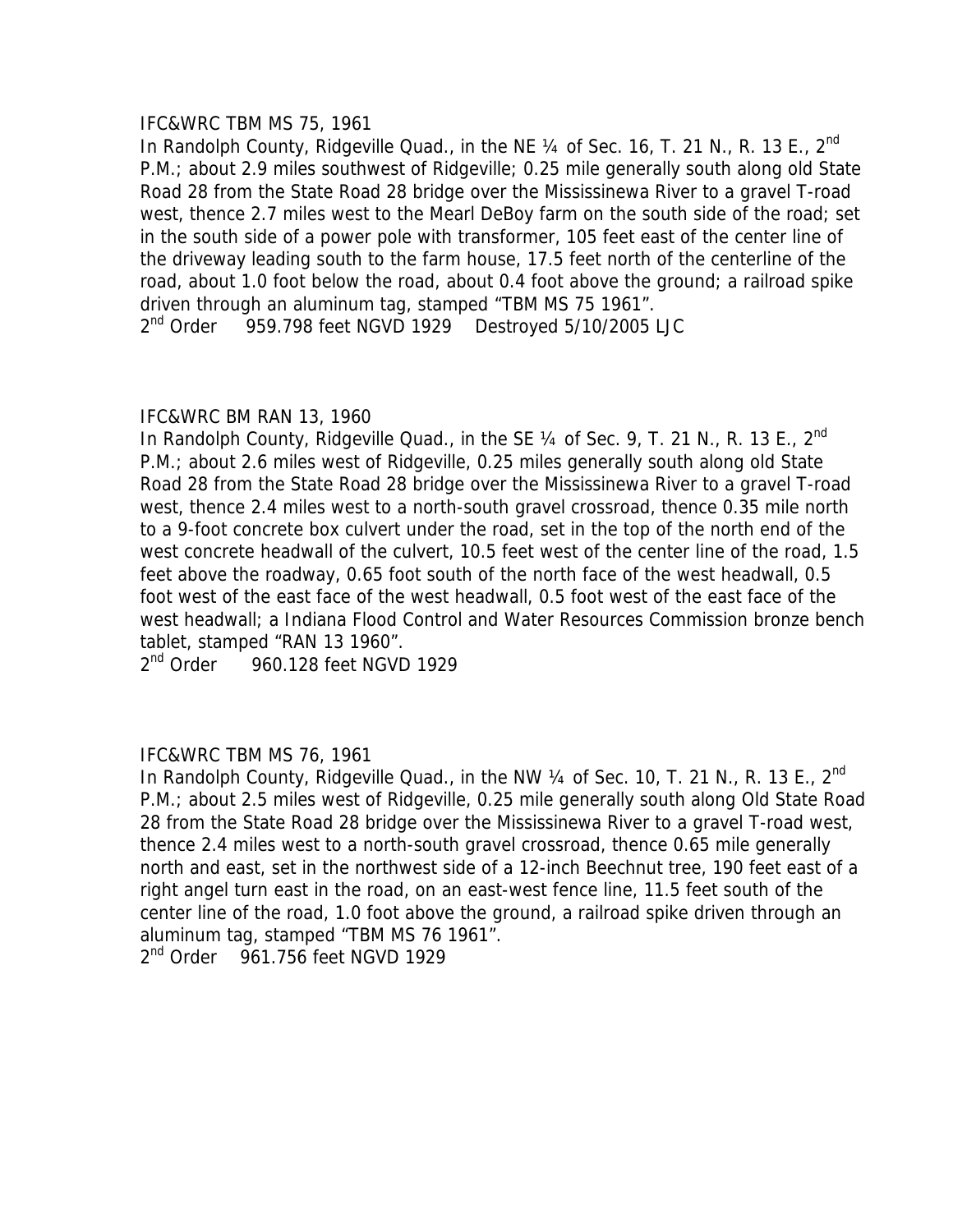### IFC&WRC TBM MS 77, 1961

In Randolph County, Ridgeville Quad., in the NW 1/4 of Sec. 15, T. 21 N., R. 13 E., 2<sup>nd</sup> P.M.; about 2.5 miles southwest of Ridgeville, 0.25 mile generally south along Old State Road 28 from the State Road 28 bridge over the Mississinewa River to a gravel T-road west, thence 2.2 miles west, set in the north side of a power pole, 22.0 feet south of the center line of the road, 0.9 foot above ground, a railroad spike driven through an aluminum tag, stamped "TBM MS 77 1961".

 $2<sup>nd</sup>$  Order 963.395 feet NGVD 1929

## IFC&WRC TBM MS 78

In Randolph County, Ridgeville Quad., in the NW  $\frac{1}{4}$  of Sec. 14, T. 21 N., R. 13 E., 2<sup>nd</sup> P.M.; about 1.7 miles southwest of Ridgeville, 0.25 mile generally south along old State Road 28 from the State Road 28 bridge over the Mississinewa River to a gravel T-road west, thence 1.4 miles west to a gravel T-road south, in the southeast one-quarter of the T-junction, set in the top at center of the east concrete headwall of a 1.5-foot pipe culvert under the T-road south, 21 feet south of the center line of the east-west road, 15.0 feet east of the center line of the T-road south, 2.7 feet south of the north face of the east headwall, about level with the road, a painted chiseled triangle. 2<sup>nd</sup> Order 974.658 feet NGVD 1929

# IFC&WRC BM RAN 12, 1960

In Randolph County, Ridgeville Quad., in the SW  $\frac{1}{4}$  of Sec. 11, T. 21 N., R. 13 E., 2<sup>nd</sup> P.M.; about 1.4 miles southwest of Ridgeville, 0.25 mile generally south along old State Road 28 from the State Road 28 bridge over the Mississinewa River to a gravel T-road west, thence 1.1 miles west to a 14-foot concrete box culvert under the road, set in the top of the east end of the north concrete headwall of the culvert, 100 feet east of the center line of a driveway leading north to the Elroy Hines farm, 9.5 feet north of the center line of the road, 1.0 foot above the road, 0.65 foot west of the east face of the north headwall, 0.4 foot north of the south face of the north headwall; a Indiana Flood Control and Water Resources Commission bronze bench mark tablet, stamped "RAN 12 1960".

2<sup>nd</sup> Order 970.141 feet NGVD 1929 Recovered 5/10/2005 LJC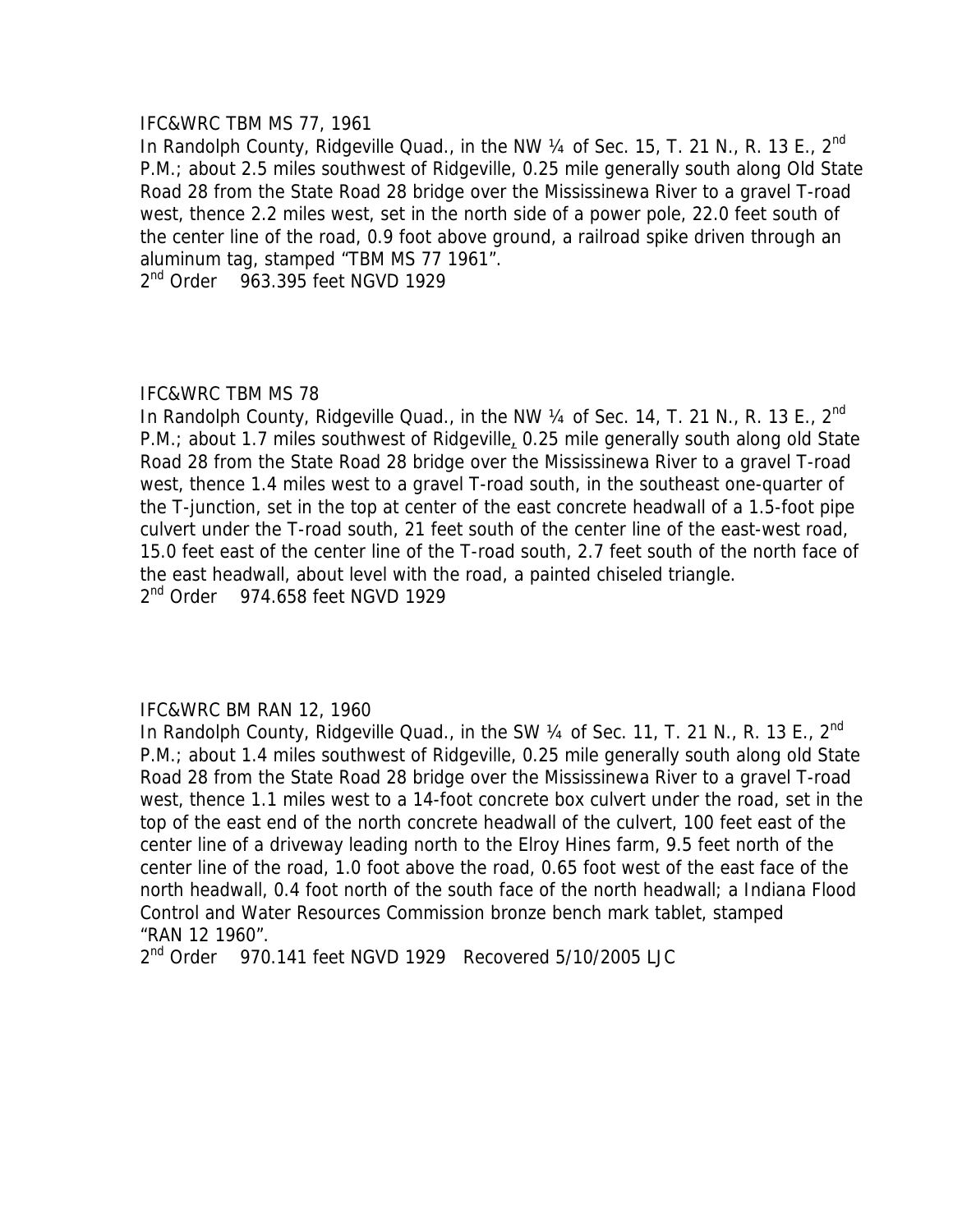In Randolph County0, Ridgeville Quad., in the NE  $\frac{1}{4}$  of Sec. 14, T. 21 N., R. 13 E., 2<sup>nd</sup> P.M.; about 0.6 mile southwest of Ridgeville, 0.25 mile generally south along old State Road 28 from the State Road 28 bridge over the Mississinewa River to a gravel T-road west, thence 0.4 mile west to a T-road south, thence 100 feet west to a 10-foot concrete box culvert under the road, set in the top of the east end of the south concrete headwall, 12.5 feet south of the center line of the road, 2.4 feet west of the east face of the south concrete headwall, 0.4 foot of the south face of the south concrete headwall, about level with the road, a chiseled triangle. 2<sup>nd</sup> Order 969.619 feet NGVD 1929

# IFC&WRC BM RAN 11, 1960

In Randolph County, Ridgeville Quad., in the SW 1/4 of Sec. 12, T. 21 N., R. 13 E., 2<sup>nd</sup> P.M.; at Ridgeville; at the Pennsylvania railroad bridge over the Mississinewa River; set in the top of the north wingwall of the bridge, 6.0 feet northeast of the northeast rail of the track, 0.7 foot northwest of the southeast face of the north wingwall, about 0.2 foot below the top of the rails; a Indiana Flood Control and Water Resources Commission bronze bench mark tablet, stamped "RAN 11 1960".

2<sup>nd</sup> Order 984.251 feet NGVD 1929 Destroyed JAK+BEB 3-24-88 Stem remains

# SHCOI BM RAN G-28

In Randolph County, Ridgeville Quad., in the SW  $\frac{1}{4}$  of Sec. 12, T. 21 N., R. 13 E., 2<sup>nd</sup> P.M.; at Ridgeville; at the State Road 28 multi-span concrete arch bridge over the Mississinewa River, set in the top of the northwest end of the northwest concrete guardrail base of the bridge, 22.0 feet southeast of the northwest face of the northeast concrete guardrail base, 16.0 feet northwest face of the northeast concrete guardrail base, 16.0 feet northeast of the centerline of the highway, 0.8 foot feet northeast of the centerline of the highway, 0.8 foot southwest of the southwest face of the northeast concrete guardrail, 0.6 foot above the highway; a State Highway Commission of Indiana bronze bench mark tablet, stamped "RAN G-28".

2<sup>nd</sup> Order 980.096 feet NGVD 1929 Recovered 5/10/2005 LJC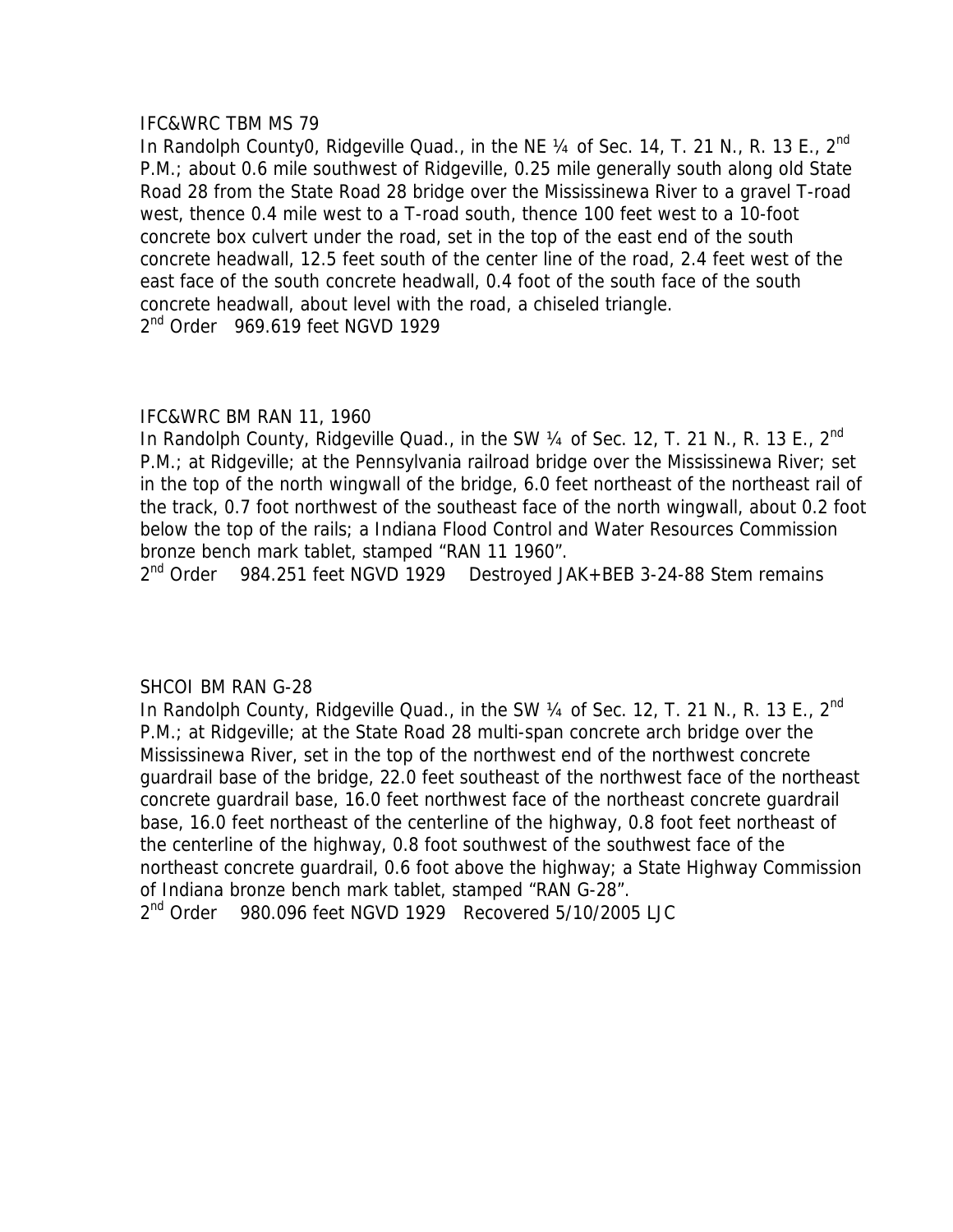In Randolph County, at Ridgeville, at the State Road 28 multi-span concrete arch bridge over the Mississinewa River, set in the top of the southeast end of the northeast concrete guardrail base of the bridge, 18.0 feet northeast of the centerline of the road, 8.5 feet northwest of the southeast face of the northwest concrete guardrail base, 0.8 foot above the highway, 0.6 foot southwest of the southwest face of the northeast concrete guardrail, a chiseled triangle.

2<sup>nd</sup> Order Destroyed 5/10/2005 LJC 979.995 feet NGVD 1929

## IFC&WRC TBM MS 81, 1961

In Randolph County, Ridgeville Quad., in the NE  $\frac{1}{4}$  of Sec. 12, T. 21 N., R. 13 E., 2<sup>nd</sup> P.M.; about 0.3 mile southeast of Ridgeville, 0.15 mile east along east second street from its junction with State Road 28 at the flasher light at Ridgeville to the crossing of the Pennsylvania Railroad, thence 0.3 mile southeast along the tracks, set in the northeast side of a power pole, 52.0 feet northeast of the northeast rail of the tracks, 50.5 feet northeast of a sign signifying a road crossing ahead, 1.0 foot above ground, a railroad spike driven through an aluminum tag, stamped "TBM MS 81 1961". 2<sup>nd</sup> Order 988.351 feet NGVD 1929

### IFC&WRC BM RAN 10, 1960

In Randolph County, Ridgeville Quad., in the SW 1/4 of Sec. 7, T. 21 N., R. 14 E., 2<sup>nd</sup> P.M.; about 0.5 mile southeast of Ridgeville, 0.8 mile southeast along the Pennsylvania Railroad from its crossing with east Second Street in Ridgeville to the Pennsylvania Railroad bridge over the Mississinewa River, set in the top of the north concrete wingwall of the bridge, 18.0 feet northeast of the northeast rail of the track, 0.8 foot northwest of the southeast face of the north wingwall, 0.5 foot below the top of the rails; a Indiana Flood Control and Water Resources Commission bronze bench mark tablet, stamped "RAN 10 1960".

2<sup>nd</sup> Order 984.444 feet NGVD 1929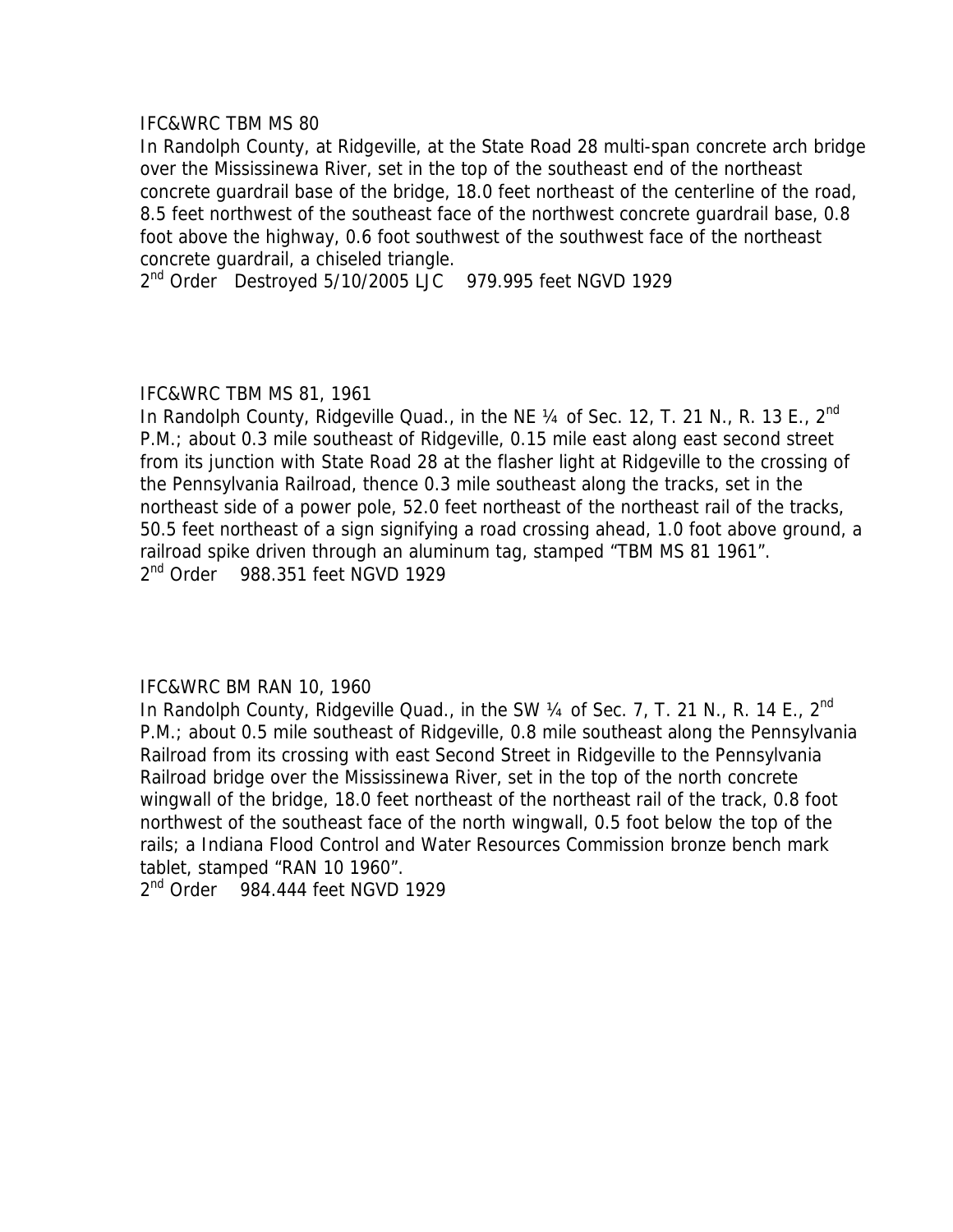In Randolph County, Ridgeville Quad., in the SW 1/4 of Sec. 7, T. 21 N., R. 14 E., 2<sup>nd</sup> P.M.; about 0.5 mile southeast of Ridgeville, 0.8 mile southeast along the Pennsylvania Railroad from its crossing with the east second street at Ridgeville to the Pennsylvania Railroad bridge over the Mississinewa River, set in the top of the south end of the southeast concrete abutment, 9.7 feet southwest of the southwest rail of the track, 0.9 foot below the top of the rails, a point where the abutment slopes downward to top of the southeast concrete bridge seat, on the west corner, a painted chiseled square. 2<sup>nd</sup> Order 984.098 feet NGVD 1929

Destroyed corner worn away JAK+BEB 3-24-88

## IFC&WRC TBM MS 83, 1961

In Randolph County, Deerfield Quad., in the NE 1/4 of Sec. 18, T. 21 N., R. 14 E., 2<sup>nd</sup> P.M.; about 1.0 mile west of Deerfield; 1.0 mile west along State Road 28 from the crossroads at Deerfield to a north-south crossroad, thence 0.25 mile north to a onespan steel truss bridge over the Mississinewa River and an east-west crossroad at the south end of the bridge (old State Road 28), thence 0.1 mile west along old State Road 28; set in the north side of a 20-inch Maple tree (the eleventh tree in a row of 20-inch Maple trees growing along the north edge of a cemetery, east of the northwest corner of the cemetery) 16.0 feet south of the centerline of old State Road 28, 0.6 foot above the ground; a railroad spike driven through an aluminum tag, stamped "TBM MS 83 1961".

2<sup>nd</sup> Order 978.628 feet NGVD 1929 Could not locate JAK+BEB 3-24-88

# IFC&WRC TBM MS 84

In Randolph County, Deerfield Quad., in the NE 1/4 of Sec. 18, T. 21 N., R. 14 E., 2<sup>nd</sup> P.M.; about 1.0 mile west of Deerfield; 1.0 mile west along State Road 28 from the crossroads at Deerfield to a north-south crossroad, thence 0.25 mile north to a onespan steel truss bridge over the Mississinewa River; set in the top of the southwest stone wingwall of the bridge, 12.0 feet west of the centerline of the road, 1.5 feet below the road, 0.4 foot southeast of the northwest face of the southwest wingwall; a chiseled plus "+".

2<sup>nd</sup> Order 979.981 feet NGVD 1929 Destroyed JAK+BEB 3-24-88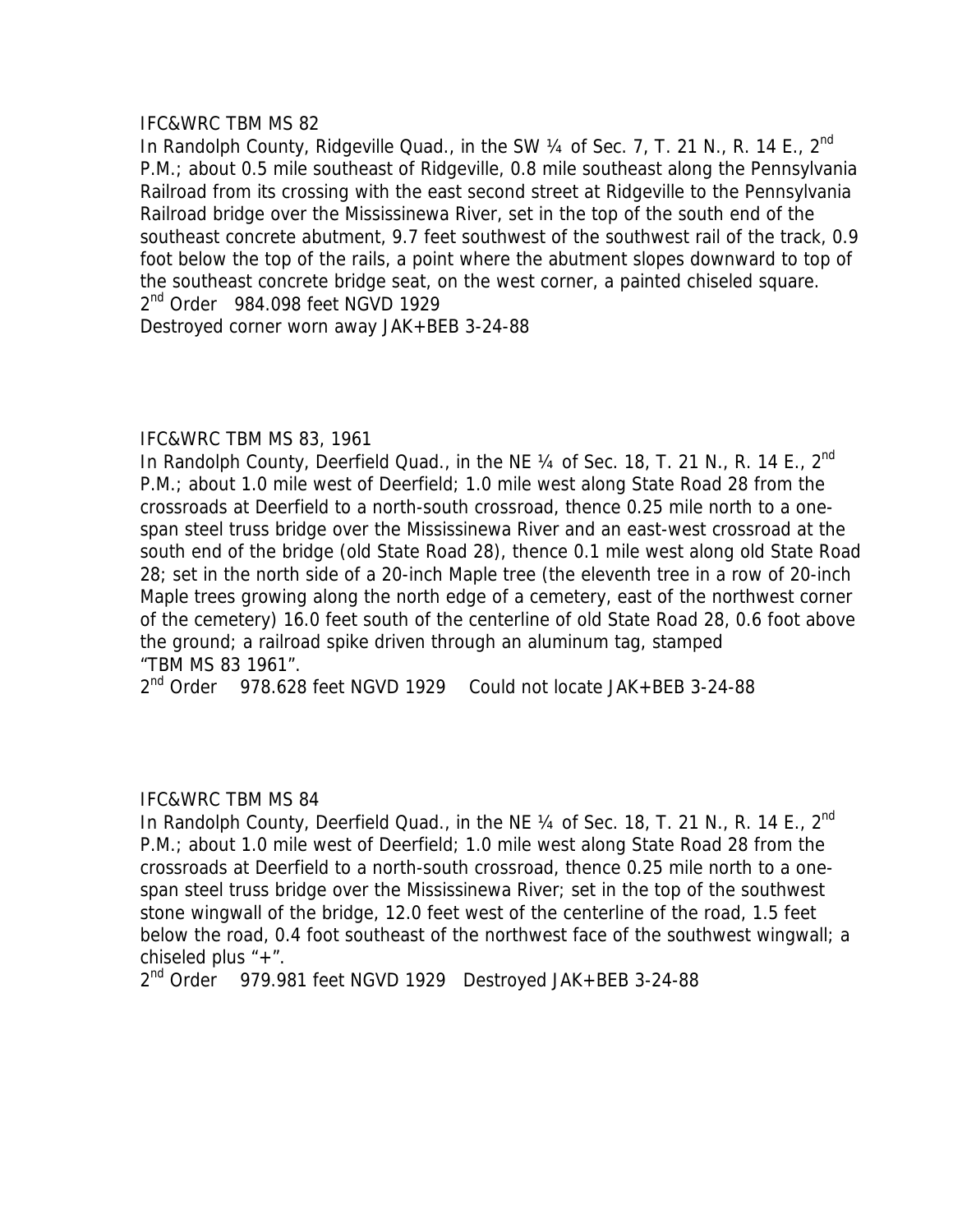## USGS RM

In Randolph County, Deerfield Quad., in the SE  $\frac{1}{4}$  of Sec. 7, T. 21 N., R. 14 E., 2<sup>nd</sup> P.M.; about 1.0 mile west of Deerfield; 1.0 mile west along State Road 28 from the crossroads at Deerfield to a north-south crossroad, thence 0.25 mile north to a onespan steel truss bridge over the Mississinewa River; set in the top of the northwest stone wingwall of the bridge, 11.0 feet west of the centerline of the road, 3.0 feet southeast of the northwest face of the northwest wingwall, 1.6 feet northwest face of the northwest wingwall, 1.6 feet northwest of the northwest end of the bridge, 1.4 feet below the road, 0.5 foot northeast of the southwest face of the northwest wingwall, underneath the southwest face of the northwest wingwall, underneath a grating used for a walk way to the gaging station house, the grating is cut around the mark; a US Geological Survey bronze gaging station reference mark tablet, not stamped. 2<sup>nd</sup> Order 979.862 feet NGVD 1929 Destroyed JAK+BEB 3-24-88

# ISHC BM RAN G-30

In Randolph County, Deerfield Quad., in the NE  $\frac{1}{4}$  of Sec. 17, T. 21 N., R. 14 E., 2<sup>nd</sup> P.M.; about 0.1 mile west of Deerfield; 0.15 mile west along State Road 28 from its junction with U.S. Highway 27 at Deerfield to a 40-foot concrete arch bridge over a small stream; set in the top of the west end of the north concrete headwall of the bridge, 23.0 feet north of the centerline of the highway, 1.0 foot above the highway, 0.9 foot east of the west face of the north headwall, 0.5 foot south of the north face of the north headwall; a Indiana State Highway Commission bronze bench mark tablet, stamped "RAN G-30".

2<sup>nd</sup> Order 987.736 feet NGVD 1929 Recovered JAK+BEB 3-24-88

# USC&GS BM L 232, 1947

In Randolph County, Deerfield Quad., in the SE  $\frac{1}{4}$  of Sec. 8, T. 21 N., R. 14 E., 2<sup>nd</sup> P.M.; about 0.1 mile north of Deerfield; 0.15 mile north along U.S. Highway 27 from its junction with State Road 28 at Deerfield to the most southern one of two 90-foot onespan steel truss bridges over the Mississinewa River; set in the top of the southwest concrete wingwall of the bridge, 13.5 feet west of the center line of the highway, 4.0 feet southwest of the southwest end truss of the bridge, 0.8 foot south of the north face of the southwest wingwall, about level with the highway; a U.S. Coast & Geodetic Survey bronze disk, stamped "L 232 1947".

2<sup>nd</sup> Order 986.668 feet NGVD 1929 Destroyed JAK+BEB 3-24-88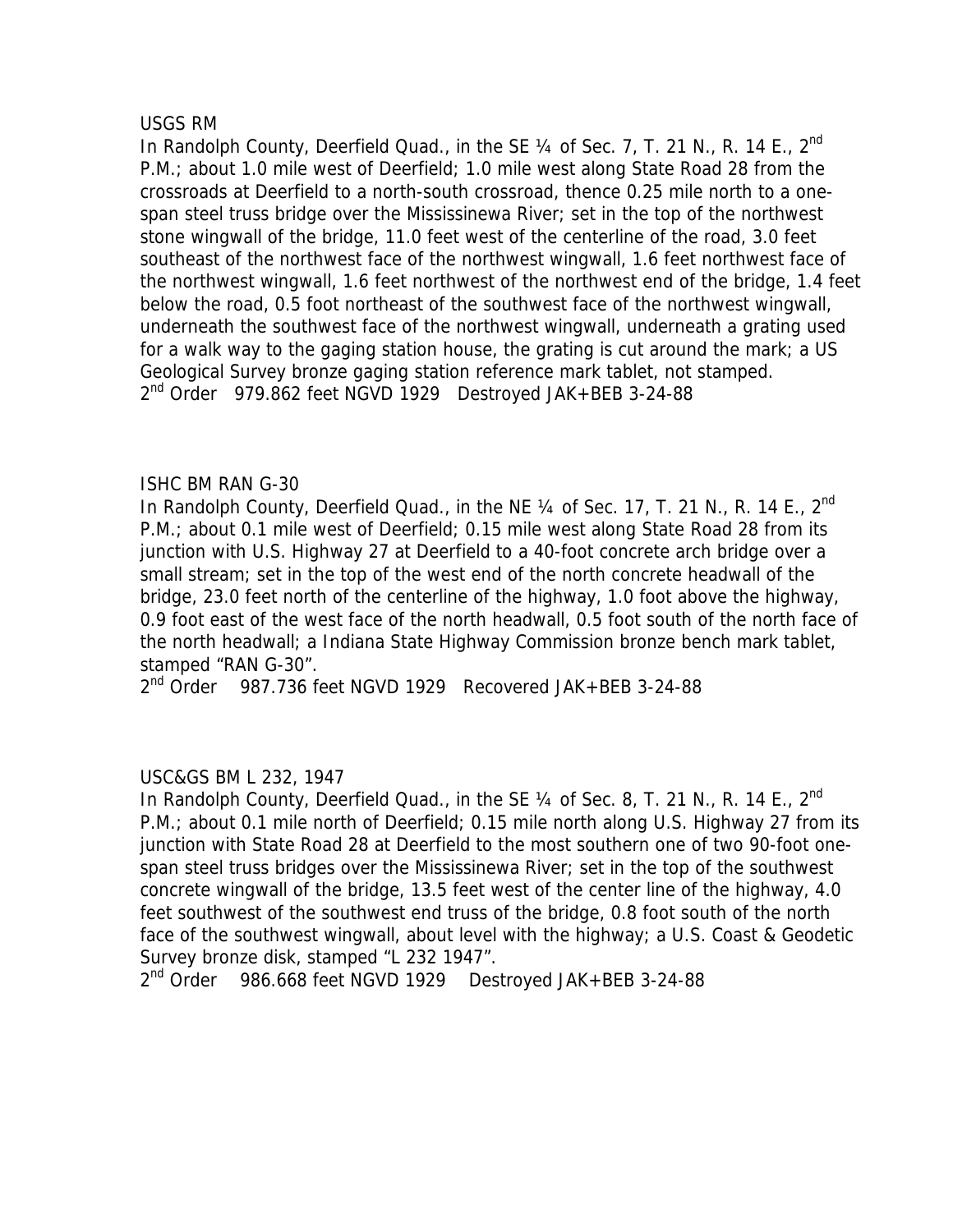### ISHC BM RAN G 35

In Randolph County, Deerfield Quad., in the SE 1/4 of Sec. 8, T. 21 N., R. 14 E., 2<sup>nd</sup> P.M.; about 0.1 mile north of Deerfield; at the US 27 bridge over Mississinewa River; set in the top of the south end of the west concrete curb of the bridge, 16.3 feet west of the centerline of the road, 0.6 foot above the road, 0.4 foot north of the south end of the joint in the concrete; a Indiana State Highway Commission bench mark tablet, stamped "RAN G 35".

3<sup>rd</sup> Order 991.331 feet NGVD 1929

## IFC&WRC TBM MS 85

In Randolph County, Deerfield Quad., in the SW 1/4 of Sec. 9, T. 21 N., R. 14 E., 2<sup>nd</sup> P.M.; about 0.3 mile north of Deerfield; 0.3 mile north along U.S. Highway 27 from its junction with State Road 28 in Deerfield to the most northern one of two 90-foot onespan steel pony truss bridges over the Mississinewa River; set in the top of the southeast concrete wingwall of the bridge, 12.0 feet east of the centerline of the bridge, 1.6 feet east of the west face of the east concrete wheel guard, 0.5 foot southeast of the northwest face of the southeast wingwall, about level with the highway; a chiseled triangle.

2<sup>nd</sup> Order 987.377 feet NGVD 1929 Destroyed JAK+BEB 3-24-88

# IFC&WRC TBM MS 86, 1961

In Randolph County, Deerfield Quad., in the NW 1/4 of Sec. 9, T. 21 N., R. 14 E., 2<sup>nd</sup> P.M.; about 0.9 mile northeast of Deerfield; 0.6 mile north along U.S. Highway 27 from its junction with State Road 28 at Deerfield to a T-road east, thence 0.6 mile east along a gravel road to the Charles Leo Tucker farm on the south side of the road; set in the south side of a power pole, 63.5 feet west of a mail box, 17.5 feet north of the center line of the road, 1.5 feet south of a fence line, 1.6 feet above the ground; a railroad spike driven through an aluminum tag, stamped "TBM MS 86 1961". 2<sup>nd</sup> Order 1006.131 feet NGVD 1929 Recovered J.C.S. 3-25-88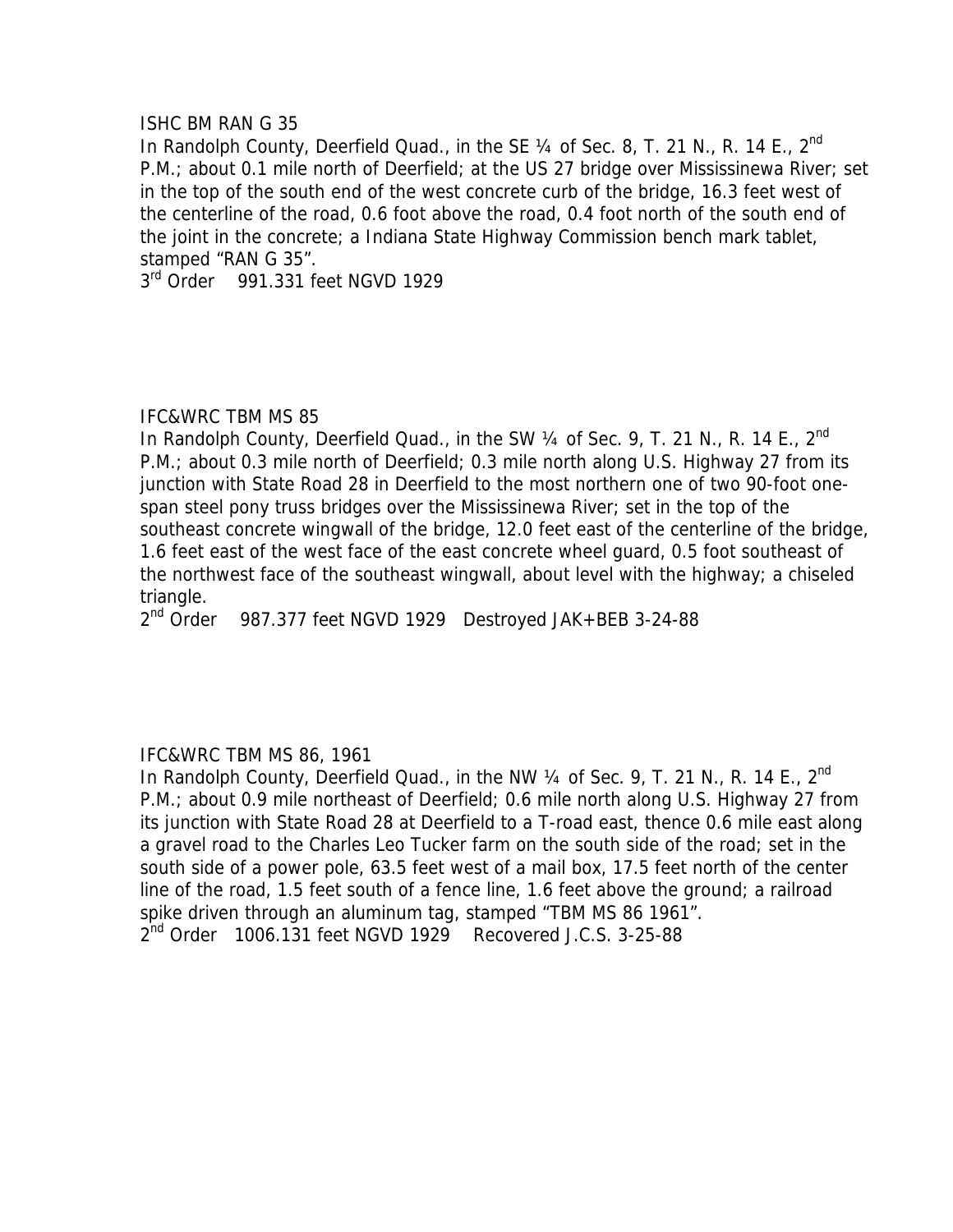## IFC&WRC BM RAN 9, 1960

In Randolph County, Deerfield Quad., in the SE  $\frac{1}{4}$  of Sec. 9, T. 21 N., R. 14 E., 2<sup>nd</sup> P.M.; about 1.0 mile northeast of Deerfield; 0.6 mile north along U.S. Highway 27 from its junction with State Road 28 at Deerfield to a gravel road east, thence 0.7 mile east to a 20-foot concrete bridge over a small stream; set in the top of the west end of the south concrete headwall of the bridge, 9.5 feet south of the centerline of the road, 3.8 feet east of the west face of the south headwall, 0.3 foot south of the north face of the south headwall, 0.3 foot above the road; a Indiana Flood Control and Water Resources Commission bronze bench mark tablet, stamped "RAN 9 1960". 2<sup>nd</sup> Order 999.917 feet NGVD 1929 Recovered J.C.S. 3-25-88

# IFC&WRC TBM MS 87, 1961

In Randolph County, Deerfield Quad., in the SE  $\frac{1}{4}$  of Sec. 10, T. 21 N., R. 14 E., 2<sup>nd</sup> P.M.; about 1.7 miles northeast of Deerfield; 0.6 mile north along U.S. Highway 27 from its junction with State Road 28 at Deerfield to a gravel T-road east, thence 1.5 miles east an abandoned farm house and building on the north side of the road; set in the northeast side of a 24-inch Cottonwood tree about in line with the east face of the house, 19.5 feet south of the centerline of the road, 0.5 foot above the ground; a railroad spike driven through an aluminum tag, stamped "TBM MS 87 1961". 2<sup>nd</sup> Order 1005.876 feet NGVD 1929 Destroyed J.C.S. 3-35-88

# IFC&WRC BM RAN 8, 1960

In Randolph County, Deerfield Quad., in the SW  $\frac{1}{4}$  of Sec. 11, T. 21 N., R. 14 E., 2<sup>nd</sup> P.M.; about 2.1 miles northeast of Deerfield; 0.6 mile north along U.S. Highway 27 from its junction with State Road 28 at Deerfield to a gravel T-road east, thence 2.0 miles east to a north-south gravel T-road (200 East Road), thence 0.2 mile south to a onespan steel truss bridge over the Mississinewa River; set in the top of the northeast concrete wingwall of the bridge, 11.0 feet east of the centerline of the road, 1.7 feet north of the north end of the northeast end truss of the bridge, 1.0 foot northwest of the southeast face of the northeast wingwall, 0.3 foot below the road; a Indiana Flood Control and Water Resources Commission bronze bench mark tablet, stamped "RAN 8 1960".

2<sup>nd</sup> Order 990.737 feet NGVD 1929 Destroyed J.C.S. 3-25-88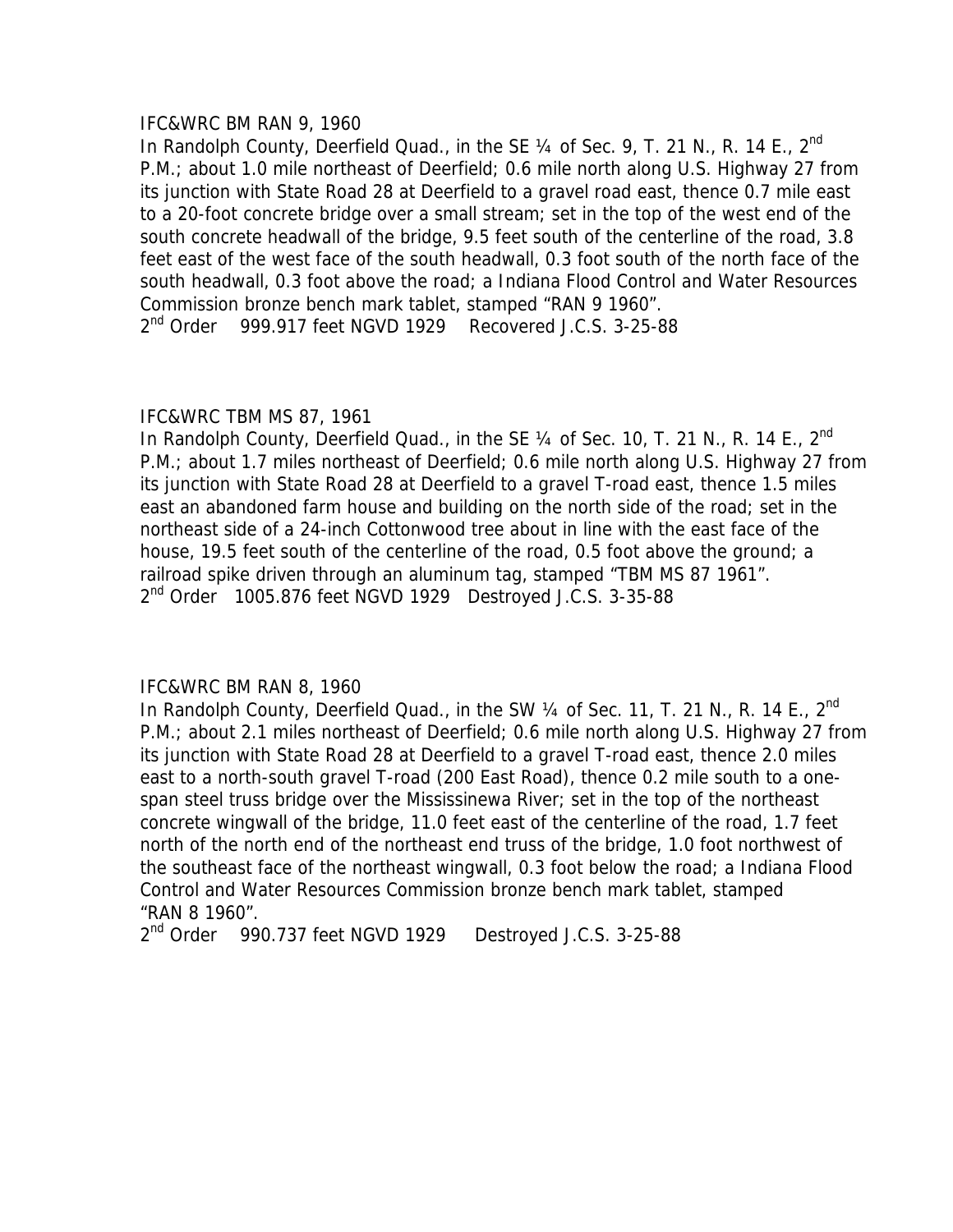## ISHC BM not stamped

In Randolph County, Deerfield Quad., in the SW 1/4 of Sec. 11, T. 21 N., R. 14 E., 2<sup>nd</sup> P.M.; about 2.1 miles northeast of Deerfield; 0.6 mile north along U.S. Highway 27 from its junction with State Road 28 at Deerfield to a gravel T-road east, thence 2.0 miles east to a north-south gravel T-road (200 East Road), thence 0.2 mile south to the 200 East Road bridge over Mississinewa River; set in the top of the northeast concrete headwall of the bridge, 13.7 feet east of the centerline of the road, 2.2 feet south of the north end of the headwall, level with the road; a Indian State Highway Commission bench mark tablet, not stamped.

3<sup>rd</sup> Order 996.981 feet NGVD 1929

# IFC&WRC TBM MS 88

In Randolph County, Deerfield Quad., in the SW  $\frac{1}{4}$  of Sec. 11, T. 21 N., R. 14 E., 2<sup>nd</sup> P.M.; about 2.1 miles northeast of Deerfield; 0.6 mile north along U.S. Highway 27 from its junction with State Road 28 at Deerfield to a gravel T-road east, thence 2.0 miles east to a north-south gravel T-road (200 East Road), thence 0.2 mile south to a onespan steel truss bridge over the Mississinewa River; set in the top of the southeast concrete wingwall of the bridge, 12.5 feet east of the centerline of the road, 1.4 feet northwest of the southeast face of the southeast wingwall, 0.9 foot southwest of the northeast face of the southeast wingwall, 0.3 foot below the road; a chiseled triangle. 2<sup>nd</sup> Order 990.696 feet NGVD 1929 Destroyed J.C.S. 3-25-88

# IFC&WRC TBM MS 89

In Randolph County, Deerfield Quad., in the SE 1/4 of Sec. 11, T. 21 N., R. 14 E., 2<sup>nd</sup> P.M.; about 2.5 miles east of Deerfield; 0.6 mile north along U.S. Highway 27 from its junction with State Road 28 at Deerfield to a gravel T-road east, thence 2.0 miles east to a north-south gravel T-road (200 East Road), thence 0.5 mile south to a east-west crossroad, thence about 0.55 mile east to a 10-foot concrete box culvert under the road; set in the top of the northwest concrete wingwall of the culvert, 8.5 feet north of the centerline of the road, 0.2 foot northwest of the northwest corner of the north concrete guardrail of the culvert, 0.15 foot southwest of the northeast face of the wingwall, about level with the road; a chiseled triangle.

2<sup>nd</sup> Order 992.856 feet NGVD 1929 Recovered J.C.S. 3-25-88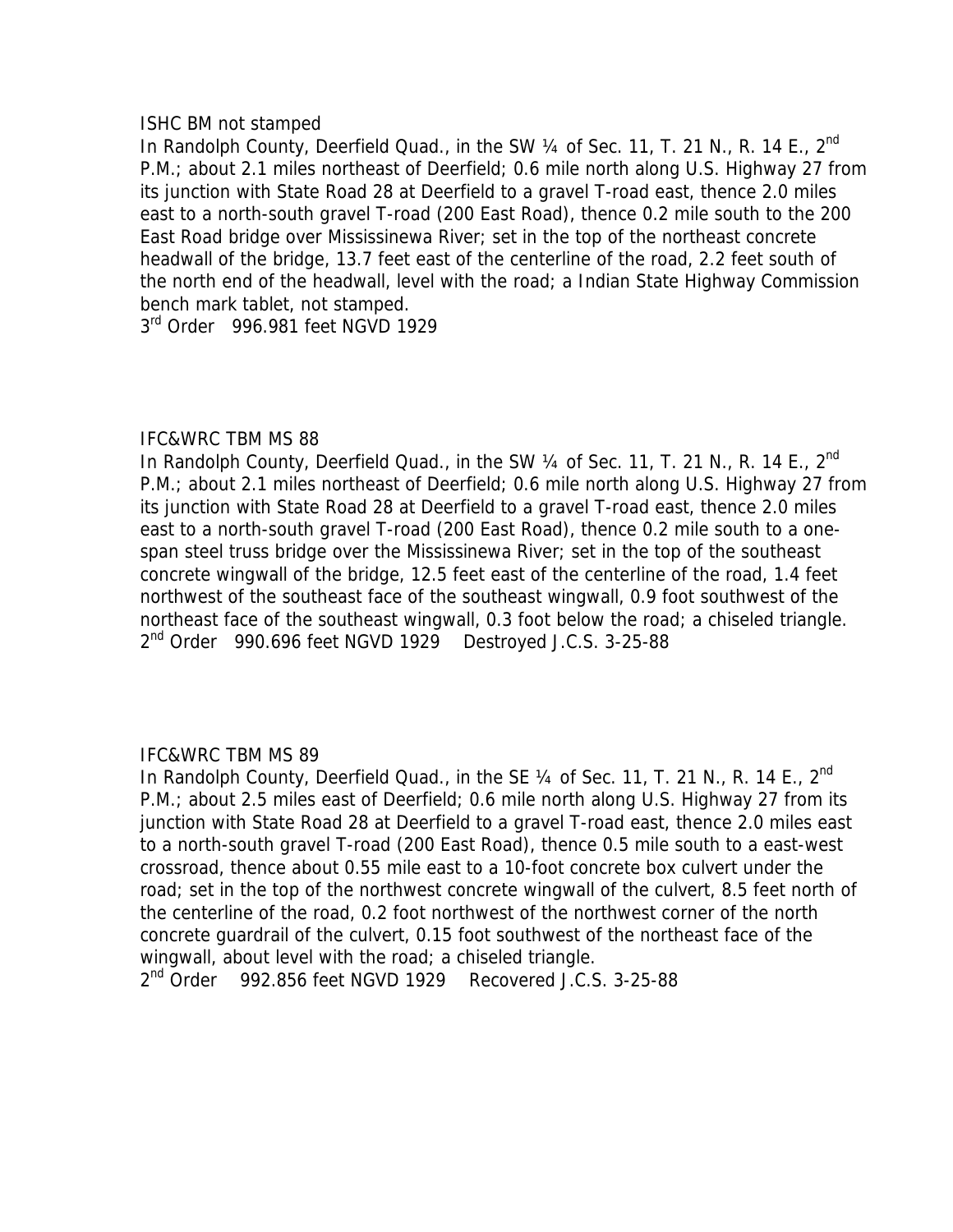### IFC&WRC BM RAN 7, 1960

In Randolph County, Deerfield Quad., in the SE  $\frac{1}{4}$  of Sec. 11, T. 21 N., R. 14 E., 2<sup>nd</sup> P.M.; about 3.0 miles east of Deerfield; about 3.1 miles east-southeast along State Road 28 from its intersection with US 27 in Deerfield to an north-south crossroad, thence 1.8 mile north to a one-span steel truss bridge over the Mississinewa River; set in the top of the northwest concrete wingwall of the bridge, 13.0 feet west of the centerline of the road, 4.0 feet north of the north end of the northwest truss of the bridge, 1.0 foot northeast of the southwest face of the northwest wingwall, about 1.0 foot below the road; a Indiana Flood Control and Water Resources Commission bronze bench mark tablet, stamped "RAN 7 1960".

2<sup>nd</sup> Order 993.930 feet NGVD 1929 Destroyed J.C.S. 3-25-88

## ISHC BM not stamped

In Randolph County, Deerfield Quad., in the SE 1/4 of Sec. 11, T. 21 N., R. 14 E., 2<sup>nd</sup> P.M.; about 3.0 miles east of Deerfield; about 3.1 miles east-southeast along State Road 28 from its intersection with US 27 in Deerfield to an north-south crossroad (300 East Road), thence 1.8 mile north to the 300 East Road bridge over Mississinewa River; set in the top of the southwest concrete headwall of the bridge, 14.2 feet west of the centerline of the road, 0.6 foot north of the south end of the headwall, level with the road; a Indiana State Highway Commission bench mark tablet, not stamped. 3<sup>rd</sup> Order 998.906 feet NGVD 1929

# IFC&WRC TBM MS 90

In Randolph County, Deerfield Quad., in the SW 1/4 of Sec. 12, T. 21 N., R. 14 E., 2<sup>nd</sup> P.M.; about 3.0 miles east of Deerfield; about 3.1 miles east-southeast along State Road 28 from its intersection with US 27 in Deerfield to an north-south crossroad, thence 1.8 mile north to a one-span steel truss bridge over the Mississinewa River; set in the top of the concrete extension of the southeast stone wingwall of the bridge, 15.0 feet east of the center line of the road, 11.5 feet southeast of the southeast end of the bridge, 1.5 feet below the road, 0.5 foot southwest of the northeast face of the southeast wingwall, a painted chiseled triangle.

 $2<sup>nd</sup>$  Order 993.737 feet NGVD 1929 Destroyed J.C.S. 3-25-88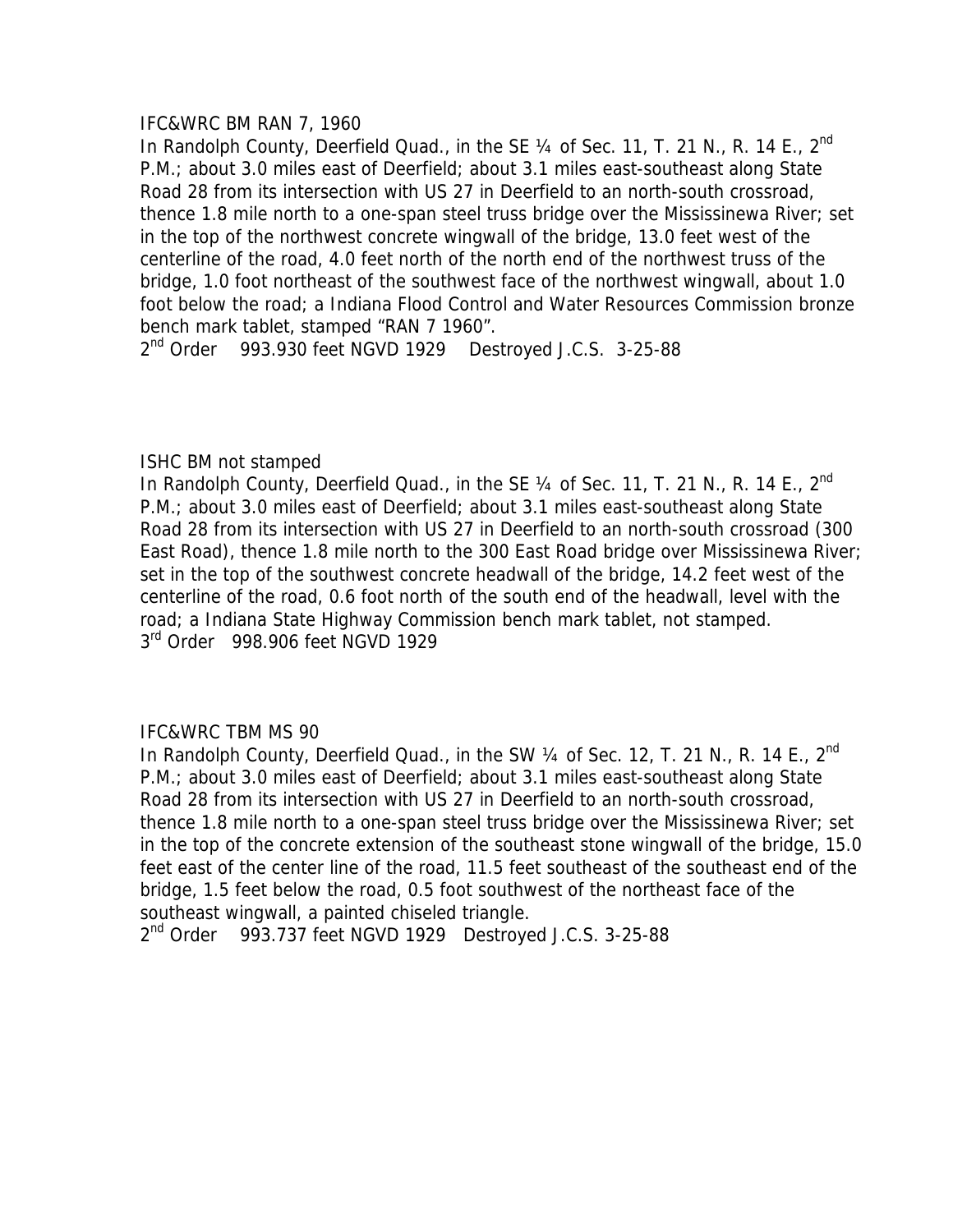## IFC&WRC TBM MS 91, 1961

In Randolph County, Deerfield Quad., in the SW 1/4 of Sec. 1, T. 21 N., R. 14 E., 2<sup>nd</sup> P.M.; about 3.1 miles northeast of Deerfield; 0.6 mile north along U.S. 27 from its intersection with State Road 28 at Deerfield to a gravel T-road east, thence 3.0 miles east to a north-south crossroad, in the northeast one-quarter of the intersection; set in the south side of a wooden fence corner post, 21.5 feet east of the centerline of the north-south paved road, 17.0 feet north of the centerline of the east-west gravel road, 1.0 foot above ground; a railroad spike driven through an aluminum tag, stamped "TBM MS 91 1961".

2<sup>nd</sup> Order 1017.973 feet NGVD 1929 Destroyed 2/29/88

## IFC&WRC BM RAN 6, 1960

In Randolph County, Deerfield Quad., in the SW  $\frac{1}{4}$  of Sec. 7, T. 21 N., R. 15 E., 2<sup>nd</sup> P.M.; about 1.5 miles south of New Pittsburg; 1.7 miles south along a paved road 400 East Road(main north-south road in town) from the crossroads at New Pittsburg to a one-span steel truss bridge over the Mississinewa River; set in the top of the northeast stone wingwall of the bridge, 11.5 feet east of the centerline of the road, 2.0 feet north of the north end of the northeast end truss of the bridge, 1.5 feet above the road, 1.1 feet northwest of the southeast face of the northeast wingwall; a Indiana Flood Control and Water Resources Commission bronze bench mark tablet, stamped "RAN 6 1960". 2<sup>nd</sup> Order 1000.593 feet NGVD 1929 Destroyed 3/29/88

DNR TBM MSS 6, 1988

In Randolph County, Deerfield Quad., in the SE  $\frac{1}{4}$  of Sec. 12, T. 21 N., R. 15 E., 2<sup>nd</sup> P.M.; about 1.5 miles south of New Pittsburg; 1.7 miles south along a paved road 400 East Road (main north-south road in town) from the crossroads at New Pittsburg to the 400 East Road bridge over the Mississinewa River; set in the top of the northwest concrete headwall of the bridge, 13.5 feet west of the centerline of the bridge, 4.7 feet south of the north end of the headwall, level with the road; a chiseled triangle. 3<sup>rd</sup> Order 1002.057 feet NGVD 1929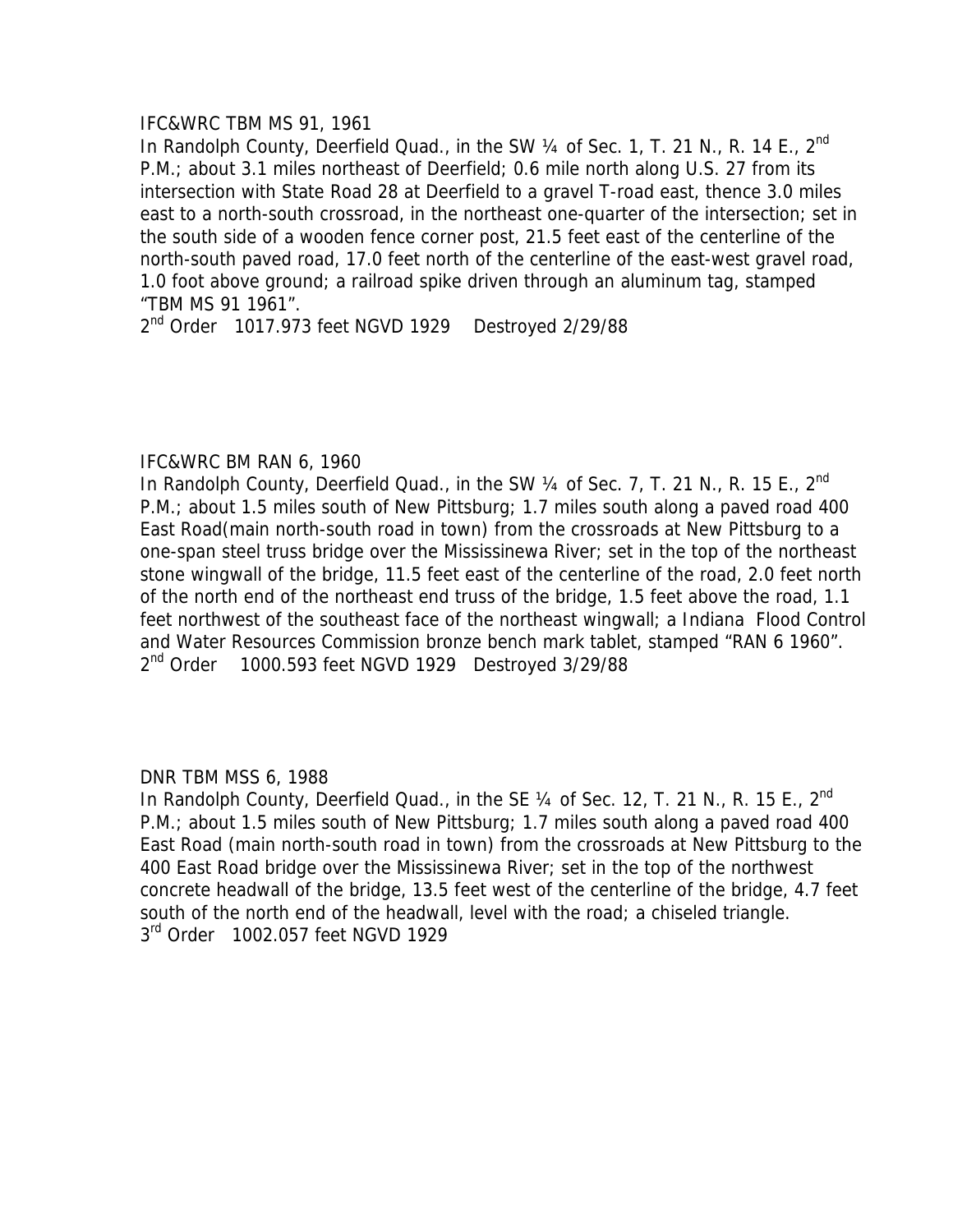In Randolph County, Deerfield Quad., in the SW 1/4 of Sec. 7, T. 21 N., R. 15 E., 2<sup>nd</sup> P.M.; about 1.5 miles south of New Pittsburg; 1.7 miles south along a paved road 400 East Road (main north-south road in town) from the crossroads in New Pittsburg to a one-span steel truss bridge over the Mississinewa River; set in the top of the southeast stone wingwall of the bridge, 14.0 feet east of the centerline of the road, 6.5 feet southeast of the northwest face of the wingwall, 0.7 foot southwest of the northeast face of the wingwall, 0.4 foot above the bridge floor; a chiseled triangle.  $2<sup>nd</sup>$  Order 999.972 feet NGVD 1929 Destroyed 3/29/88

# IFC&WRC TBM MS 92, 1961

In Randolph County, Deerfield Quad., in the SW 1/4 of Sec. 6, T. 21 N., R. 15 E., 2<sup>nd</sup> P.M.; about 1.0 mile south of New Pittsburg; 1.0 mile south along a paved road 400 East Road (main north-south road in town) from the crossroads at New Pittsburg to an east-west crossroad, in the northeast one quarter of the crossroads; set in the southwest side of a power pole, 20.0 feet north of the centerline of the east-west gravel road, 18.5 feet east of the centerline of 400 East Road, 1.0 foot above ground; a railroad spike driven through a brass tag, stamped "TBM MS 92 1961". 2<sup>nd</sup> Order 1019.328 feet NGVD 1929

# IFC&WRC TBM MS 94, 1961

In Randolph County, Deerfield Quad., in the NE  $\frac{1}{4}$  of Sec. 18, T. 21 N., R. 15 E., 2<sup>nd</sup> P.M.; about 2.0 miles south of New Pittsburg, 2.0 miles south along a paved road 400 East Road (main north-south road in town) from its junction with an east-west gravel road at the north edge of the New Pittsburg to a gravel T-road east, thence 0.55 mile east; set in the north side of a telephone pole on an east-west fence line, 17.5 feet south of the centerline of the road, 0.8 foot above the ground; a railroad spike driven through an aluminum tag, stamped "TBM MS 94 1961".

2<sup>nd</sup> Order 1010.553 feet NGVD 1929 DESTROYED 3/29/88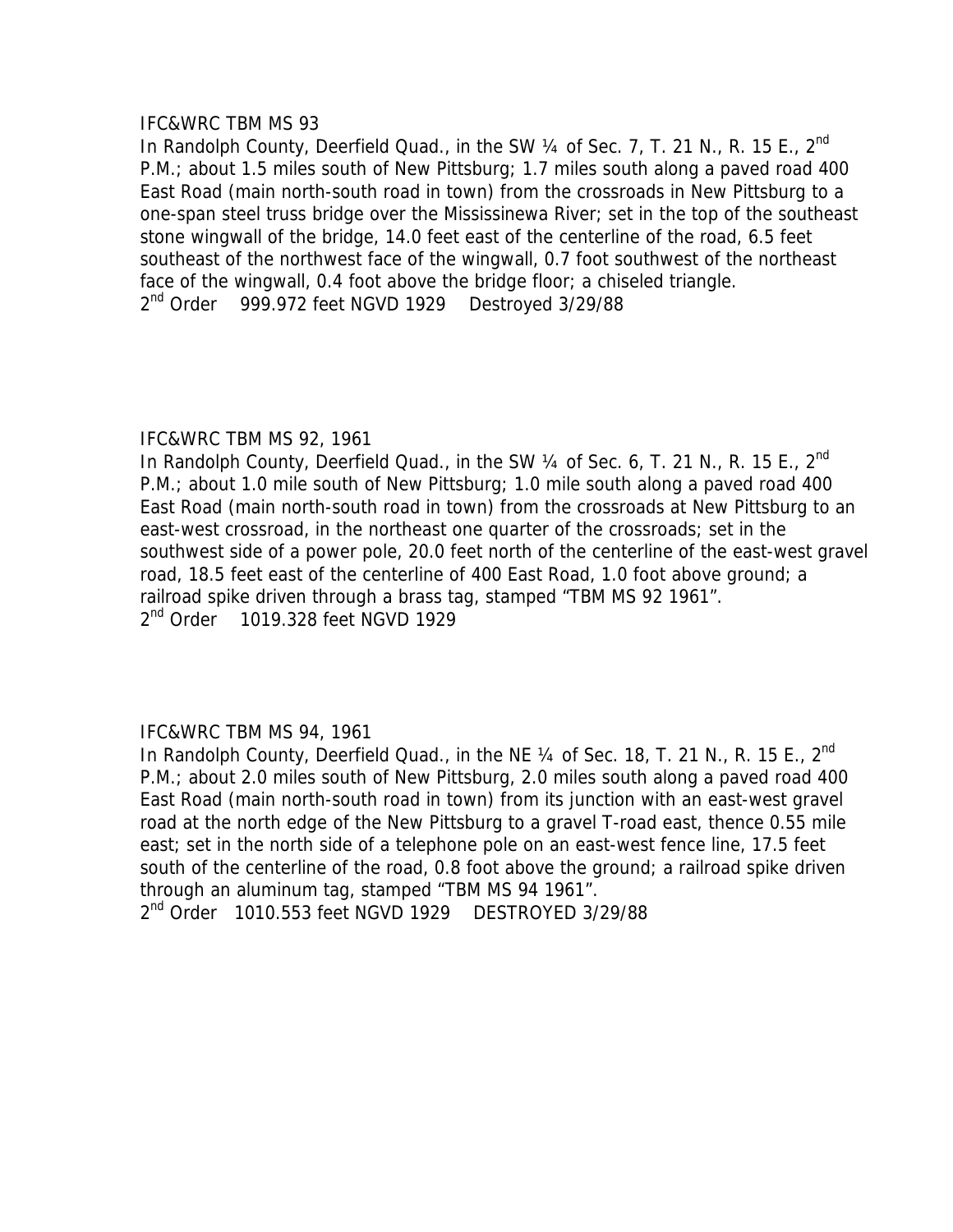## IFC&WRC BM RAN 5, 1960

In Randolph County, Deerfield Quad., in the NE  $\frac{1}{4}$  of Sec. 7, T. 21 N., R. 15 E., 2<sup>nd</sup> P.M.; about 1.5 miles southeast of New Pittsburg; 1.0 mile south along a paved road 400 East Road (main north-south road in town) from the crossroads at New Pittsburg to an east-west crossroad, thence 1.0 mile east along a gravel road to a north-south paved crossroad (500 East Road), thence 0.3 mile south to the 500 East Road one-span steel truss bridge over the Mississinewa River; set in the top of the northwest stone wingwall of the bridge, 11.5 feet west of the centerline of the road, 2.3 feet north of the north end of the northwest face of the wingwall, 0.3 foot below the road; a Indiana Flood Control and Water Resources Commission bronze bench mark tablet, stamped "RAN 5 1960".

2<sup>nd</sup> Order 1002.655 feet NGVD 1929 Destroyed 3/29/88

# ISHC BM RAN G 42

In Randolph County, Deerfield Quad., in the NE  $\frac{1}{4}$  of Sec. 7, T. 21 N., R. 15 E., 2<sup>nd</sup> P.M.; about 1.5 miles southeast of New Pittsburg; 1.0 mile south along a paved road 400 East Road (main north-south road in town) from the crossroads at New Pittsburg to an east-west crossroad, thence 1.0 mile east along a gravel road to a north-south paved crossroad (500 East Road), thence 0.3 mile south to the 500 East Road bridge over the Mississinewa River; set in the top of the southwest headwall of the bridge, 16.1 feet west of the centerline of the road, level with the road; a Indiana State Highway Commission bench mark tablet, stamped "RAN G 42". 3<sup>rd</sup> Order 1006.048 feet NGVD 1929

# IFC&WRC TBM MS 96

In Randolph County, Deerfield Quad., in the NE 1/4 of Sec. 7, T. 21 N., R. 15 E., 2<sup>nd</sup> P.M.; about 1.5 miles southeast of New Pittsburg; 1.0 mile south along a paved road 400 East Road (main north-south road in town) from the crossroads at Pittsburg to an east-west crossroad, thence 1.0 mile east along a gravel road to a north-south paved crossroad (500 East Road), thence 0.3 mile south to the 500 East Road one-span steel truss bridge over Mississinewa River; set in the top of the southwest stone wingwall of the bridge, 11.0 feet west of the centerline of the road, 1.0 foot southwest of the northeast face of the southwest wingwall, 0.6 foot southeast of the northwest face of the southwest wingwall, about level with the road; a chiseled triangle. 2<sup>nd</sup> Order 1001.937 feet NGVD 1929 Destroyed 2/29/88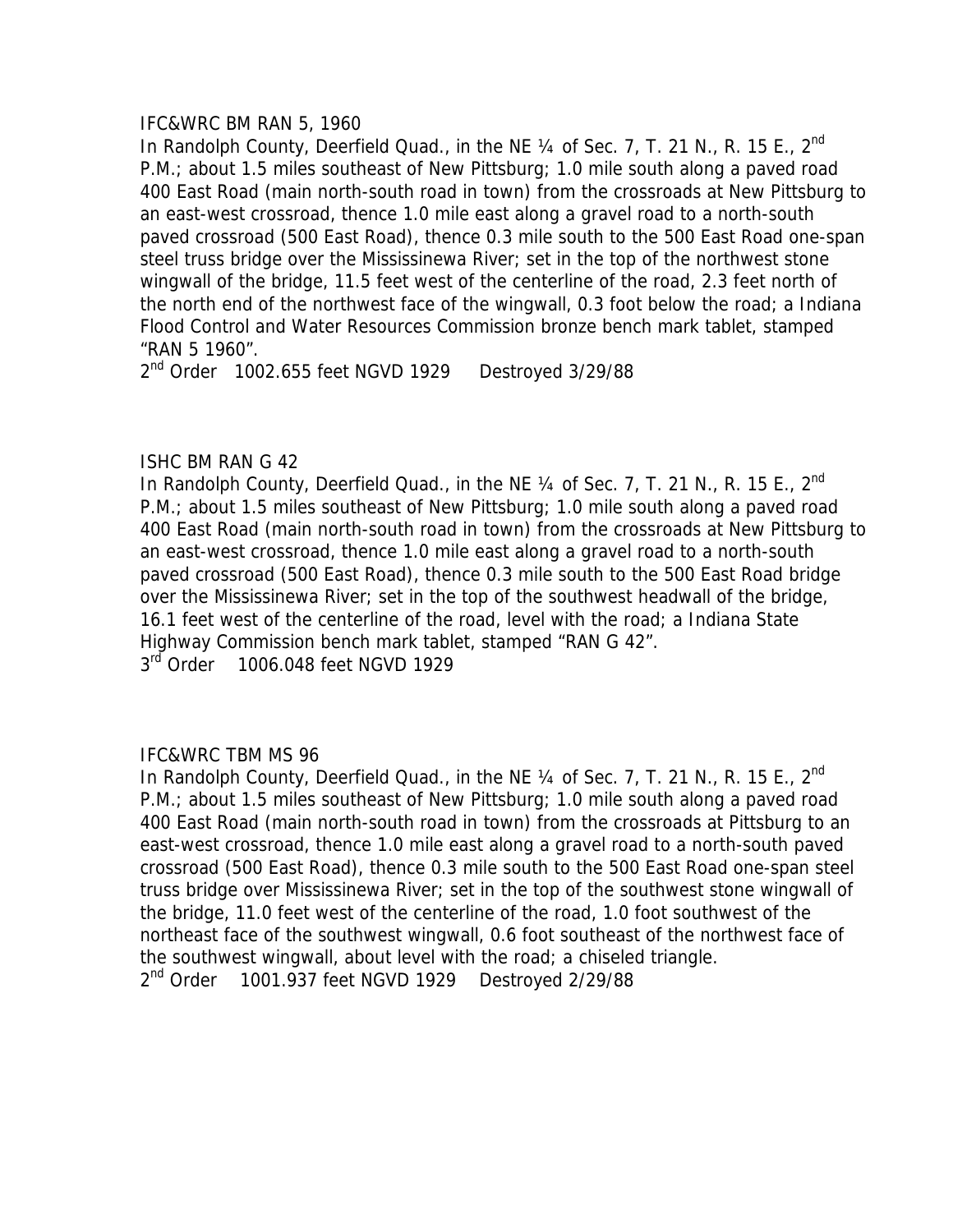In Randolph County, Deerfield Quad., in the SW  $\frac{1}{4}$  of Sec. 8, T. 21 N., R. 15 E., 2<sup>nd</sup> P.M.; about 1.9 miles southeast of New Pittsburg; 1.0 mile south along a paved road 400 East Road (main north-south road in town) from the crossroads at New Pittsburg to an east-west crossroad, thence 1.0 mile east along a gravel road to a north-south paved crossroad (500 East Road), thence 0.75 mile south to the Leonard Fisher farm; set in the top of the south end of the west concrete curbing of an abandoned foundation for a small shed, 42 feet south of the centerline of a gravel drive leading east to a red barn, 18.0 feet east of the centerline of the road, 2.3 feet north of the south face of the foundation, 0.7 foot above the ground; a chiseled triangle. 2<sup>nd</sup> Order 1003.815 feet NGVD 1929

# IFC&WRC TBM MS 97

In Randolph County, Cosmos Quad., in the NE  $\frac{1}{4}$  of Sec. 8, T. 21 N., R. 15 E.,  $2^{nd}$  P.M.; about 1.8 miles southwest of Salem; 1.0 mile south along a paved road 700 East Road (main north-south road in town) from Salem to an gravel "T"-road west, thence 1.45 miles west to a 8-foot box culvert under the road; set in the top of the south concrete headwall of the culvert, 100 feet east of the centerline of a gravel drive leading north to a farm house, 9.0 feet south of the centerline of the road, 5.1 feet west of the east face of the south headwall, 1.0 foot above the road; a chiseled triangle. 2<sup>nd</sup> Order 1004.810 feet NGVD 1929

# IFC&WRC BM RAN 4, 1960

In Randolph County, Cosmos Quad., in the NE 1/4 of Sec. 8, T. 21 N., R. 15 E., 2<sup>nd</sup> P.M.; about 1.7 miles southwest of Salem; 1.0 mile south along a paved road 700 East Road (main north-south road in town) from Salem to an gravel "T"-road west, thence 1.0 mile west to a north-south gravel crossroad (600 West Road), thence 0.35 mile south to a one-span steel truss bridge over the Mississinewa River; set in the top of the southwest concrete wingwall of the bridge, 11.0 feet west of the centerline of 600 West Road, 1.2 feet below the road, 1.1 feet southeast of the northwest face of the southwest wingwall, 1.0 foot north of the south end of the southwest truss of the bridge; a Indiana Flood Control and Water Resources Commission bronze bench mark tablet,, stamped "RAN 4 1960".

2<sup>nd</sup> Order 1003.855 feet NGVD 1929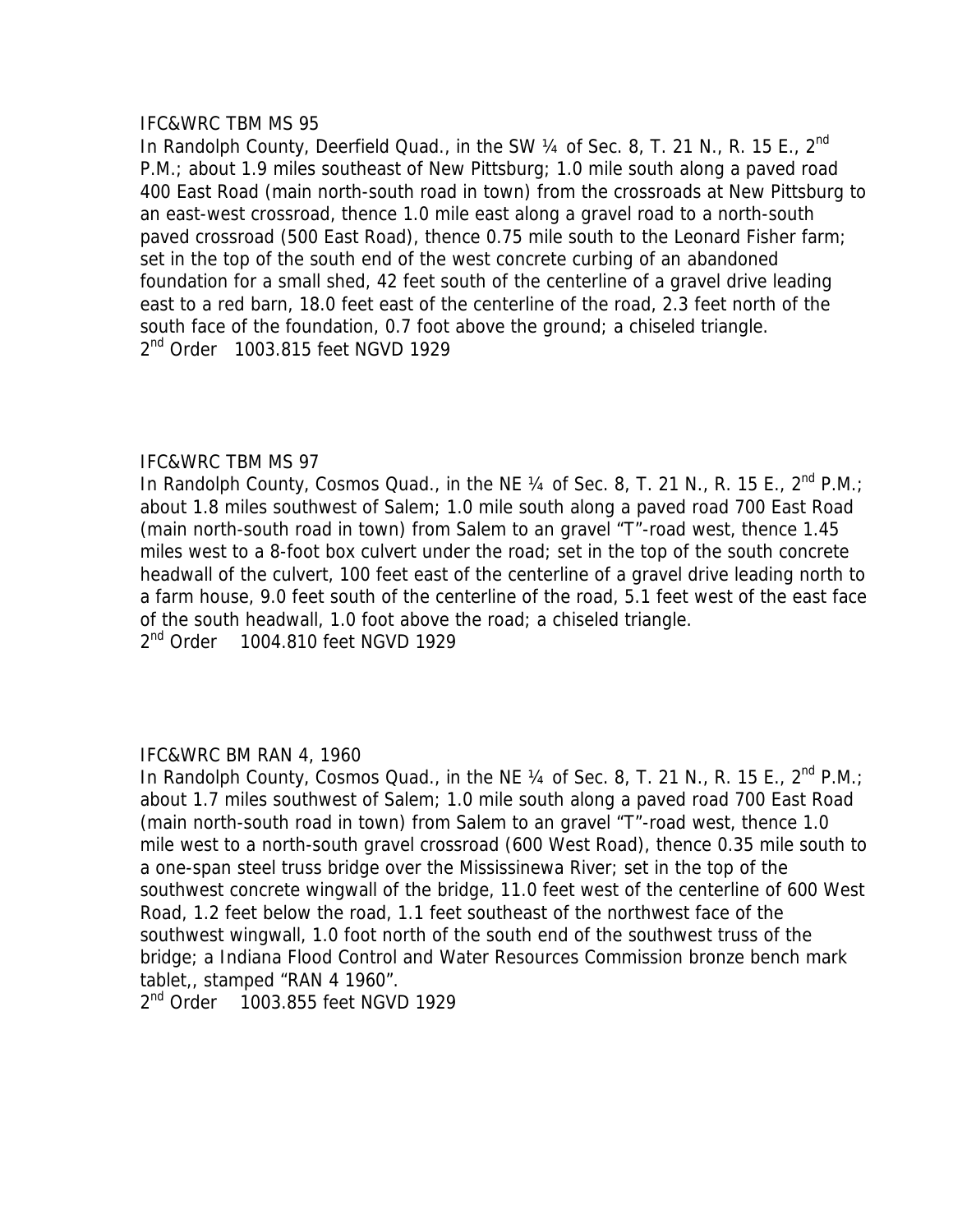## IDOH BM not stamped

In Randolph County, Cosmos Quad., in the NE  $\frac{1}{4}$  of Sec. 8, T. 21 N., R. 15 E., 2<sup>nd</sup> P.M.; about 1.7 miles southwest of Salem; 1.0 mile south along a paved road 700 East Road (main north-south road in town) from Salem to an gravel "T"-road west, thence 1.0 mile west to a north-south gravel crossroad (600 West Road), thence 0.35 mile south to the 600 West Road bridge over the Mississinewa River; set in the top of the southwest concrete headwall of the bridge, 13.6 feet west of the centerline of the road, level with the road; a Indiana Department of Highways bench mark tablet, not stamped. 3<sup>rd</sup> Order 1007.256 feet NGVD 1929

# IFC&WRC TBM MS 98, 1961

In Randolph County, Cosmos Quad., in the NW 1/4 of Sec. 9, T. 21 N., R. 15 E., 2<sup>nd</sup> P.M.; about 1.4 miles southwest of Salem; 1.0 mile south along a paved road 700 East Road (main north-south road in town) from Salem to an gravel "T"-road west, thence 1.0 mile west to a north-south gravel crossroad (600 East Road), in the southeast one quarter of the crossroads; set in the north side of a wooden fence corner post, 30.0 feet east of the centerline of the north-south road, 20.0 feet south of the centerline of the east-west road, 3.0 feet northwest of a power pole, 1.0 foot above the ground; a railroad spike driven through an aluminum tag, stamped "TBM MS 98 1961". 2<sup>nd</sup> Order

1033.981 feet NGVD 1929

# DNR TBM MSS 9, 1988

In Randolph County, Cosmos Quad., in the NE 1/4 of Sec. 4, T. 21 N., R. 15 E., 2<sup>nd</sup> P.M.; about 0.5 mile south of Salem; 0.5 mile south along a paved road 700 east Road (main north-south road in town) from Salem to the 700 East Road bridge over Jordon Creek; set in the top of the northwest concrete wingwall of the bridge, 23.0 feet north of the extended centerline of 950 North Road, 11.4 feet west of the centerline of 700 East Road, about level with the road; a chiseled triangle.

3<sup>rd</sup> Order 1011.505 feet NGVD 1929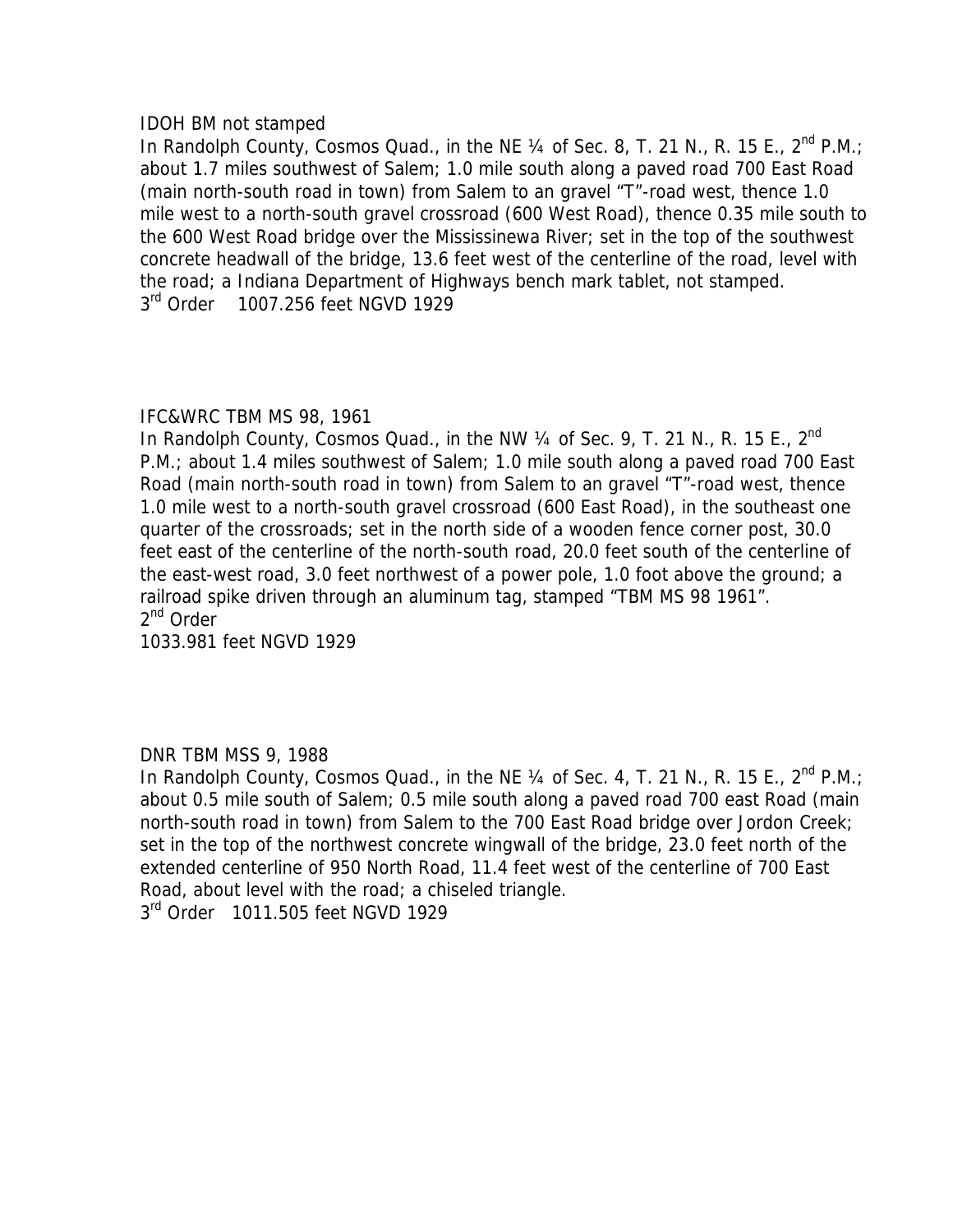### IFC&WRC TBM MS 99, 1961

In Randolph County, Cosmos Quad., in the NE  $\frac{1}{4}$  of Sec. 9, T. 21 N., R. 15 E., 2<sup>nd</sup> P.M.; about 1.0 mile south of Salem; 1.0 mile south along a paved road 700 East Road (main north-south road in town) from Salem to an gravel "T"-road west, in the southwest one-quarter of the T-junction; set in the east side of a power pole, 48.0 feet south of the centerline of the T-road west, 18.0 feet west of the centerline of the north-south road, 1.0 foot east of a north-south fence line, 1.0 foot above the ground; a railroad spike driven through an aluminum tag, stamped "TBM MS 99 1961". 2<sup>nd</sup> Order 1009.795 feet NGVD 1929

# IFC&WRC BM RAN 3, 1960

In Randolph County, Cosmos Quad., in the NE  $\frac{1}{4}$  of Sec. 9, T. 21 N., R. 15 E.,  $2^{nd}$  P.M.; about 1.4 miles south of Salem; 1.4 miles south along a paved road 700 east Road (main north-south road in town) from Salem to the 700 East Road one-span steel truss bridge over the Mississinewa River; set in the top of the southeast stone wingwall of the bridge, 11.5 feet east of the centerline of the road, 2.0 feet south of the south end of the southeast end truss of the bridge, 1.0 foot southwest of the northeast face of the southeast wingwall, 0.2 foot below the road; a Indiana Flood Control and Water Resources Commission bronze bench mark tablet, stamped "RAN 3 1960". 2<sup>nd</sup> Order 1008.198 feet NGVD 1929

# DNR TBM MSS 8, 1988

In Randolph County, Cosmos Quad., in the NE  $\frac{1}{4}$  of Sec. 9, T. 21 N., R. 15 E., 2<sup>nd</sup> P.M.; about 1.4 miles south of Salem; 1.4 miles south along a paved road 700 east Road (main north-south road in town) from Salem to the 700 East Road bridge over the Mississinewa River; set in the northeast face of the northeast concrete wingwall of the bridge, 15.2 feet east of the centerline of the road, 2.0 feet below the road, 0.5 foot below the top of the wingwall; a steel bolt.

3<sup>rd</sup> Order 1006.327 feet NGVD 1929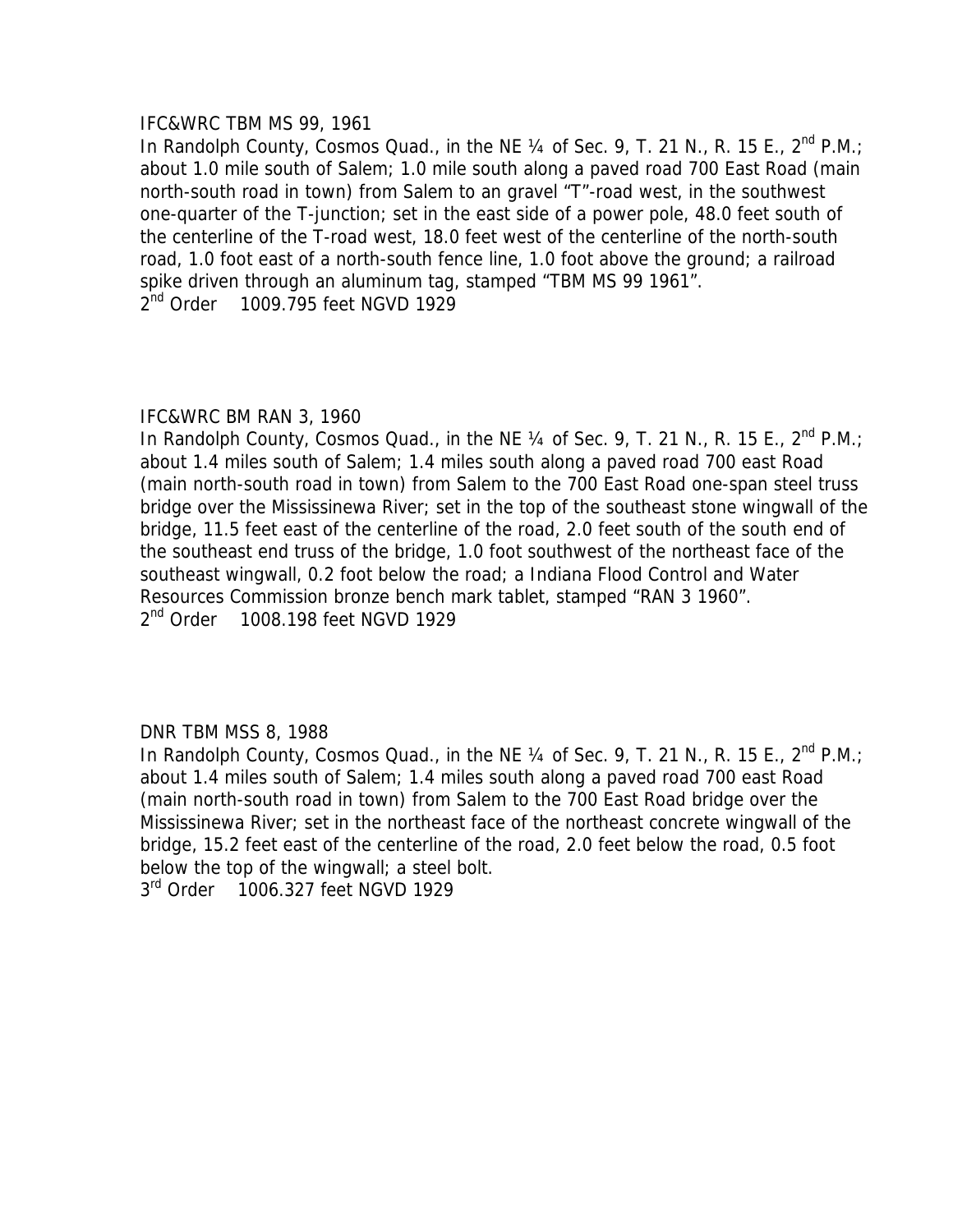In Randolph County, Cosmos Quad., in the NW  $\frac{1}{4}$  of Sec. 10, T. 21 N., R. 15 E., 2<sup>nd</sup> P.M.; about 1.4 miles south of Salem; 1.4 miles south along a paved road 700 East Road (main north-south road in town) from Salem to the 700 East Road one-span steel truss bridge over the Mississinewa River; set in the top of the northeast stone wingwall of the bridge, 12.5 feet east from the center line of the road, 2.5 feet southwest of the northeast face of the northeast wingwall, 1.4 feet southeast of the northwest face of the northwest wingwall, 1.1 feet above the road, a painted chiseled triangle. 2<sup>nd</sup> Order 1009.028 feet NGVD 1929

## IFC&WRC TBM MS 101

In Randolph County, Cosmos Quad., in the NE  $\frac{1}{4}$  of Sec. 10, T. 21 N., R. 15 E., 2<sup>nd</sup> P.M.; about 1.7 miles southeast of Salem; 1.6 miles south along a paved road 700 East Road (main north-south road in Salem) from the crossroads at the south edge of Salem to the 700 East Road steel truss bridge over the Mississinewa River and a gravel T-road east near the south end of the bridge, thence 0.7 mile generally east to a 70-foot onespan steel pony truss bridge over the Little Mississinewa River; set in the top of the northwest concrete wingwall of the bridge, 9.5 feet north of the centerline of the road, 2.5 feet west of the east face of the west bridge seat, 0.7 foot southwest of the northeast face of the northwest wingwall, about 0.5 foot below the road; a chiseled triangle.

2<sup>nd</sup> Order 1006.989 feet NGVD 1929 Destroyed 3/31/88 J.C.S

# IFC&WRC BM RAN 2, 1960

In Randolph County, Cosmos Quad., in the NE  $\frac{1}{4}$  of Sec. 10, T. 21 N., R. 15 E., 2<sup>nd</sup> P.M.; about 2.0 miles southeast of Salem; 1.0 mile east along the Randolph-Jay County Line Road from the crossroads at Salem to a north-south crossroad (800 East Road), thence 1.15 miles south along the paved road to the (800 East Road) one-span steel truss bridge over the Mississinewa River; set in the top of the southwest stone wingwall of the bridge, 10.0 feet west of the centerline of the road (800 East Road), 0.9 foot southeast of the northwest face of the southwest wingwall, 0.2 foot below the road; a Indiana Flood Control and Water Resources Commission bronze bench mark tablet, stamped "RAN 2 1960".

2<sup>nd</sup> Order 1008.696 feet NGVD 1929 Destroyed 3/31/88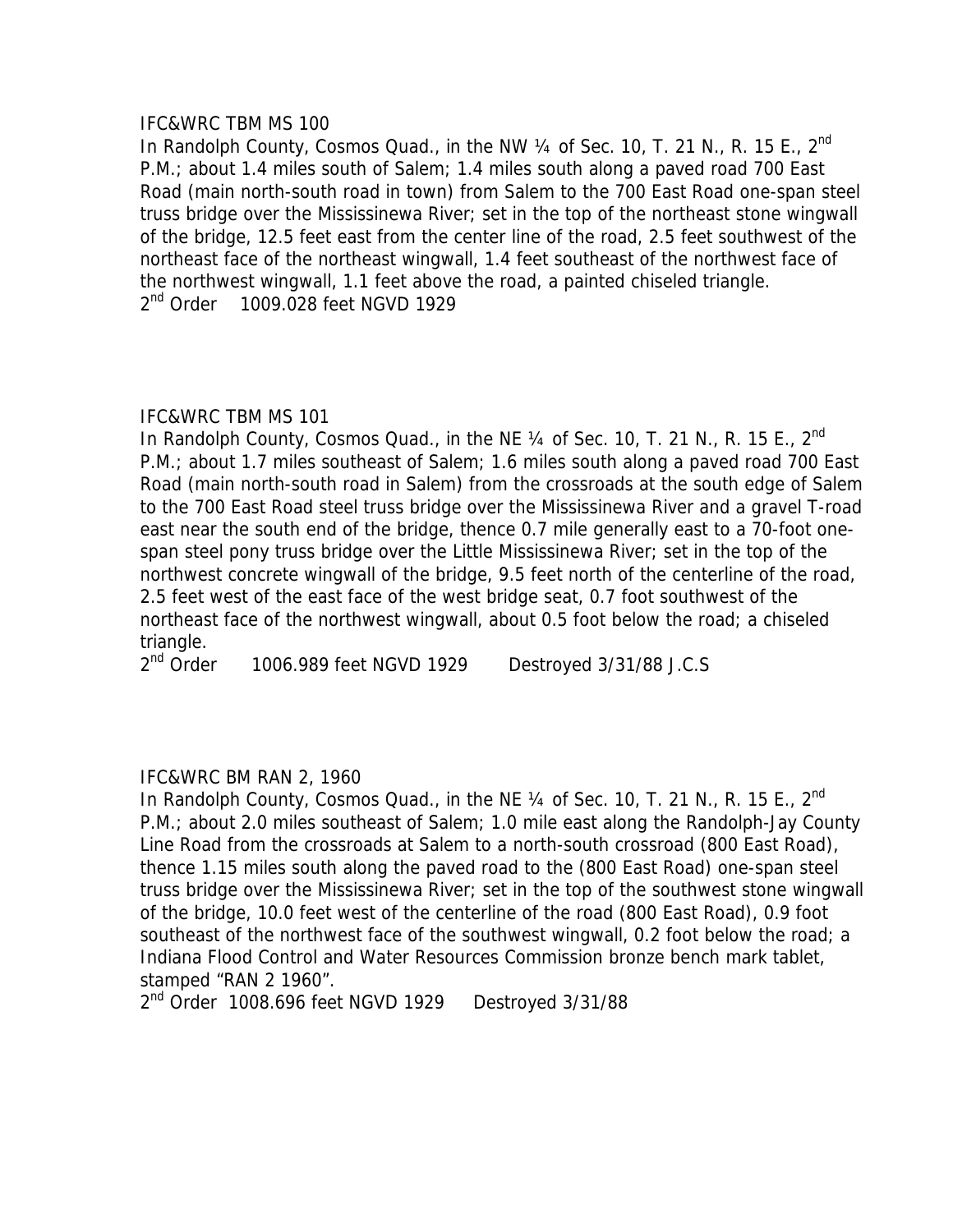### DNR TBM MSS 7, 1988

In Randolph County, Cosmos Quad., in the NE 1/4 of Sec. 10, T. 21 N., R. 15 E., 2<sup>nd</sup> P.M.; about 2.0 miles southeast of Salem; 1.0 mile east along the Randolph-Jay County Line Road from the crossroads at Salem to a north-south crossroad (800 East Road), thence 1.15 miles south along the paved road to the (800 East Road) bridge over the Mississinewa River; set in the top of the northeast concrete wingwall of the bridge, 14.6 feet east of the centerline of the road, 0.2 foot south of the north end of the wingwall, level with the road; a chiseled triangle.

3<sup>rd</sup> Order 1008.496 feet NGVD 1929

## IFC&WRC TBM MS 102

In Randolph County, Cosmos Quad., in the NE  $\frac{1}{4}$  of Sec. 10, T. 21 N., R. 15 E., 2<sup>nd</sup> P.M.; about 2.0 miles southeast of Salem; 1.0 mile east along the Randolph-Jay County Line Road from the crossroads at Salem to a north-south crossroad, thence 1.15 mile south along a paved road to a one-span steel truss bridge over the Mississinewa River; set in the top of the northwest stone wingwall of the bridge, 10.5 feet west of the centerline of the road, 2.6 feet north of the south face of the north stone bride seat, 1.3 feet northeast of the southwest face of the northwest wingwall, about level with the road; a chiseled triangle.

2<sup>nd</sup> Order 1008.599 feet NGVD 1929 Destroyed 3/31/88 J.C.S.

# USC&GS BM J 232, 1947

In Randolph County, Cosmos Quad., in the SW  $\frac{1}{4}$  of Sec. 2, T. 21 N., R. 15 E.,  $2^{nd}$  P.M.; about 1.9 miles southeast of Salem; 1.0 mile east along the Randolph-Jay County Line Road from the crossroads at Salem to a north-south crossroad, thence 0.95 mile south along a paved road to a driveway leading east to a farm house (0.25 mile north of a steel truss bridge over the Mississinewa River); set in the top of a concrete post, about 400 feet west of the southwest corner of the house, in the northeast one-quarter of the T-junction of driveway with the north-south road, 20.0 feet east of the center of a 4 foot iron pipe culvert under the driveway, 12.0 feet north of the centerline of the driveway, 4.0 feet west of power pole number 570/273, 1.0 foot south of a fence line, about level with the road, projecting 0.2 foot above the ground; a U.S. Coast & Geodetic Survey bronze disk, stamped "J 232 1947".

 $2<sup>nd</sup>$  Order 1010.546 feet NGVD 1929 Recovered 3/31/88 J.C.S.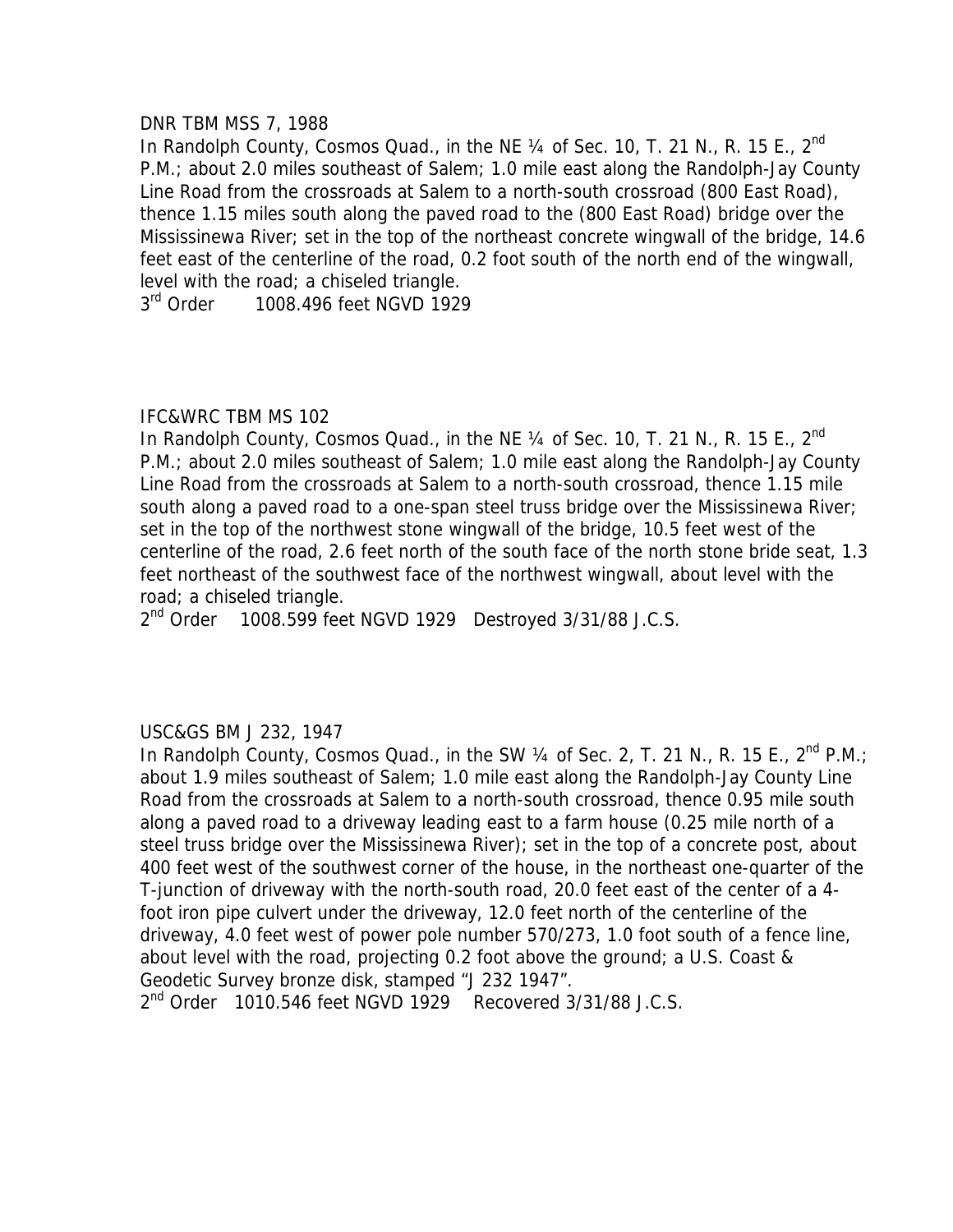## IFC&WRC TBM MS 103, 1961

In Randolph County, Cosmos Quad., in the SE  $\frac{1}{4}$  of Sec. 2, T. 21 N., R. 15 E., 2<sup>nd</sup> P.M.; about 1.7 miles southeast of Salem; 1.0 mile east along the Randolph-Jay County Line Road from the crossroads at Salem to a north-south paved crossroad, thence 0.5 mile south to an east-west gravel crossroad, thence 0.55 mile east; set in the north side of power pole number RA 11-72, about 300 feet west of a large white farm house on top of a hill on the south side of the road, 17.0 feet south of the centerline of the road, 4.8 feet north of a barbed-wire fence line, 1.0 foot above the ground; a railroad spike driven through a brass tag, stamped "TBM MS 103 1961". 2<sup>nd</sup> Order 1030.535 feet NGVD 1929

## IFC&WRC TBM MS 104

In Randolph County, Cosmos Quad., in Sec. 24, T. 19 N., R. 1 W.; about 2.2 miles southeast of Salem; 1.0 mile east along the Randolph-Jay County Line Road from the crossroads at Salem to a north-south paved crossroad, thence 0.5 mile south to an east-west gravel crossroad, thence 1.0 mile east to a north-south paved T-road (Indiana-Ohio State Line); set in the top of the southeast end of the south concrete headwall of a 1-foot pipe culvert under the T-road west, 18.0 feet west of the centerline of the north-south paved road, 12.0 feet south of the centerline of the gravel T-road west, 0.7 foot northwest of the southeast face of the south headwall, about level with the road; a chiseled triangle.

2<sup>nd</sup> Order 1033.226 feet NGVD 1929

### IFC&WRC TBM MS 105, 1961

In Drake County, Ohio, Cosmos Quad., in the SW 1/4 of Sec. 19, T. 14 N., R. 1 E., 1<sup>st</sup> P.M.; about 2.8 miles southeast of Salem;1.0 mile east along the Randolph-Jay County Line Road from the crossroads at Salem to a north-south paved road, thence 0.5 mile south to an east-west crossroad, thence 1.0 mile east to a north-south paved T-road (Indiana-Ohio State Line), thence 0.65 mile south to a T-road east (Lawrence Van Kirk Road), in the northeast one-quarter of the T-junction; set in the south side of a wooden fence corner post, 22.0 feet east of the centerline of the north-south road, 18.5 feet north of the centerline of Lawrence Van Kirk Road, 3.0 feet southeast of a street sign stating the north road as Indiana-Ohio State Line and the T-road east as Lawrence Road, 1.0 foot above ground, a railroad spike driven through an aluminum tag, stamped "TBM MS 105 1961".

2<sup>nd</sup> Order 1012.180 feet NGVD 1929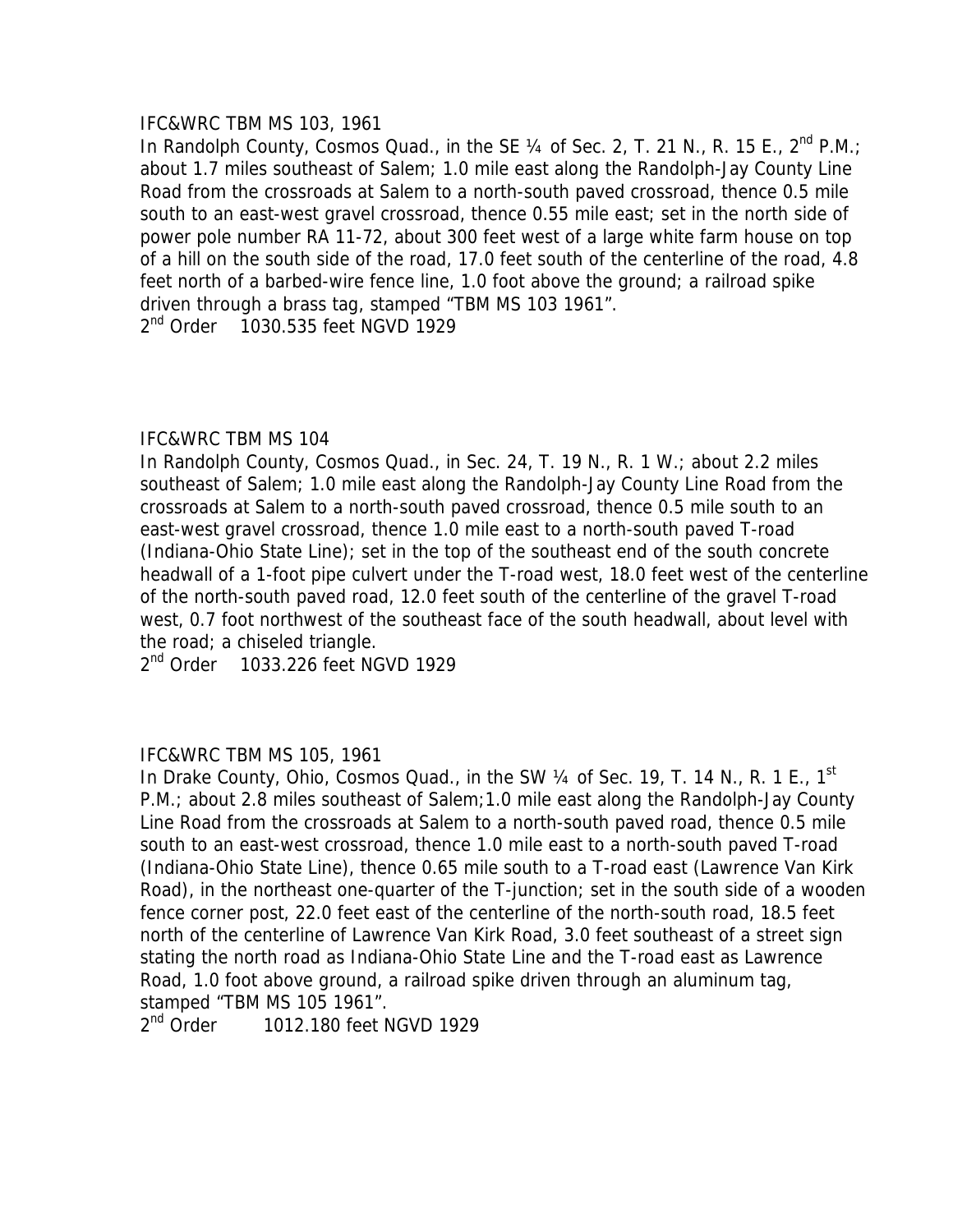### IFC&WRC BM RAN 1, 1960

In Randolph County, Cosmos Quad., in the NE 1/4 of Sec. 25, T. 19 N., R. 1 W.; about 2.9 miles southeast of Salem; at the State Line Road one-span steel truss bridge over the Mississinewa River; set in the top of the southwest concrete wingwall of the bridge, 11.0 feet west of the center line of the road, 0.7 foot south of the north face of the southwest wingwall, 1.2 feet of the west face of the southwest wingwall, about level with the road; a Indiana Control and Water Resources Commission bronze bench mark tablet, stamped "RAN 1 1960".

2<sup>nd</sup> Order 1010.654 feet NGVD 1929

## IFC&WRC TBM MS 106

In Drake County, Ohio, Cosmos Quad., in the SE 1/4 of Sec. 19, T. 14 N., R. 1 E., 1<sup>st</sup> P.M.; about 3.0 miles southeast of Salem; 1.0 mile east along the Randolph-Jay County Line Road from the crossroads at Salem to a north-south paved road, thence 0.5 mile south to an east-west crossroad, thence 1.0 mile east to a north-south paved T-road (Indiana Ohio State Line), thence 0.65 mile south to a T-road east, thence 0.6 mile east along a blacktop road to a 20-foot concrete bridge over a small ditch; set in the top of the north end of the west concrete bridge seat, 12.0 feet north of the centerline of the road, 2.4 feet north of the north face of the north concrete guardrail of the bridge, 0.3 foot south of the east face of the west concrete bridge seat, about level with the road; a chiseled point, with the center of the point chipped out in the shape of a square. 2<sup>nd</sup> Order 1011.414 feet NGVD 1929

# USC&GS BM B 131, 1947

In Drake County, Ohio, Cosmos Quad., in the SW  $\frac{1}{4}$  of Sec. 17, T. 14 N., R. 1 E., 1<sup>st</sup> P.M.; about 2.7 miles east of Salem; 1.1 miles east along the McFeely-Petrey Road from its junction with the Indiana-Ohio State Line Road to a 5-foot concrete box culvert under the road, 0.2 mile east of a cemetery and an abandoned church and school house; set in the top of the west end of the north concrete headwall of the culvert, 12.0 feet north of the centerline of McFeely-Petrey Road, 1.1 feet east of the west face of the north headwall, 0.6 foot east of the west face of the north headwall, 0.5 foot above the road; a U.S. Coast & Geodetic Survey bronze disk, stamped "B 131 1947". 2<sup>nd</sup> Order 1049.886 feet NGVD 1929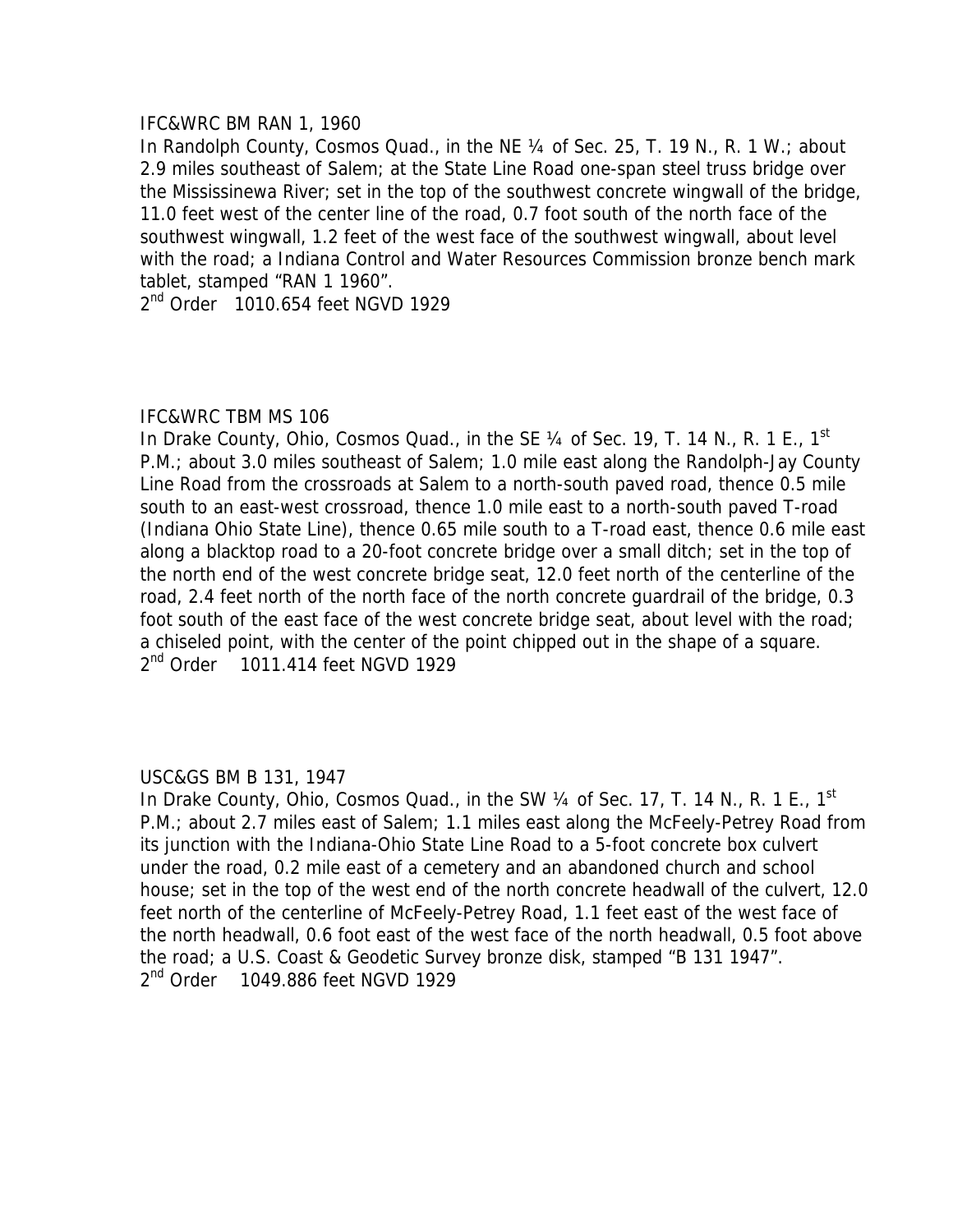In Drake County, Ohio, Cosmos Quad., in the NW  $\frac{1}{4}$  of Sec. 29, T. 14 N., R. 1 E., 1<sup>st</sup> P.M.; about 3.3 miles southeast of Salem; 1.0 mile east along the Randolph-Jay County Line Road from the crossroads at Salem to a north-south paved road, thence 0.5 mile south to an east-west crossroad, thence 1.0 mile east to a north-south paved T-road (Indiana-Ohio State Line), thence 0.65 mile south to a T-road east, thence 1.0 mile east and south along a blacktop road to a one-span concrete bridge over a tributary of the Mississinewa River; set in the top of the most northern vertical concrete guardrail post of the west concrete guardrail of the bridge, 9.0 feet west of the centerline of the bridge, 3.0 feet above the road, 0.75 foot south of the north face of the west guardrail, 0.5 foot west of the east face of the west guardrail; a chiseled triangle. 2<sup>nd</sup> Order 1016.966 feet NGVD 1929

# IFC&WRC TBM MR 2

In Drake County, Ohio, Cosmos Quad., in the NE  $\frac{1}{4}$  of Sec. 29, T. 14 N., R. 1 E., 1<sup>st</sup> P.M.; about 3.8 miles southeast of Salem; at the Hillgrove Fort Recovery Road one-span steel pony truss bridge over the Mississinewa River; 8.0 feet east of the centerline of the road, 1.9 feet south of the north face of the east wheel guard, 1.4 feet south of the northwest corner of the northeast end truss of the bridge, 0.3 foot west of the west face of the northeast end truss of the bridge, 0.1 foot above the road; the top of the head of a 5/8-inch lag screw anchoring the east wooden wheel guard of the woodplanked bridge floor, (bridge floor is covered with a layer of Asphalt), the bolt is the first bolt south of the north end of the east wheel guard. 2<sup>nd</sup> Order 1016.239 feet NGVD 1929

### USC&GS BM C 131, 1947

In Drake County, Ohio, Cosmos Quad., in the NE  $\frac{1}{4}$  of Sec. 20, T. 14 N., R. 1 E., 1<sup>st</sup> P.M.; about 3.7 miles east of Salem; at the intersection of McFeeley-Petrey Road and Oswald Good Road, in the southwest one-quarter of the crossroads; set in the top of a concrete post, 105 feet south of the centerline of McFeeley-Petrey Road, 16.0 feet west of the centerline of Oswald Good Road, 1.0 foot east of a fence line, about 1.0 foot above the intersection, flush with the ground; a U.S. Coast & Geodetic Survey bronze disk, stamped "C 131 1947".

2<sup>nd</sup> Order 1058.941 feet NGVD 1929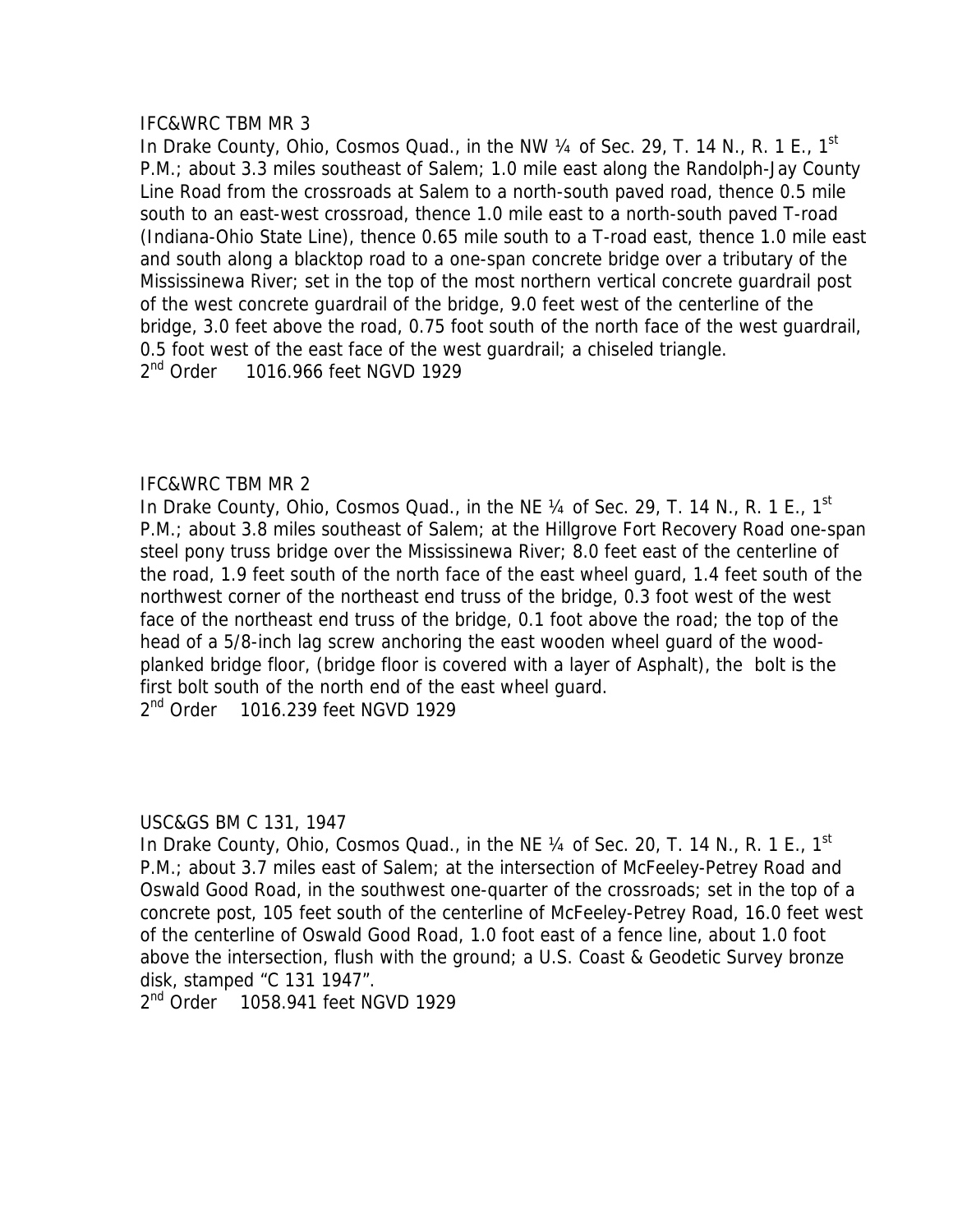### IFC&WRC TBM MS 107, 1961

In Drake County, Ohio, Cosmos Quad., in the NW  $\frac{1}{4}$  of Sec. 21, T. 14 N., R. 1 E., 1<sup>st</sup> P.M.; about 4.0 miles southeast of Salem; about 0.4 mile south along Oswald Good Road from its intersection with McFeeley-Petrey Road; set in the west side of a power pole on a north-south fence line, about 250 feet north of a farm house on the east side of the road, 18.5 feet east of the centerline of the road, 1.5 feet above the ground; a railroad spike driven through an aluminum tag, stamped "TBM MS 107 1961". 2<sup>nd</sup> Order 1042.128 feet NGVD 1929

# IFC&WRC TBM MR 1

In Drake County, Ohio, about 4.3 miles southeast of Salem; 1.0 mile east along the Randolph-Jay county line road from the crossroads at Salem to a north-south paved road, thence 0.5 mile south to an east-west crossroad, thence 1.0 mile east to a northsouth paved T-road (Indiana-Ohio State Line), thence 0.65 mile south to a T-road east, thence 1.5 miles generally east along a blacktop road to a T-road east, thence 0.5 mile east to a north-south crossroad, thence 0.25 mile south to a one-span steel pony truss bridge over the Mississinewa River, set in the top of the northeast corner of the southeast concrete wingwall of the bridge, 11.0 feet east of the center line of the road, 2.2 feet east of the east face of the southeast end truss of the bridge, 0.2 foot south of the north face of the southeast wingwall, about 0.2 foot below the road, a chiseled cross  $"$ +"

2<sup>nd</sup> Order 1017.448 feet NGVD 1929

# USC&GS BM U 249, 1947

In Delaware County, in the SE ¼ Sec. 23, T. 20 N., R. 11 E., about 1.50 miles northwest of Windsor in Randolph County, 0.15 mile west along a paved road from the T-road junction in Windsor to a T-road north, thence 1.6 miles generally north and northwest to the Friedline Cemetery, set in the top of a concrete post in the southwest corner of the cemetery, 67.0 feet southwest from a 36-inch oak tree in cemetery, 20.0 feet north of the center line of road, 3.5 feet northeast of a concrete fence post, 2.0 feet south of a white wooden witness post, 1.5 feet east of the west cemetery fence line, 0.2 foot above ground; a U.S. Coast & Geodetic Survey bronze bench mark tablet, stamped "U 249 1947".

1007.895 feet NGVD 1929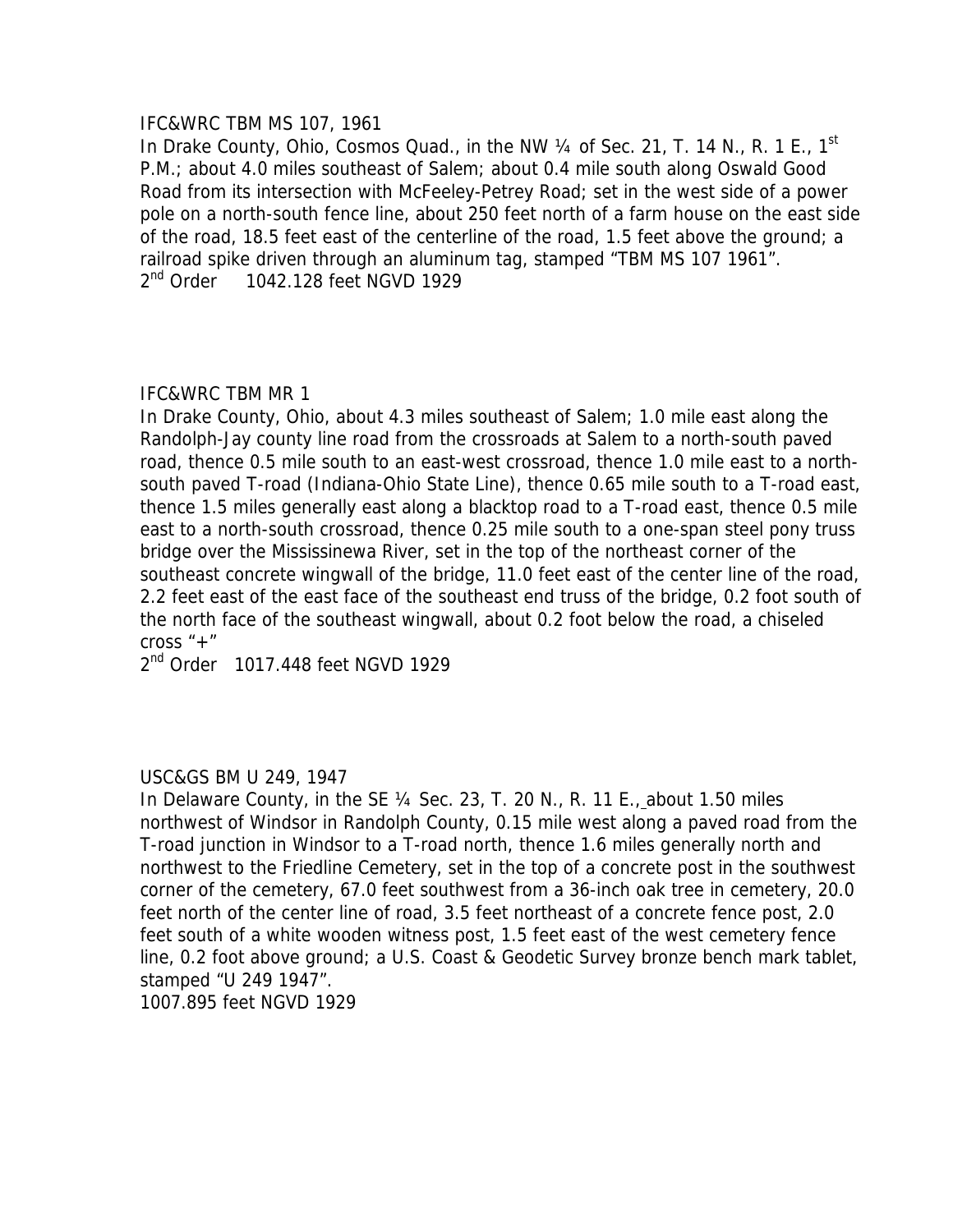### IFC&WRC BM DEL 63, 1964

In Delaware County, in the N ½ Sec. 25, T. 20 N., R. 11 E., about 0.65 mile northwest of Windsor, 0.15 mile west along a paved road from the T-road junction in Windsor to a T-road north, thence 0.65 mile north and northwest to a 8-foot concrete box culvert under the roadway, set in the top near the west end of the northeast concrete headwall, 71.0 feet west of center line of a private drive, 11.6 feet northeast of center line of the road, 1.0 foot above the level of the road; a Indiana Flood Control and Water Resources Commission bronze bench mark tablet, stamped "DEL 63 1964". 1013.119 feet NGVD 1929

## IFC&WRC TBM WHR 411, 1964

In Randolph County, in the W ½ Sec. 29, T. 20 N., R. 12 E., about 0.1 mile north of Windsor, 0.1 mile north of the T-road junction in Windsor to a private drive east, set in the east side of a 36-inch ash tree, 21.7 feet east of center line of road, 10.8 feet south of the center line of the private drive east, 0.8 foot above ground, a railroad spike driven through an aluminum tag, stamped "TBM WHR 411 1964". 1010.983 feet NGVD 1929

## IFC&WRC BM RAN 20, 1964

In Randolph County, in the NW ¼ Sec. 29, T. 20 N., R. 12 E., about 0.5 mile north of Windsor, 0.55 mile north along a paved rod from the T-road junction in Windsor to a 2 span steel truss bridge over West Fork White River, set in the top at the southeast end of the northeast concrete bridge seat, 9.0 feet southeast of center line of road, 1.2 feet below bridge floor, 0.5 foot northeast of southwest face of bridge seat; a Indiana Flood Control and Water Resources Commission bronze bench mark tablet, stamped "RAN 20 1964".

993.103 feet NGVD 1929

# IFC&WRC TBM WHR 412, 1964

In Randolph County, in the NW ¼ Sec. 29, T. 20 N., R. 12 E., about 0.05 mile north of Windsor, 0.55 mile north along a paved road from the T-road junction in Windsor to a 2-span bridge over West Fork White River on the right bank, set in the west side of a 32-inch sycamore tree, 18.5 feet southeast of center line of road, 2.5 feet below the level of the road, 1.8 feet northeast of the northeast wing wall of bridge, a railroad spike driven through an aluminum tag, stamped "TBM WHR 412 1964". 991.539 feet NGVD 1929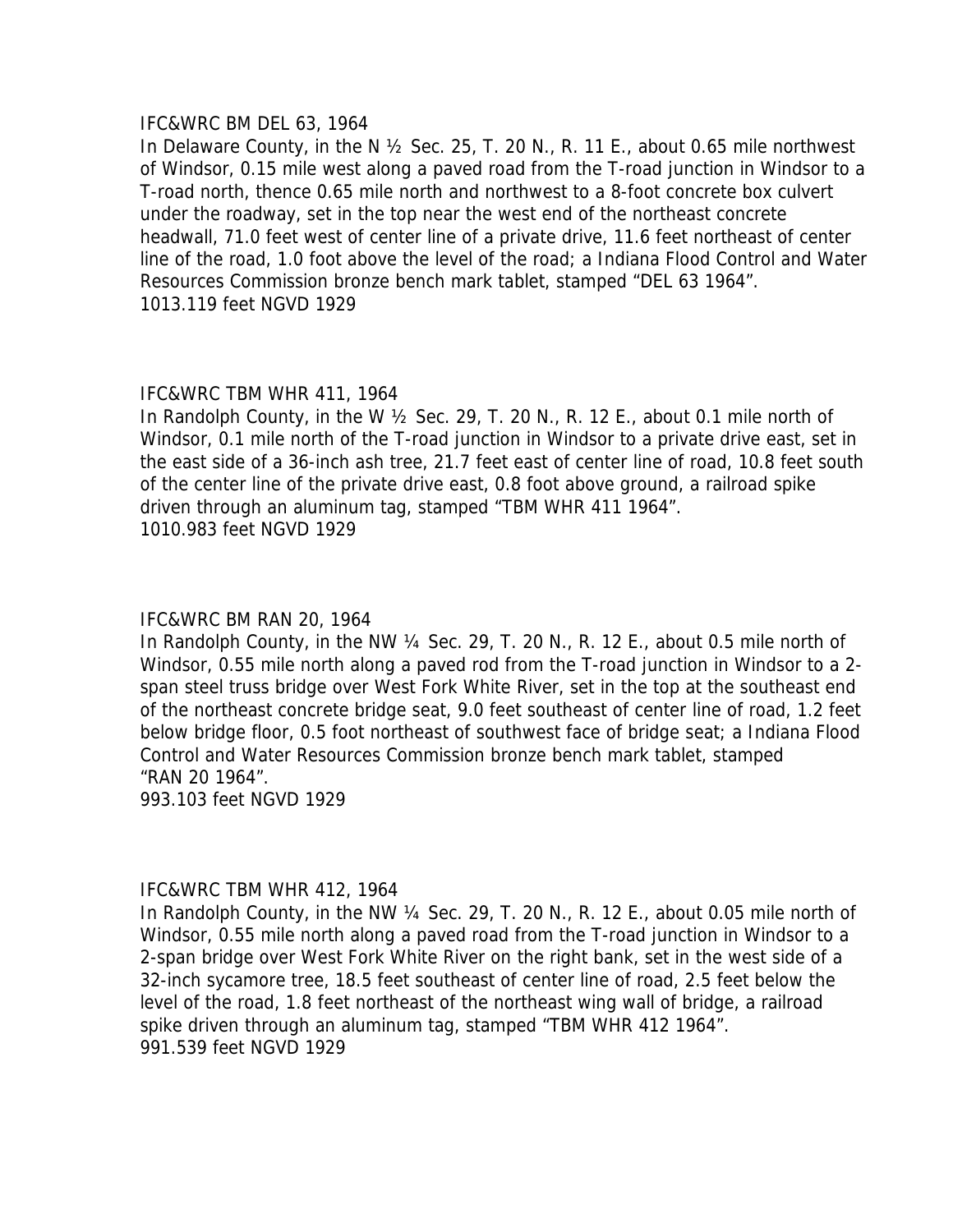#### IFC&WRC TBM WHR 413, 1964

In Randolph County, in the SE ¼ Sec. 29, T. 20 N., R. 12 E., 0.35 mile east of Windsor, 0.35 mile generally east along a paved road from the T-road junction in Windsor to a bend southeast to the northeast in road, set in the north side of a 60-inch box elder tree, 27.0 feet south of center line of the rod, 22.0 feet east of a north-south fence line, 16.0 feet south of east-west fence line, 1.3 feet above ground, a railroad spike driven through an aluminum tag, stamped "TBM WHR 413 1964". 1024.448 feet NGVD 1929

### IFC&WRC BM RAN 21, 1964

In Randolph County, in the SE 1/4 Sec. 21, T. 20 N., R. 12 E., about 3.6 miles southwest of Farmland, 3.0 miles west along State Road 32 from its junction with State Road 1 in Farmland to a T-road south, thence 1.9 miles south to a single-span steel truss bridge over West Fork White River, set in the top of the west end of the south concrete bridge seat, 9.5 feet west of center line of road, 4.2 feet south of north face of bridge seat, 1.1 feet below roadway; a Indiana Flood Control and Water Resources Commission bronze bench mark tablet, stamped "RAN 21 1964".

999.227 feet NGVD 1929

### IFC&WRC TBM WHR 414

In Randolph County, in the SE ¼ Sec. 21, T. 20 N., R. 12 E., about 3.50 miles southwest of Farmland, 3.0 miles west along State Road 32 from its junction with State Road 1 in Farmland to a T-road south, thence 1.7 miles south to an 18-inch pipe culvert under the road, set in the top of the west concrete headwall of the culvert, 10.0 feet west of center line of road, 1.2 feet south of north end of headwall, 0.7 foot above ground, a chiseled painted triangle.

1012.937 feet NGVD 1929

### IFC&WRC TBM WHR 415, 1964

In Randolph County, in the E ½ Sec. 22, T. 20 N., R. 12 E., about 2.7 miles southwest of Farmland, 2.0 miles west along State Road 32 from its junction with State Road 1 in Farmland to a north-south crossroad, thence 1.5 miles south to a T-road west, thence 0.2 mile west, set in the south side of a 42-inch oak tree, 13.3 feet north of center line of road, 3.9 feet above level of road, a railroad spike driven through an aluminum tag, stamped "TBM WHR 415 1964".

1011.285 feet NGVD 1929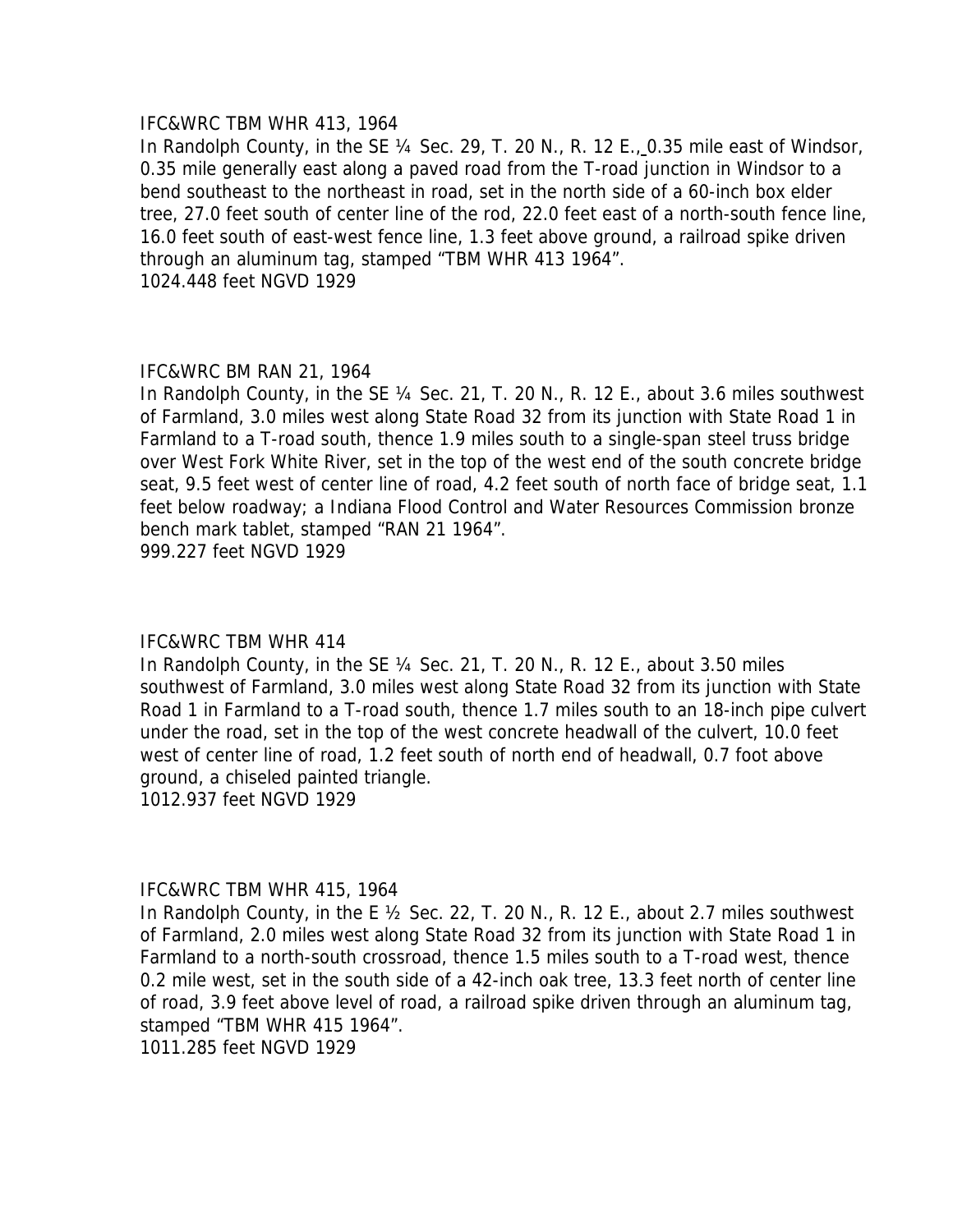### IFC&WRC BM RAN 22, 1964

In Randolph County, in the E ½ Sec. 22, T. 20 N., R. 12 E., about 2.6 miles southwest of Farmland, 2.0 miles west along State Road 32 from its junction with State Road 1 in Farmland to a north-south crossroad, thence 1.65 miles south to and across a one-span steel truss bridge over West Fork White River, set in the top of the southwest concrete abutment of bridge, 12.5 feet west of center line of road, 3.6 feet southwest of south end of steel truss about level with the road; a Indiana Flood Control and Water Resources Commission bronze bench mark tablet, stamped "RAN 22 1964". 1006.523 feet NGVD 1929

# IFC&WRC TBM WHR 416, 1964

In Randolph County, in the SW ¼ Sec. 23, T. 20 N., R. 12 E., about 2.65 miles southwest of Farmland, 2.0 miles west along State Road 32 from its junction with State Road 1 in Farmland to a north-south crossroad, thence 1.75 miles south to a private drive east, set in the west side of a 36-inch maple tree, 39.0 feet south of center line of road, 0.3 foot above ground, a railroad spike driven through an aluminum tag, stamped "TBM WHR 416 1964".

1008.563 feet NGVD 1929

# IFC&WRC TBM WHR 417

In Randolph County, in the SW ¼ Sec. 23, T. 20 N., R. 12 E., about 2.6 miles southwest of Farmland, 1.6 miles south along State Road 1 from its junction with State Road 32 in Farmland to an east-west crossroad, thence 1.9 miles generally west to a 91.0-foot 2-span concrete bridge over Cabin Creek, set in the top at the west end of the south bridge seat, 11.9 feet west of center line of bridge, 3.0 feet below road level, 0.9 foot streamward from west face of upper wing wall, a chiseled painted triangle. 1006.960 feet NGVD 1929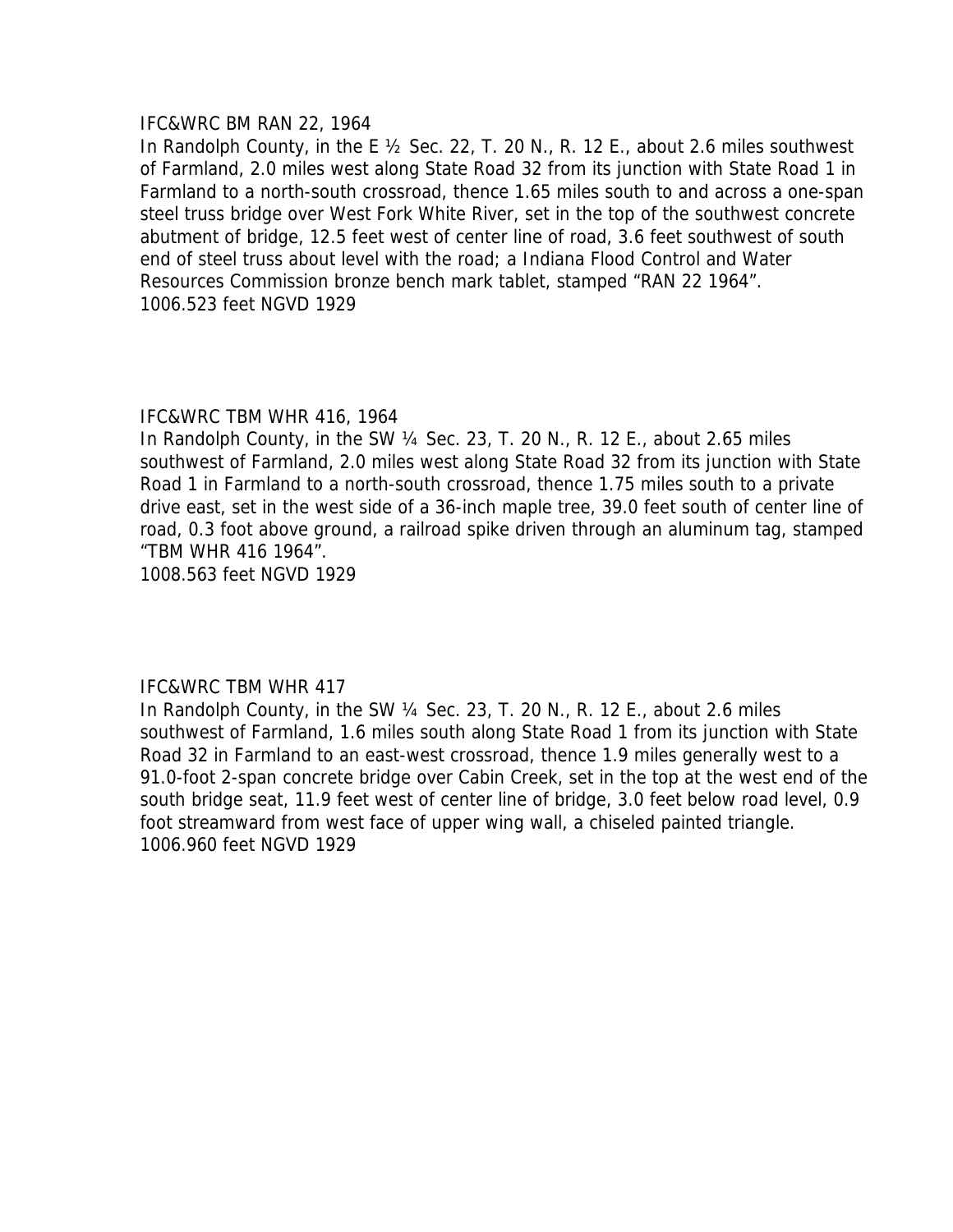#### IFC&WRC BM RAN 23, 1964

In Randolph County, in the SE 1/4 Sec. 23, T. 20 N., R. 12 E., about 1.9 miles southwest of Farmland, 1.0 mile west along State Road 32 from its junction with State Road 1 in Farmland to a north-south crossroad, thence 1.7 miles south to a one-span covered bridge over West Fork White River, set in the top of the west end of the north concrete abutment of bridge, 10.5 feet west of center line of bridge, 10.0 feet south of north end of bridge, 0.8 foot north of south face of abutment, 2.8 feet below the bridge floor; a Indiana Flood Control and Water Resources Commission bronze bench mark tablet, stamped "RAN 23 1964".

1009.731 feet NGVD 1929

## IFC&WRC TBM WHR 418, 1964

In Randolph County, in the SW ¼ Sec. 24, T. 20 N., R. 12 E., about 1.9 miles southwest of Farmland, 1.0 mile west along State Road 32 from its junction with State Road 1 in Farmland to a north-south crossroad, thence 1.7 miles south to a one-span covered bridge over West Fork White River, set in the south side of a 14-inch honey locust tree, 21.6 feet north of north face of north abutment, 17.5 feet east of center line of road, 1.0 foot above ground, a railroad spike driven through an aluminum tag, stamped "TBM WHR 418 1964".

1011.704 feet NGVD 1929

### IFC&WRC TBM WHR 419

In Randolph County, in the SE ¼ Sec. 24, T. 20 N., R. 12 E., about 1.7 miles southsouthwest of Farmland, 1.6 miles south along State Road 1 from its junction with State Road 32 in Farmland to an east-west crossroad, thence 0.35 mile west to a 5-foot box culvert under the road, set in the top of the south concrete headwall of the culvert, 150 feet west of center line of private farm drive, 11.0 feet south of center line of the road, 0.8 foot above ground, 0.5 foot east of west end of headwall, a chiseled painted triangle.

1012.533 feet NGVD 1929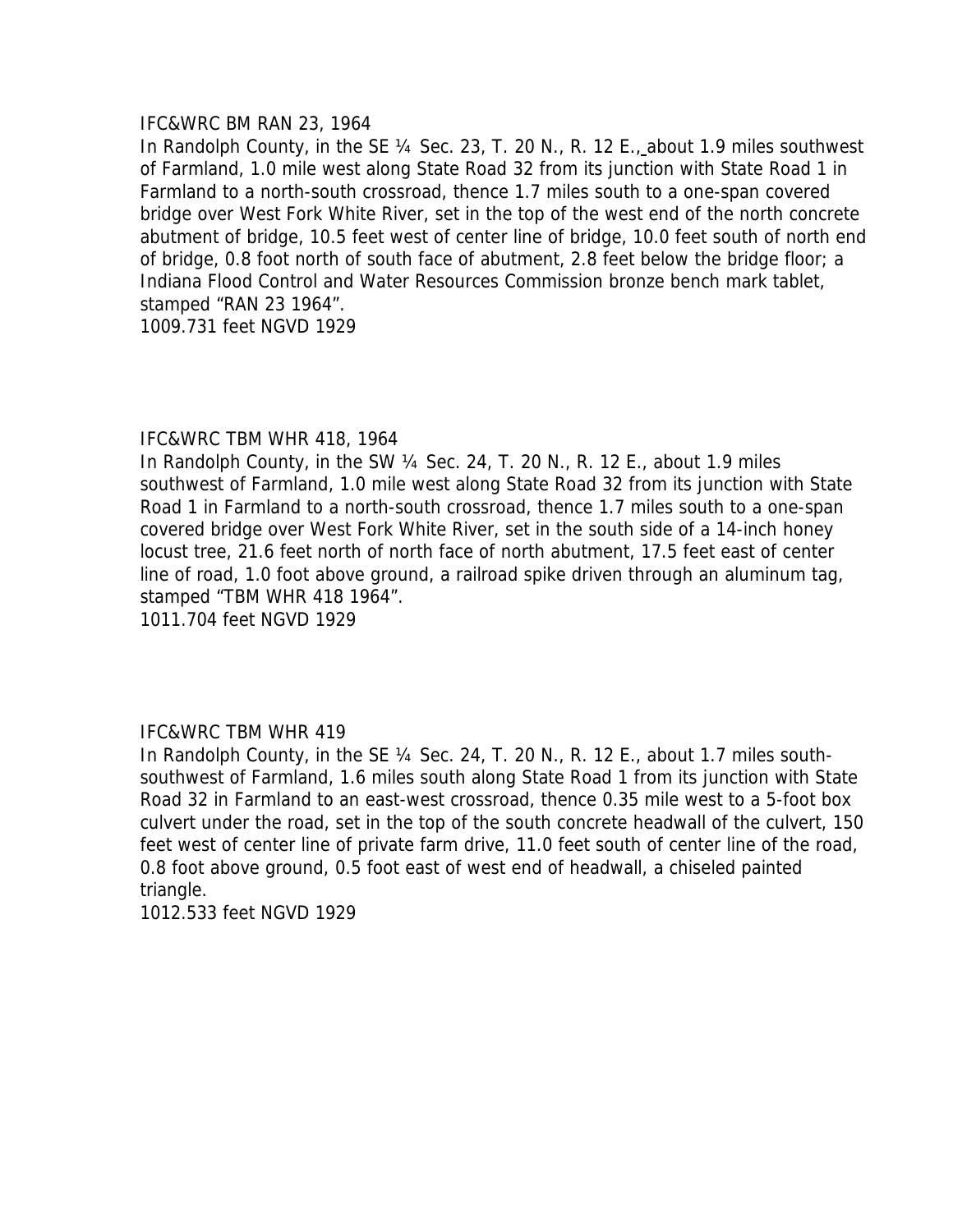### IFC&WRC BM RAN 24, 1964

In Randolph County, in the W ½ Sec. 19, T. 20 N., R. 13 E., about 1.6 miles south of Farmland, 1.6 miles south along State Road 1 from its junction with State Road 32 in Farmland to a one-span concrete bridge over West Fork White River, set in the top of the southeast concrete wing wall of bridge, 17.0 feet east of center line of highway, 13.0 feet north of south end of bridge, about level with the road; a Indiana Flood Control and Water Resources Commission bronze bench mark tablet, stamped "RAN 24 1964".

1017.303 feet NGVD 1929

## IFC&WRC TBM WHR 420

In Randolph County, in the E ½ Sec. 24, T. 20 N, R. 12 E., about 1.6 miles south of Farmland, 1.6 miles south along State Road 1 from its junction with State road 32 in Farmland to an east-west crossroad, set in the top of a concrete step, 136 feet north of center line of the east-west road, 20.3 feet west of center line of the highway, about level with the road, 7.0 feet east of a north-south fence line, 1.0 foot west of east face of step, a chiseled painted triangle.

1018.058 feet NGVD 1929

# IFC&WRC BM RAN 25, 1964

In Randolph County, in the W ½ Sec. 19, T. 20 N., R. 13 E., about 1.4 miles south of Farmland, 0.3 mile southeast along State Road 32 from its junction with State Road 1 south of Farmland to a one-span bride over West Fork White River, set in the top at the northeast end of the northwest abutment, 14.0 feet northeast of center line of highway, 0.4 foot northeast of center line of highway, 0.4 foot northwest of the southeast face of abutment, 0.2 foot above the level of the road; a Indiana Flood Control and Water Resources Commission bronze bench mark tablet, stamped "Ran 25 1964" 1017.296 feet NGVD 1929 Destroyed 9-14-87 BED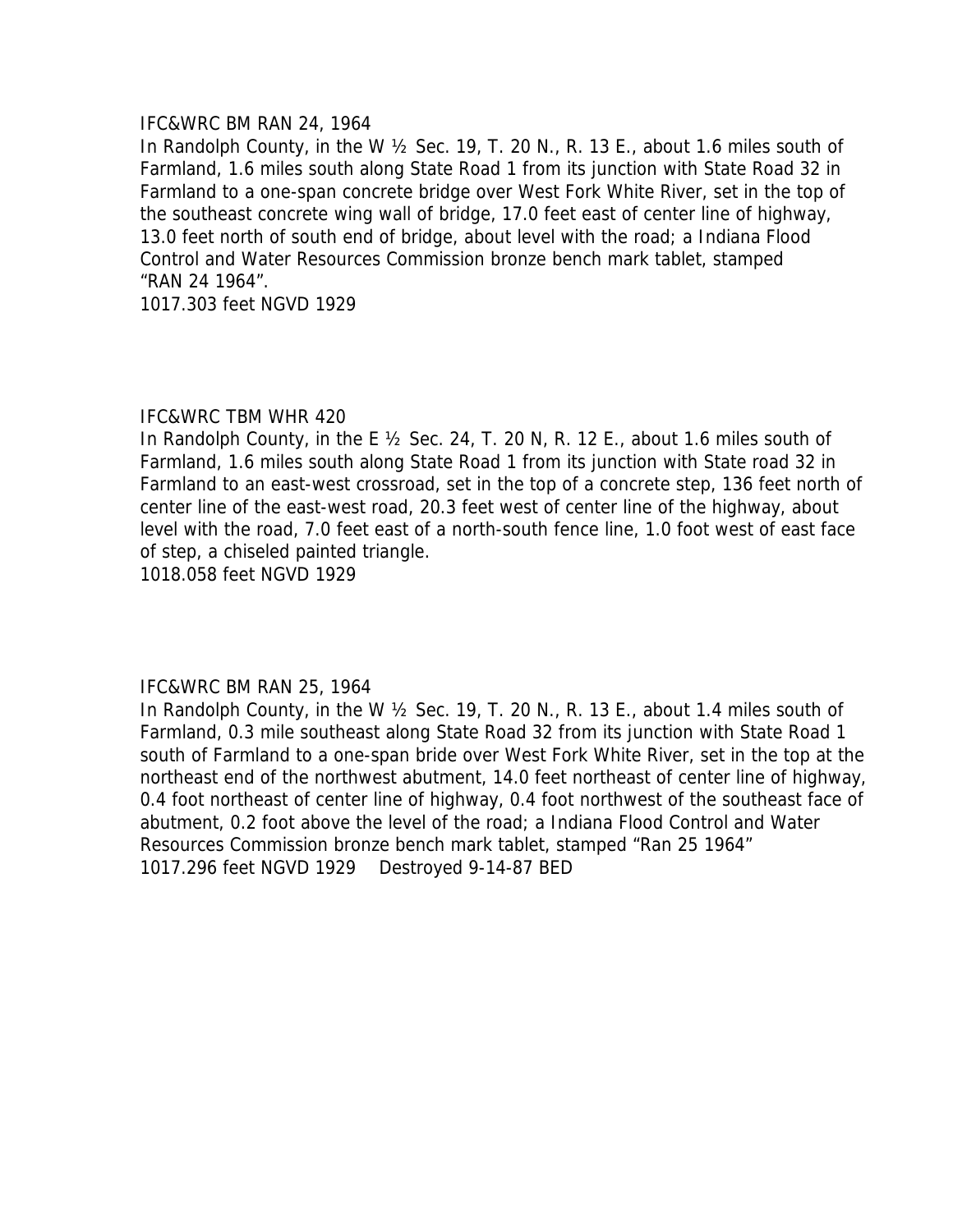### IFC&WRC TBM WHR 421, 1964

In Randolph County, in the W ½ Sec. 19, T. 20 N., R. 13 E., about 1.4 miles south of Farmland, 0.3 miles southeast along State Road 32 from its junction with State Road 1 south of Farmland to a one-span bridge over West Fork White River, set in the north side of a 15-inch walnut tree, 37.5 feet southwest of center line of highway, 1.0 foot above ground, on a fence line, a railroad spike driven through an aluminum tag, stamped "TBM WHR 421 1964".

1014.960 feet NGVD 1929

## IFC&WRC TBM WHR 422

In Randolph County, in the E 1/2 of Sec. 19, T. 20 N., R. 13 E., about 1.7 miles southsoutheast of Farmland, 0.9 mile generally east along State Road 32 from its junction with State Road 1 south of Farmland to a 36-foot single-span concrete bridge, set in the top of the east bridge seat, 14.0 feet north of center line of highway, 0.7 foot east of west face of bridge seat, 0.3 foot above road level; a chiseled triangle. 1022.968 feet NGVD 1929

# IFC&WRC BM RAN 26, 1964

In Randolph County, in the NW ¼ Sec. 20, T. 20 N., R. 13 E., about 1.75 miles southwest of Farmland, 1.3 miles generally east along State Road 32 from its junction with State Road 1 south of Farmland to a T-road north, 0.15 mile north to a one-span steel truss bridge over West Fork White River, set in the top of the northeast stone wingwall of bridge, 12.0 feet east of center line of road, 2.0 feet southwest of northeast end of wing wall, 0.1 foot above roadway; a Indiana Flood Control and Water Resources Commission bronze bench mark tablet, stamped "RAN 26 1964". 1025.063 feet NGVD 1929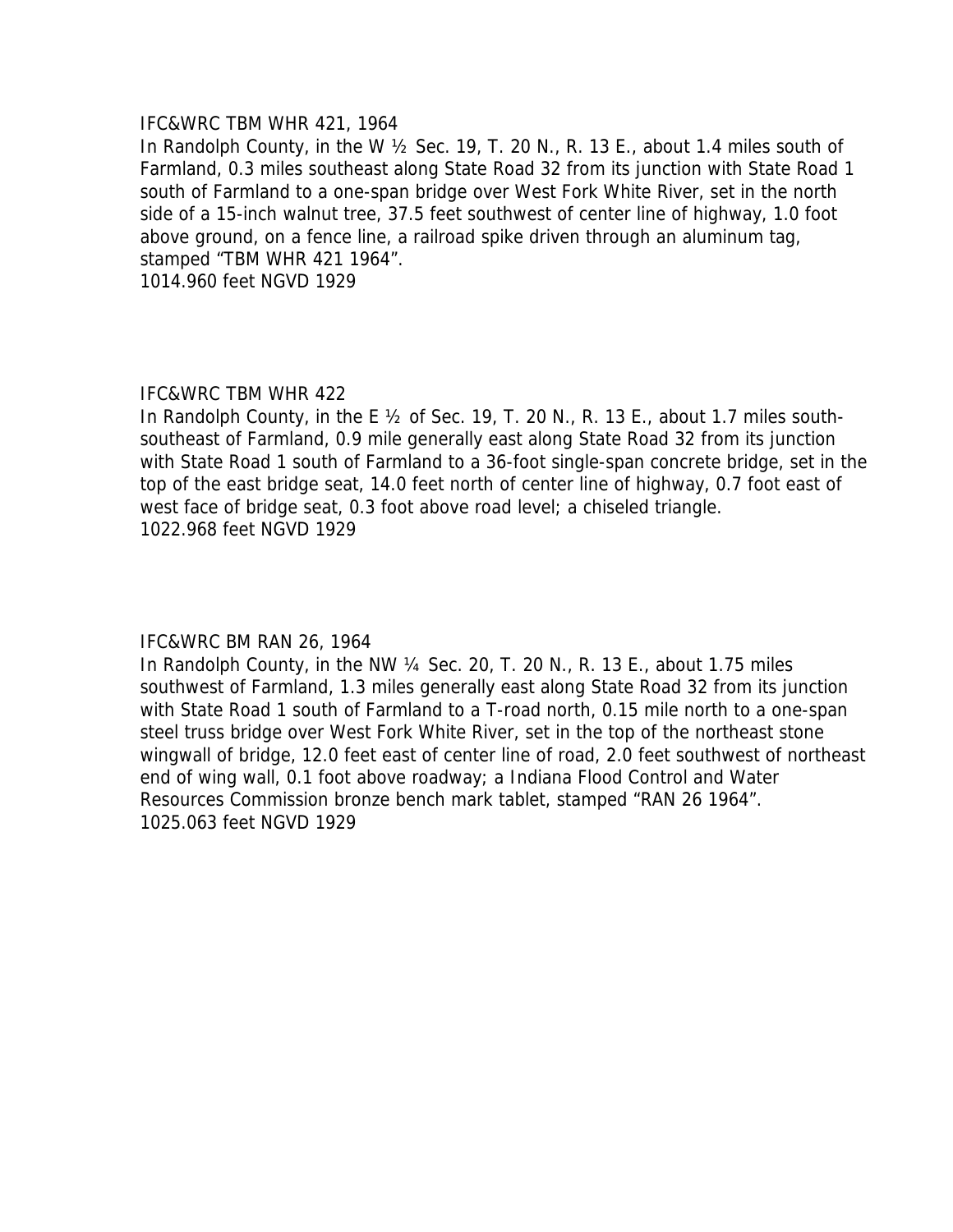### IFC&WRC BM RAN 27, 1964

In Randolph County, in the NW ¼ Sec. 21, T. 20 N., R. 13 E., about 2.5 miles southwest of Farmland, 1.8 mile generally east along State Road 32 from its junction with State Road 1 south of Farmland to a north-south crossroad, thence 0.1 mile north to its T-junction with a west-southwest-northeast road, thence 0.6 mile northeast to a one-span steel truss bride over Eight-Mile Creek, set in the top northwest end of the northwest wing wall of the bridge, 11.5 feet north of center line of road, 0.9 foot southeast of northwest end of wing wall, 0.4 foot below the roadway; a Indiana Flood Control and Water Resources Commission bronze bench mark tablet, stamped "RAN 27 1964".

1036.918 feet NGVD 1929

## IFC&WRC TBM WHR 423, 1964

In Randolph County, in the NW ¼ Sec. 20, T. 20 N., R. 13 E., about 1.8 miles southwest of Farmland, 1.3 miles generally east along State Road 32 from its junction with State Road 1 south of Farmland to a T-road north, thence 0.1 mile north to a private drive west, set in the northwest side of a 42-inch maple tree, 57.5 feet south of center line of private drive, 25.5 feet west of center line of road, 0.9 foot above ground, a railroad spike driven through an aluminum tag, stamped "TBM WHR 423 1964". 1021.840 feet NGVD 1929

# IFC&WRC TBM WHR 424, 1964

In Randolph County, in the NW ¼ Sec. 21, T. 20 N., R. 13 E., about 2.5 miles southwest of Farmland, 1.8 miles generally east along State Road 32 from its junction with State Road 1 south of Farmland to a north-south crossroad, thence 0.1 mile north to its T-junction with a west-southwest-northeast road, thence 0.6 mile northeast to a one-span steel truss bridge over Eight-mile Creek, set in the north side of a 30-inch willow tree, 50.5 feet east of right edge of creek (east bank), 51.0 feet northwest of northwest corner of house, 50.5 feet south of center line of road, 1.0 foot above ground, a railroad spike driven through an aluminum tag, stamped "TBM WHR 424 1964". 1039.055 feet NGVD 1929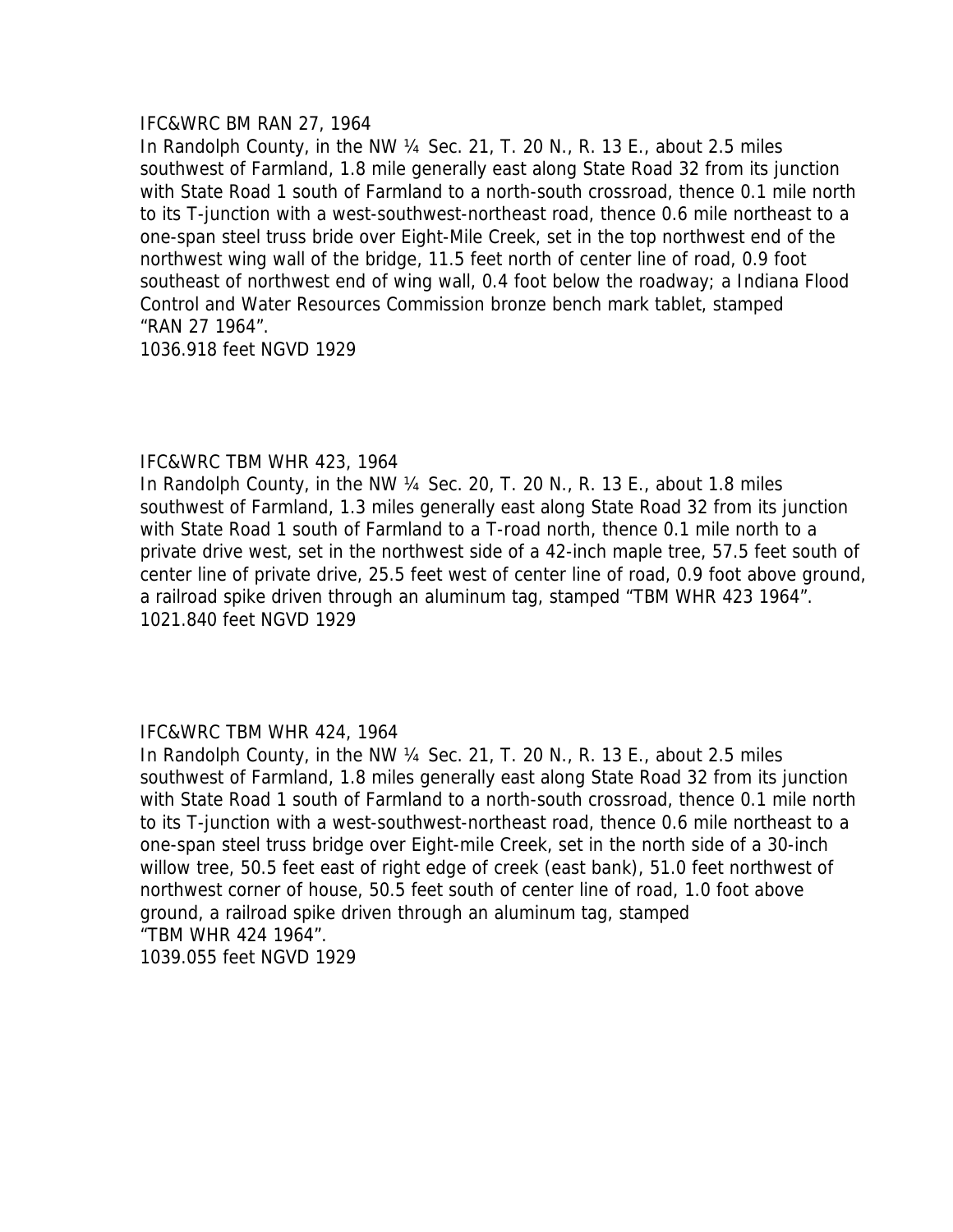### IFC&WRC BM RAN 28, 1964

In Randolph County, in the SE ¼ Sec. 16, T. 20 N., R. 13 E., about 4.9 miles westnorthwest of Winchester, 4.85 miles west along State Road 32 from its intersection with U.S. 27 (Main Street) in Winchester to a north-south crossroad, thence 0.6 mile north to a one-span steel truss bridge over West Fork White River, set in the top of the southwest stone wing wall, 11.5 feet west of center line of road, 1.5 feet below level of road, 1.2 feet southeast from northwest face of wing wall; a Indiana Flood Control and Water Resources Commission bronze bench mark tablet, stamped "RAN 28 1964". 1037.319 feet NGVD 1929

## IFC&WRC TBM WHR 425, 1964

In Randolph County, in the SE ¼ Sec. 16, T. 20 N., R. 13 E., about 4.9 miles westnorthwest of Winchester, 4.85 miles west along State Road 32 from its intersection with U.S. 27 (Main Street) in Winchester to a north-south crossroad, thence 0.6 mile north to and across a one-span steel truss bridge over West Fork White River, set in the north side of a 36-inch ash tree, 77.0 feet south of the center line of a T-road east, 13.5 feet west of center line of road, 1.5 feet above ground, a railroad spike driven through an aluminum tag, stamped "TBM WHR 424 1964". 1036.751 feet NGVD 1929

### CC&ST. L.RY TBM 336A

In Randolph County, in the W ½ Sec. 15, T. 20 N., R. 13 E., about 4.9 miles northwest of Winchester, 4.85 miles west along State Road 32 from its intersection with U.S. 27 (Main Street) in Winchester to a north-south crossroad, thence 1.0 mile north to an overpass bridge of the New York Central Railroad, set in the top of the northeast back wall of bridge, 3 rails west of Milepost #213, 9.7 feet north of north rail of tracks, 2.7 feet below tracks, a steel rivet.

1054.834 feet NGVD 1929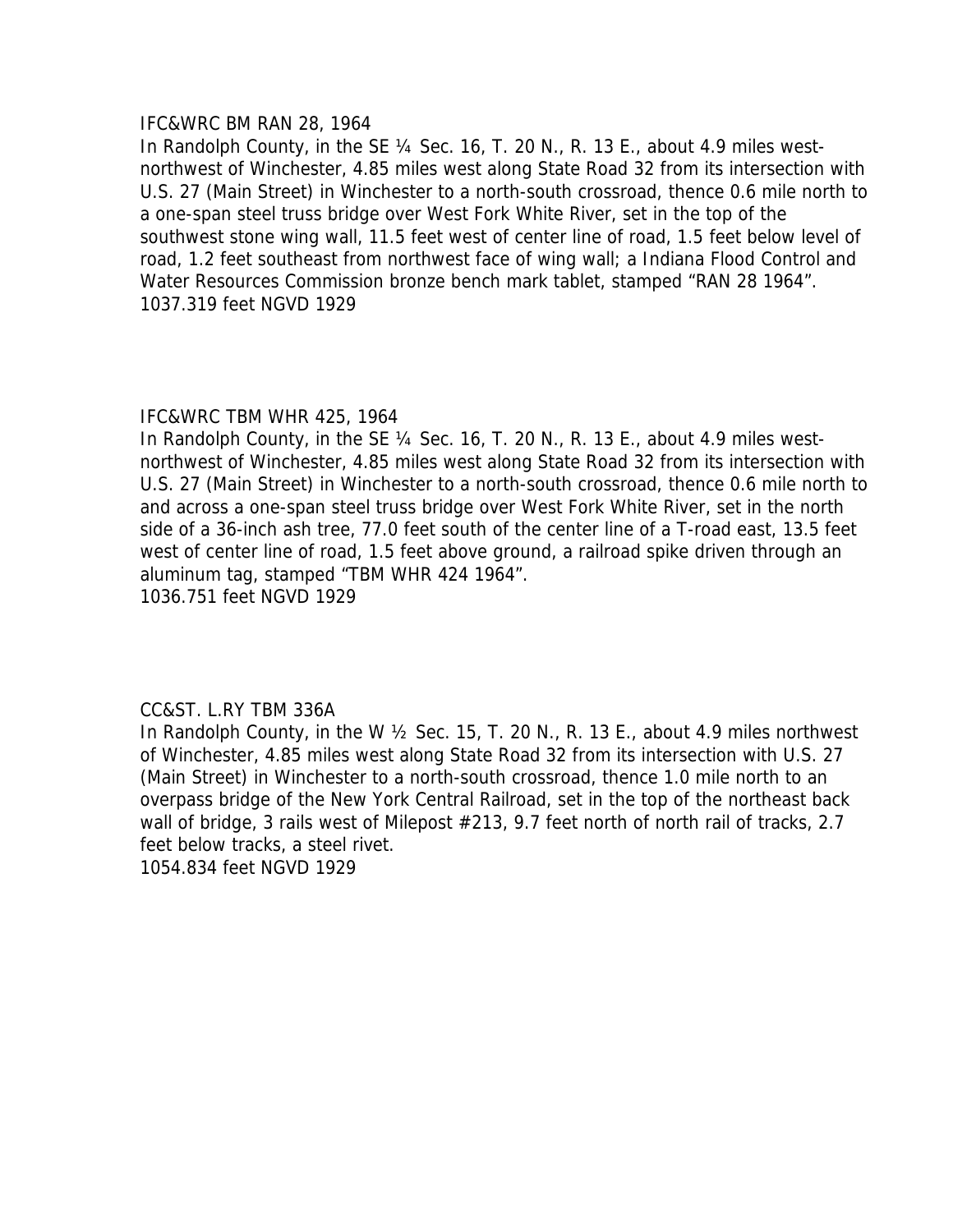### IFC&WRC TBM WHR 426, 1964

In Randolph County, in the SW ¼ Sec. 14, T. 20 N., R. 13 E., about 3.7 miles westnorthwest of Winchester, 3.6 miles west along State Road 32 from its intersection with U.S. 27 (Main Street) in Winchester to a T-road north, thence 0.55 mile north to a onespan steel true bridge over West Fork White River, set in the southeast side of a 28 inch twin-forked black locust tree, 73.5 feet west of the center line of road, 16.0 feet northwest of center line of a T-road southwest, 1.5 feet above ground, a railroad spike driven through an aluminum tag, stamped "TBM WHR 426 1964". 1051.833 feet NGVD 1929

## IFC&WRC BM RAN 29, 1964

In Randolph County, in the SW ¼ Sec. 14, T. 20 N., R. 13 E., about 3.7 miles westnorthwest of Winchester, 3.6 miles west along State Road 32 from its intersection with U.S.27 (Main Street) in Winchester to a T-road north, thence 0.55 mile north to a onespan steel truss bridge over West Fork White River, set in the top of the southwest stone wing wall, 12.0 feet west of the center line of road, 5.0 feet southwest of south end of west steel truss, 0.8 foot above roadway; a Indiana Flood Control and Water Resources Commission bronze bench mark tablet, stamped "RAN 29 1964". 1046.218 feet NGVD 1929

# CC&ST. L. RY TBM 211

In Randolph County, in the SW ¼ Sec. 13, T. 20 N., R. 13 E., about 2.9 miles westnorthwest of Winchester, 2.85 miles west along State Road 32 from its intersection with U.S. 27 (Main Street) in Winchester to a north-south crossroad, thence 0.65 mile north to an overpass bridge of the New York Central Railroad, set in the top of the northeast concrete back wall of the bridge, 2 rails east of Milepost #211, 8.5 feet north of north rail or tracks, 3.0 feet below the tracks; a steel rivet. 1065.359 feet NGVD 1929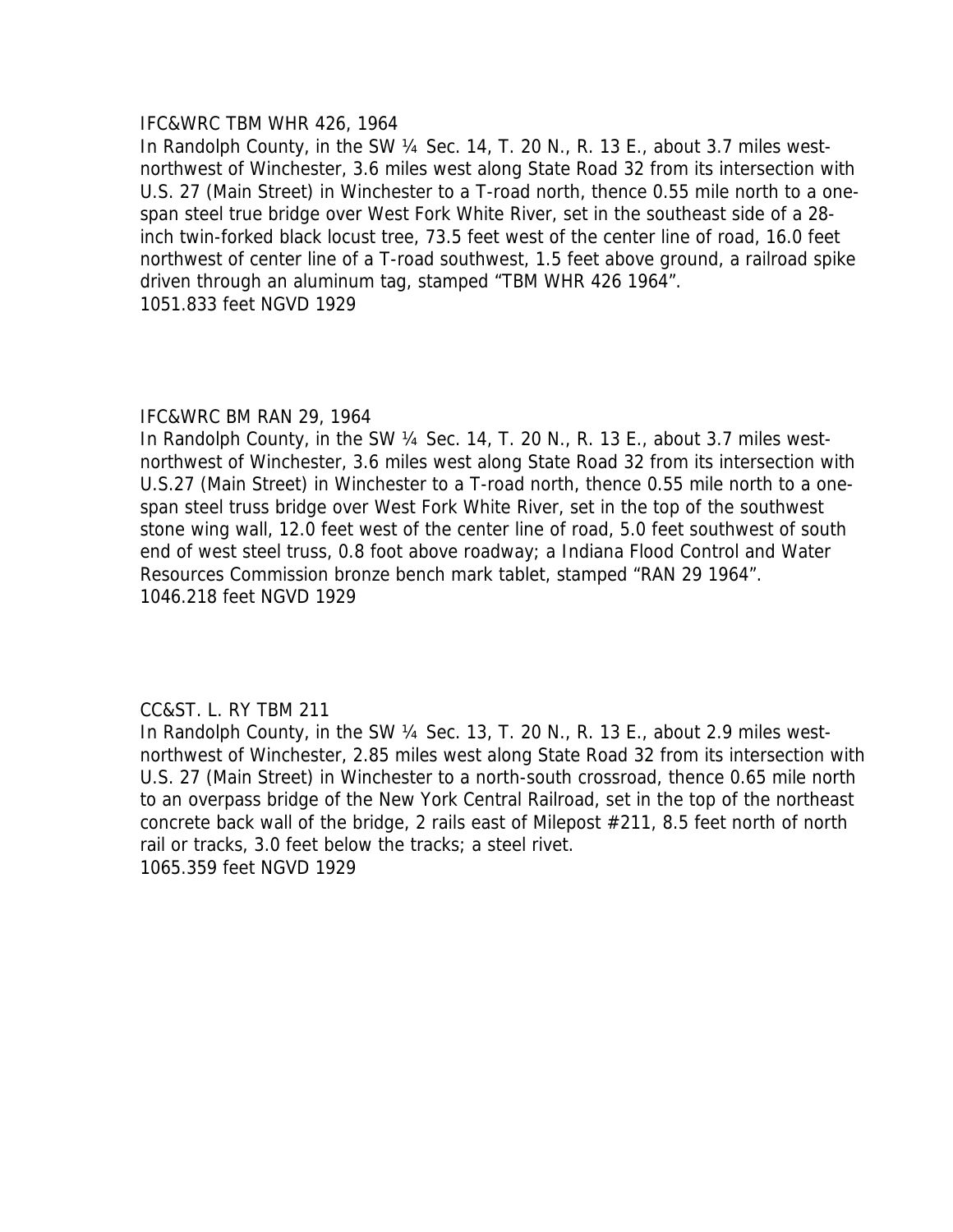#### IFC&WRC BM RAN 30, 1964

In Randolph County, in the SE ¼ Sec. 14, T. 20 N., R. 13 E., about 2.9 miles west of Winchester, 2.85 miles west along State Road 32 from its intersection with U.S. 27 (Main Street) in Winchester to a north-south crossroad, thence 0.6 mile north to a 2 span steel truss bridge over West Fork White River, set in the north end of the center pier, 48.3 feet south of north end of bridge, 2.4 feet east of west end of pier, 1.3 feet below bridge floor; a Indiana Flood Control and Water Resources Commission bronze bench mark tablet, stamped "RAN 30 1964".

1048.936 feet NGVD 1929

### IFC&WRC TBM WHR 427, 1964

In Randolph County, in the SW ¼ Sec. 18, T. 20 N., R. 14 E., about 1.9 miles westnorthwest of Winchester, 2.0 miles west along State Road 32 from its intersection with U.S. 27 (Main Street) in Winchester to a north-south crossroad, thence 0.65 mile north to a one-span bridge over West Fork White River, set in the north side of an 18-inch mulberry tree, 32.0 feet east of center line of road, 19.0 foot south of southeast end of steel truss, 6.0 feet above ground, a railroad spike driven through an aluminum tag, stamped "TBM WHR 427 1964".

1060.012 feet NGVD 1929

### IFC&WRC BM RAN 31, 1964

In Randolph County, in the SW ¼ Sec. 18, 20 N., R. 14 E., about 1.9 miles westnorthwest of Winchester, 2.0 miles west along State Road 32 from its intersection with U.S. 27 (Main Street) in Winchester to a north-south crossroad, thence 0.7 mile north to a one-span steel truss bridge over West Fork White River, set in the top f the northeast concrete wingwall of bride, 12.0 feet east of center line of road, 1.7 feet southwest of northeast end of wingwall, 1.3 feet below roadway, a standard Indiana Flood Control and Water Resources Commission bronze bench mark tablet, stamped "RAN 31 1964". 1053.924 feet NGVD 1929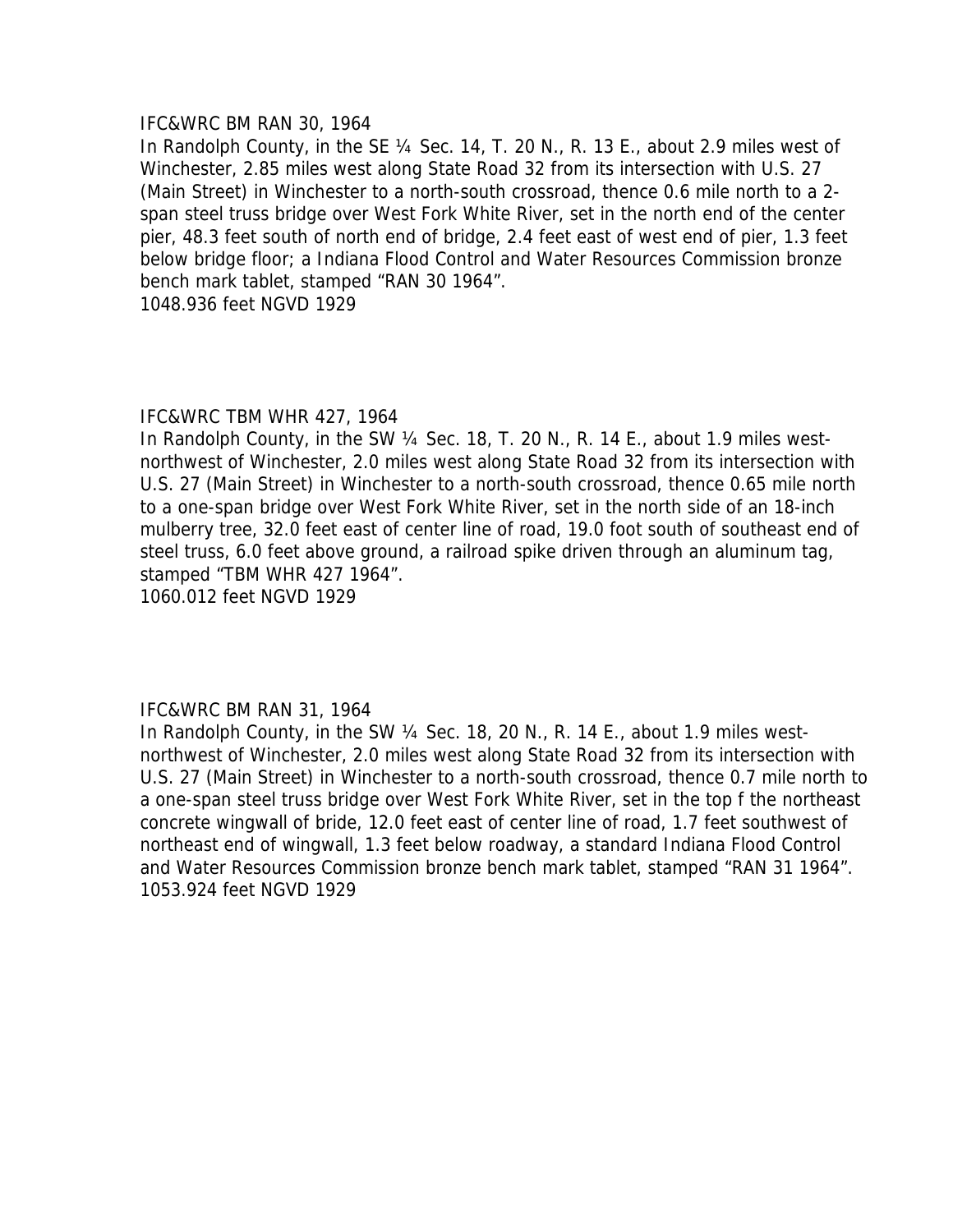#### IFC&WRC BM RAN 32, 1964

In Randolph County, in the N ½ Sec. 18, T. 20 N., R. 14 E., about 1.8 miles northwest of Winchester, 2.0 miles west along State Road 32 from its intersection with U.S. 27 (Main Street) in Winchester to a north-south crossroad, thence 1.25 miles north to a Troad east, thence 0.45 mile east to a one-span truss bride over West Fork White River, set in the top of the southeast concrete wing wall of the bridge, 13.0 feet south of center line of the road, 0.4 foot east from the west face of the wing wall, 0.3 foot below the roadway; a Indiana Flood Control and Water Resources Commission bronze bench mark tablet, stamped "RAN 32 1964".

1059.430 feet NGVD 1929

### IFC&WRC TBM WHR 428, 1964

In Randolph County, in the N ½ Sec. 18, T. 20 N., R. 14 E., about 1.7 miles northwest of Winchester, 2.0 miles west along State Road 32 from its intersection with U.S. 27 (Main Street) in Winchester to a north-south crossroad, thence 1.25 miles north to a Troad east, thence 0.6 mile east to a turn south in the road, set in the southeast side of a 24-inch elm tree, 38.0 feet northeast of center line of bend in road, 13.5 feet south of extended center line of road, 0.7 foot above ground, a railroad spike driven through an aluminum tag, stamped "TBM WHR 428 1964". 1063.077 feet NGVD 1929

### IFC&WRC BM RAN 33, 1964

In Randolph County, in the NE ¼ Sec. 18, T. 20 N., R.14 E., about 1.35 miles northwest of Winchester, 0.7 mile north along U.S. 27 (Main Street) from its intersection of State Road 32 in Winchester to an east-west crossroad, thence 1.1 mile west and north to a one-span concrete bridge over West Fork White River, set in the top of the west in the top of the west end of the southwest concrete wing wall of the bridge, 12.0 feet west of the center line of the road, 2.0 feet east from the west end of the wingwall, about level with the roadway; a Indiana Flood Control and Water Resources Commission bronze bench mark tablet, stamped "RAN 33 1964". 1061.119 feet NGVD 1929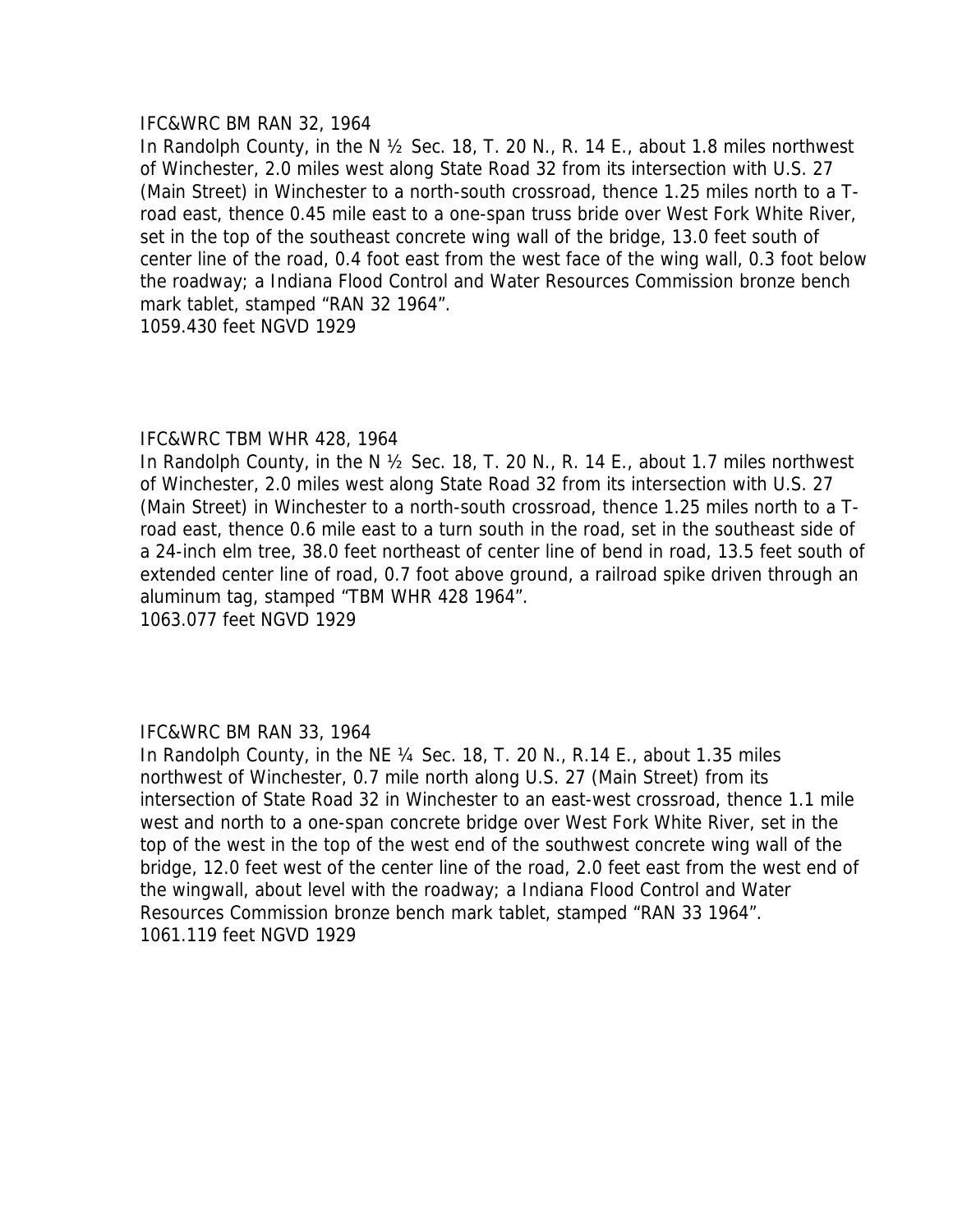### IFC&WRC TBM WHR 429, 1964

In Randolph County, in the NW ¼ Sec. 17, T. 20 N., R. 14 E., about 1.5 miles northwest of Winchester, 0.7 mile north along U.S. 27 (Main Street) from its intersection with State Road 32 in Winchester to an east-west crossroad, thence 1.2 miles west and north to a private drive east, set in the east side of a 16-inch hickory tree, 236.5 feet north of center line of drive, 23.5 feet east of center line of road, on a fence line, 0.6 foot above ground, a railroad spike driven through an aluminum tag, stamped "TBM WHR 429 1964".

1067.707 feet NGVD 1929

#### IFC&WRC TBM WHR 430

In Randolph County, in the S ½ Sec. 17, T. 20 N., R. 14 E., about 0.75 mile northnorthwest of Winchester, 0.7 mile north along U.S. 27 (Main Street), from its intersection with State Road 32 in Winchester to an east-west crossroad, thence 0.25 mile west to a single-span steel and concrete bridge over Sugar Creek, set in the top of the south end of the west abutment, 15.5 feet south of the center line of road, 1.3 feet northeast of southwest face of wing wall, 0.3 foot below road level, a chiseled painted triangle.

1069.828 feet NGVD 1929

### USC&GS BM T 232, 1947

In Randolph County, in the SE  $\frac{1}{4}$  Sec.  $\frac{1}{4}$  Sec. 17, T. 20 N., R. 14 E., about 0.9 mile north along U.S. 27 (Main Street) from its intersection with State Road 32 in Winchester to a 120-foot concrete bridge over West Fork White River, set in the top of the south end of the east concrete bridge railing, 19.0 feet east of center line of the highway, 4.0 feet above the roadway, 1.0 foot north from the south end of the bridge railing; a U.S. Coast & Geodetic Survey bronze bench mark tablet, stamped "T 232 1947". 1071.437\* feet NGVD 1929 \*Revised USC&GS Elevation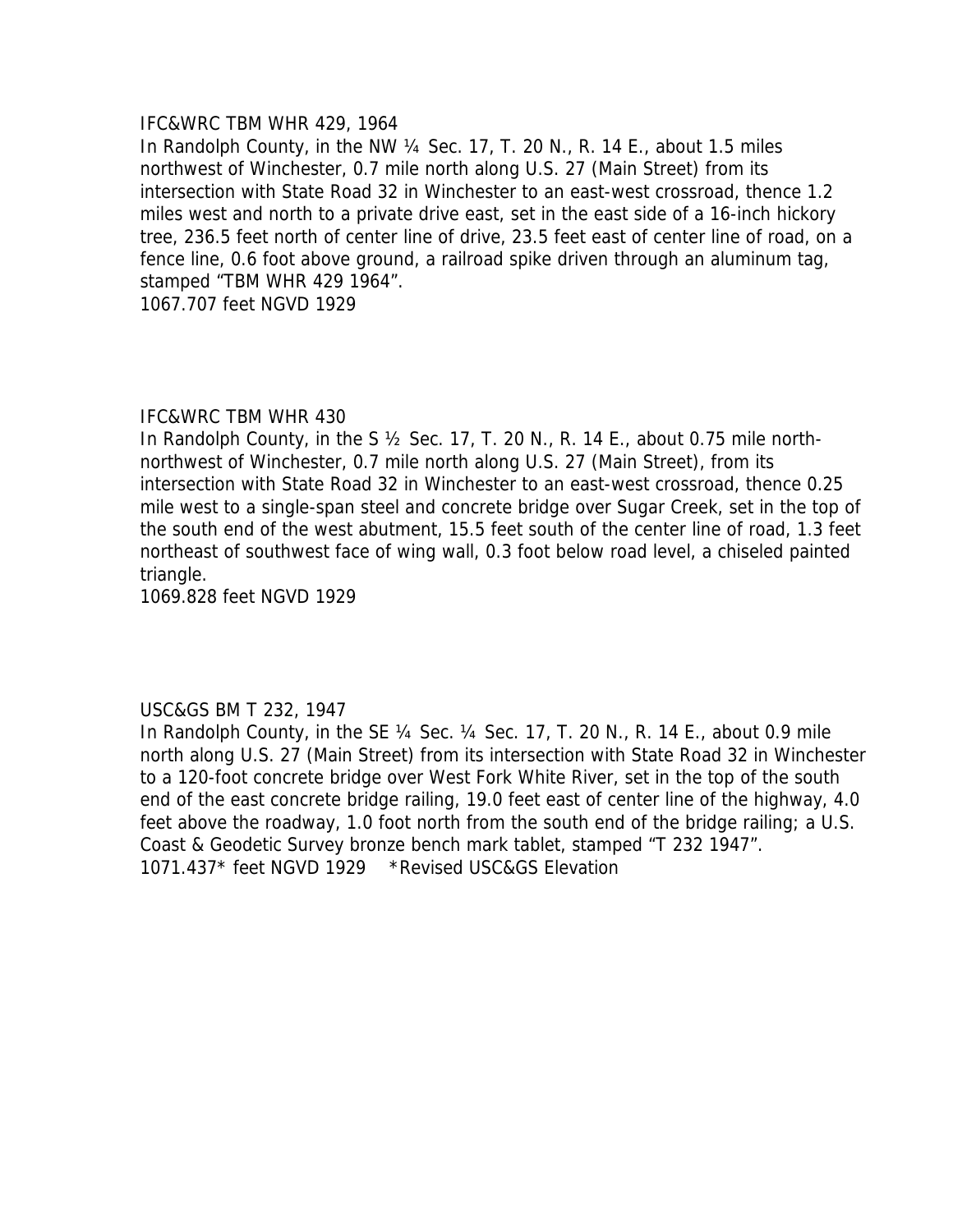### IFC&WRC TBM WHR 431, 1964

In Randolph County, in the SE ¼ Sec. 17, T. 20 N., R. 14 E., about 0.9 mile north of Winchester, 0.7 mile north along the Pennsylvania Railroad from the station in Winchester to a bridge over West Fork White River, set in the northeast side of north bridge abutment, 15.0 feet north of north edge of water surface, 0.9 foot above ground, a railroad spike driven through an aluminum tag, stamped "TBM WHR 431 1964". 1061.949 feet NGVD 1929

# IFC&WRC TBM 432

In Randolph County, in the SE ¼ Sec. 16, T. 20 N., R. 14 E., at the north edge of Winchester, 0.7 foot north along U.S. 27 (Main Street) from its intersection with State Road 32 in Winchester to an east-west crossroad, thence 0.1 mile east to a single-span steel truss bridge over Salt Creek, set in the top of the north end of the west abutment, 10.5 feet north of center line of road, 6.0 feet southeast of the northwest edge of abutment, 0.7 foot below the level of the road, a chiseled painted triangle. 1068.971 feet NGVD 1929

# IFC&WRC TBM WHR 433, 1964

In Randolph County, in the SW ¼ Sec. 16, T. 20 N., R. 14 E., about 0.9 mile northeast of Winchester; 0.7 mile north along U.S. 27 from its intersection with State Road 32 in Winchester to an east-west crossroad, thence 0.6 mile generally east to a one-span steel bridge, set in the south side of a 36-inch sycamore tree, 65.0 feet west of northwest edge of bridge, 18.5 feet north of center line of road, 1.0 foot above ground, a railroad spike driven through an aluminum tag, stamped TBM WHR 433 1964". 1073.343 feet NGVD 1929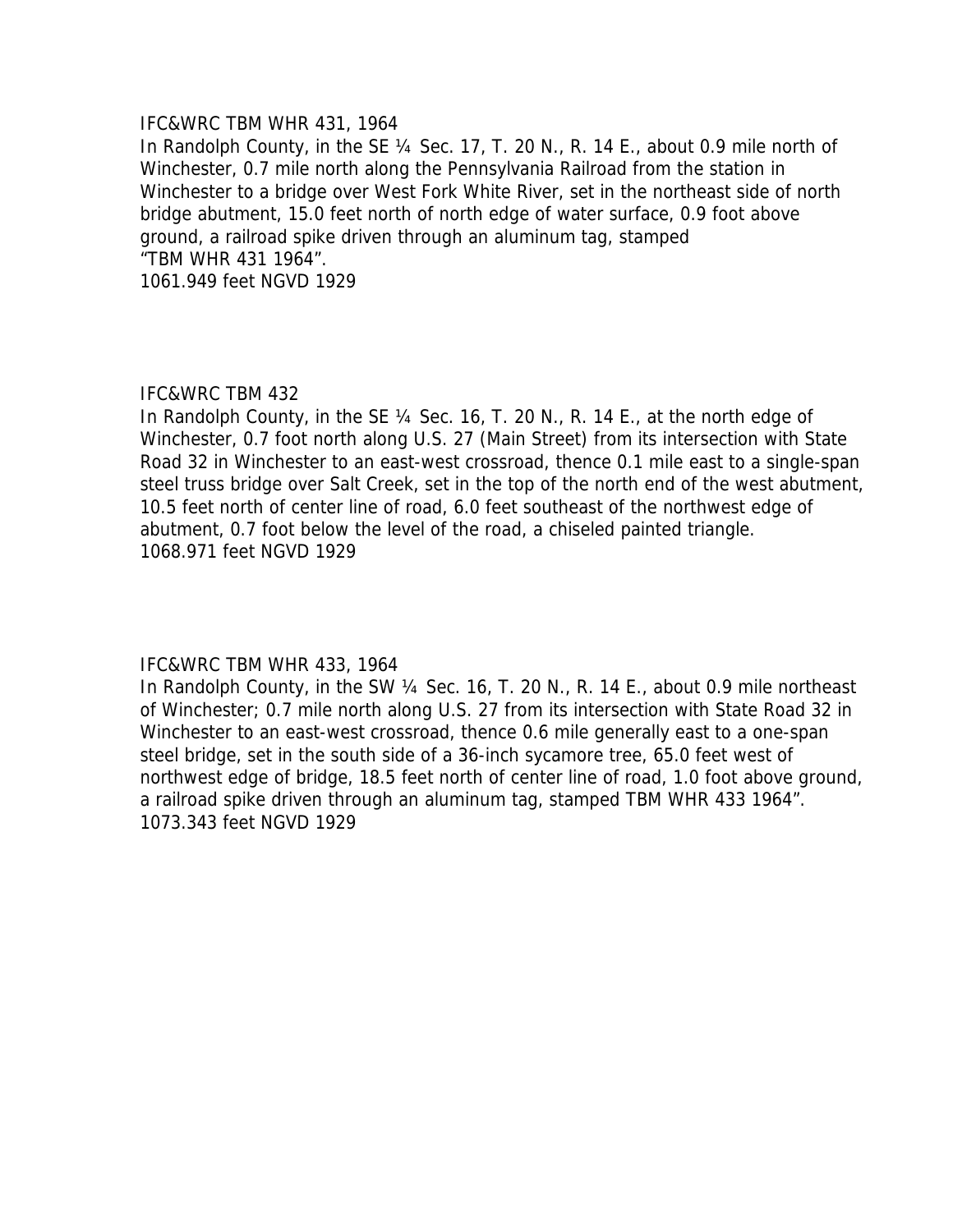## ISHC BM

In Randolph County, in the SW ¼ Sec. 16, T. 20 N., R. 14 E., about 0.9 mile northeast of Winchester, 0.75 mile east along State Road 32 from its intersection with U.S. 27 (Main Street) in Winchester to the U.S. 27 By-pass, thence 0.7 mile north along By-pass to a one-span concrete bridge over West Fork White River, set in the top at the southeast end of the southwest concrete sidewalk of the bride, 17.2 feet southwest from the center line of the highway, 5.7 feet northwest from the southeast end of the sidewalk, 0.7 foot above the roadway; a Indiana State Highway Commission bronze bench mark tablet with no stamping.

1078.124 feet NGVD 1929

## IFC&WRC BM RAN 34, 1964

In Randolph County, in the SE 1/4 Sec. 16, T. 20 N., R. 14 E., about 1.4 miles eastnortheast of Winchester, 1.3 miles east along State Road 32 from its intersection with U.S. 27 in Winchester to a north-south crossroad, thence 0.65 mile generally north to a one-span steel truss bridge over West Fork White River, set in the top of the northwest concrete and stone wing wall of the bridge, 10.0 feet west from the center line of the road, 0.5 foot northeast from the southwest face of the wing wall, 0.2 foot below the roadway; a Indiana Flood Control and Water Commission bronze bench mark tablet, stamped "RAN 34 1964".

1077.869 feet NGVD 1929

# IFC&WRC TBM WHR 434, 1964

In Randolph County, in the SE ¼ Sec. 16, T. 20 N., R. 14 E., about 1.4 miles northeast of Winchester, 1.3 miles east along State Road 32 from its intersection with U.S. 27 (Main Street) in Winchester to a north-south crossroad, thence 0.65 mile generally north to a one-span steel truss bridge over West Fork White River, set in the southeast side of a 41-inch sycamore tree, 100 feet north of the northwest corner of bridge, 19.5 feet west of center line of road, 1.3 feet above ground, a railroad spike driven through an aluminum tag, stamped "TBM WHR 434 1964". 1078.180 feet NGVD 1929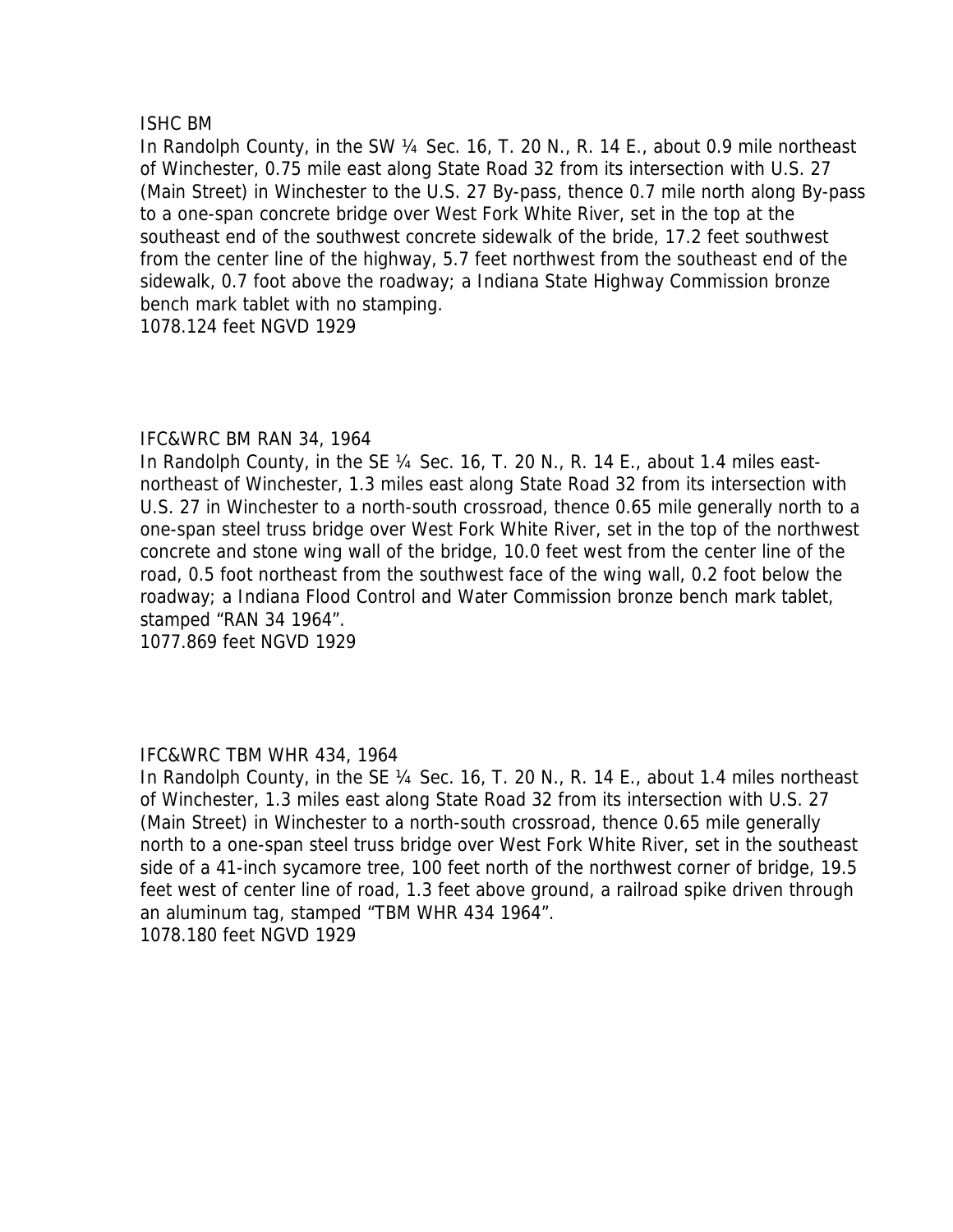## IFC&WRC TBM WHR 435

In Randolph County, in the S ½ Sec. 15, T. 20 N., R. 14 E., about 1.7 miles eastnortheast of Winchester, 2.3 miles east along State Road 32 from its intersection with U.S. 27 (Main Street) in Winchester to a north-south crossroad, thence 0.5 mile north to an east-west crossroad, thence 0.6 mile west to a single-span concrete and steel bridge, set in the top at the north end of the west abutment, 14.0 feet north of center line of road, 1.2 feet southeast of northwest face of wing wall, 1.0 foot below roadway, a chiseled triangle.

1082.669 feet NGVD 1929

## USC&GS BM E 39 RESET 1950

In Randolph County, in the NE ¼ Sec. 22, T. 20 N., R. 14 E., about 2.25 miles east of Winchester, 2.3 miles east along State Road 32 from its intersection with U.S. 27 (Main Street) in Winchester to a north-south crossroad, thence 0.25 mile north to the New York Central Railroad crossing, set in the top of a 6-inch pipe with concrete, 4 rails west of crossing road, 26.0 feet south of south rail or tracks, 2.0 feet lower then the tracks, 1.5 feet north of a fence line, 1.2 feet above ground; a U.S. Coast & Geodetic Survey bronze bench mark tablet, stamped "E 39 RESET 1950". 1099.724\* feet NGVD 1929 \* Revised USC&GS Elevation

### IFC&WRC TBM WHR 436, 1964

In Randolph County, in the E  $\frac{1}{2}$  Sec. 15, T. 20 N., R. 14 E., about 2.4 miles eastnortheast of Winchester, 2.3 miles east along State Road 32 from its intersection with U.S. 27 (Main Street) in Winchester to a north-south crossroad, thence 0.9 mile north to an 80-foot one-span steel bridge, set in the east side of a 36-inch twin forked ash tree, 18.0 feet west of center line of road, on a fence line, 1.5 feet above ground, a railroad spike driven through an aluminum tag, stamped "TBM WHR 436 1964". 1083.004 feet NGVD 1929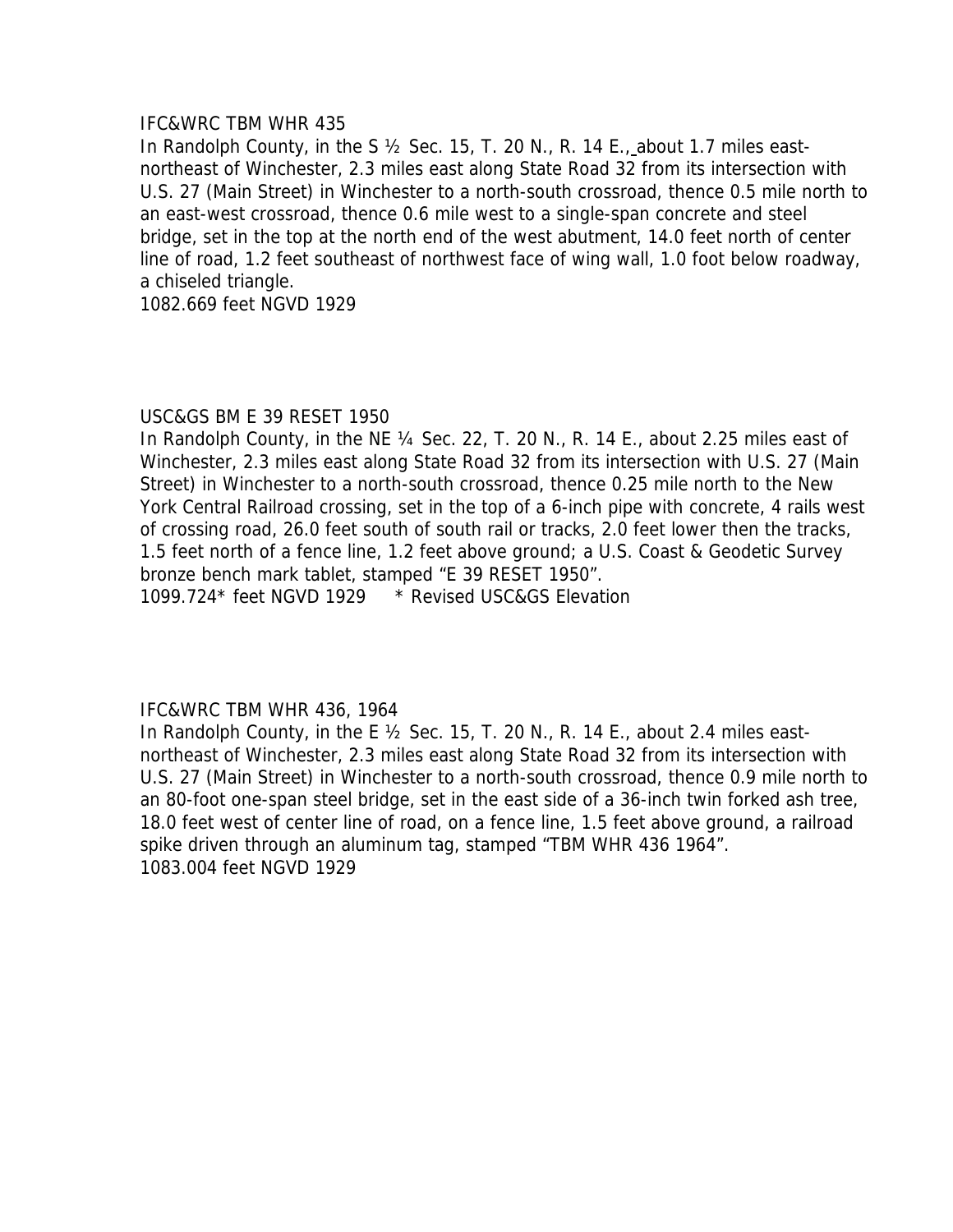#### IFC&WRC BM RAN 35, 1964

In Randolph County, in the NW ¼ Sec. 13, T. 20 N., R. 14 E., about 3.50 miles eastnortheast of Winchester, 3.3 miles east along State Road 32 from its intersection with U.S. 27 (Main Street) in Winchester to a north-south crossroad, thence 1.2 miles north to a one-span steel truss bridge over West Fork White River, set in the top of the northeast wing wall of the bridge, 10.0 feet east of the center line of the road, 4.5 feet southwest from the northeast end of the wing wall, 0.2 foot above the roadway; a Indiana Flood Control and Water Resources Commission bronze bench mark tablet, stamped "RAN 35 1964".

1092.636 feet NGVD 1929

### IFC&WRC TBM WHR 437, 1964

In Randolph County, in the NW 1/4 Sec. 13, T. 20 N., R. 14 E., about 3.5 miles eastnortheast of Winchester, 3.3 miles east along State Road 32 from its intersection with U.S. 27 (Main Street) in Winchester to a north-south crossroad, thence 1.2 miles north to a one-span steel truss bridge over West Fork White River, set in the southwest side of a 36-inch oak tree, 65.0 feet east of center line of the road, 19.0 feet south of south edge of water surface, 2.7 feet above ground, a railroad spike driven through an aluminum tag, stamped "TBM WHR 437 1964". 1088.876 feet NGVD 1929

### IFC&WRC BM RAN 36, 1964

In Randolph County, in the NW ¼ Sec. 18, T. 20 N., R. 15 E., about 4.4 miles eastnortheast of Winchester, about 4.4 miles generally east along State Road 32 from its intersection with U.S. 27 (Main Street) in Winchester to a north-south crossroad, thence 1.0 mile north to a one-span steel truss bridge over West Fork White River, set in the top of the northeast concrete wing wall of the bridge, 13.0 feet east of center line of the road, 2.1 feet southwest from the northeast end of the wing wall, 0.3 foot below the roadway; a Indiana Flood Control and Water Resources Commission bronze bench mark tablet, stamped "RAN 26 1964". 1096.459 feet NGVD 1929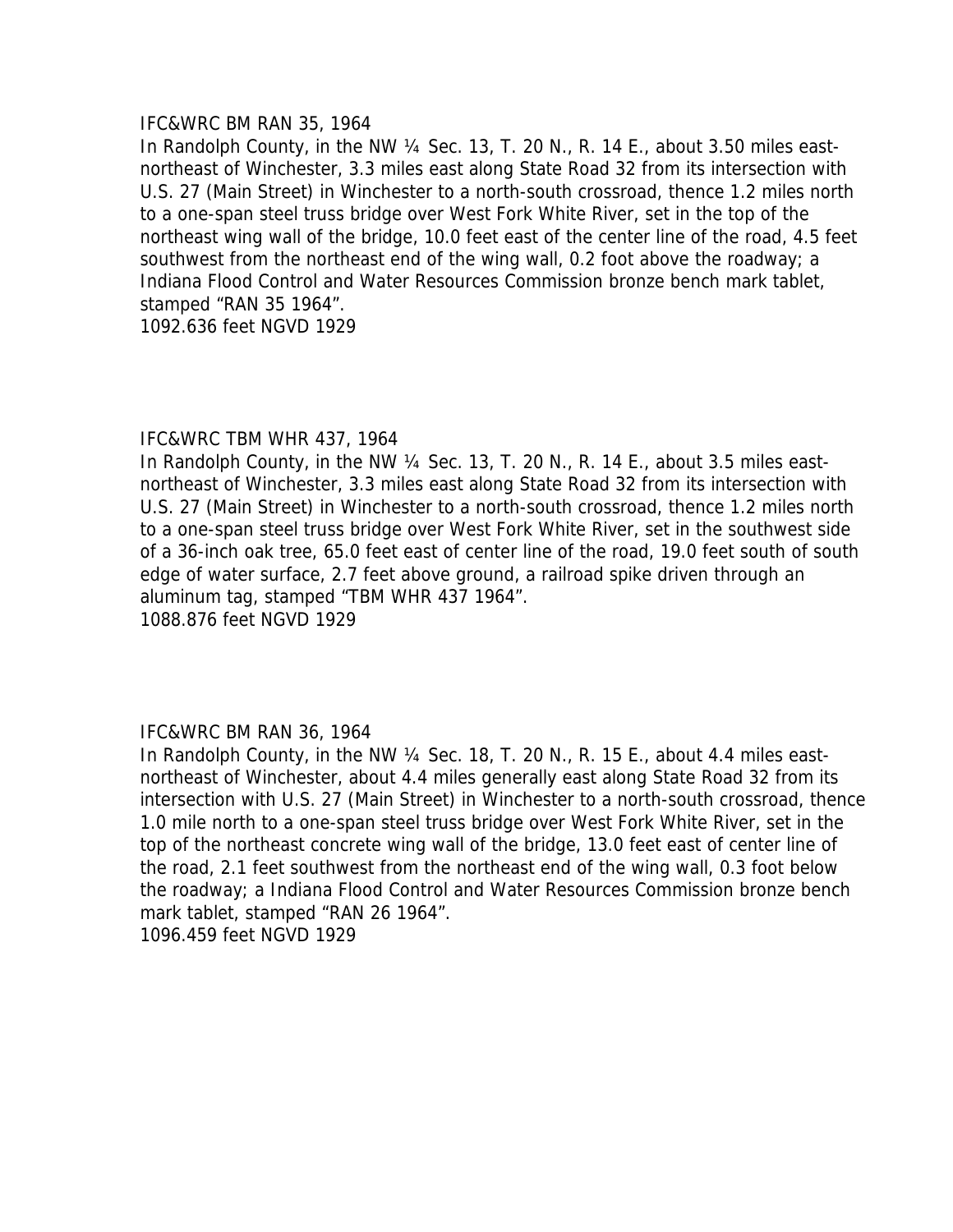### IFC&WRC TBM WHR 438, 1964

In Randolph County, in the NE ¼ Sec. 13, T. 20 N., R. 15 E., about 4.4 miles eastnortheast of Winchester, 4.4 miles generally east along State Road 32 from its intersection with U.S. 27 (Main Street) in Winchester to a north-south crossroad, thence 1.0 mile north to a one-span steel truss bridge over West Fork White River, set in the northeast side of a 20-inch ash tree, 33.5 feet west of the center line of the road, 13.0 feet north of the north edge water surface, on a fence line, 0.7 foot above ground, a railroad spike driven through an aluminum tag, stamped "TBM WHR 438 1964". 1092.941 feet NGVD 1929

# USC&GS BM D 39, 1934

In Randolph County, in the SW ¼ Sec. 18, T. 20 N., R. 15 E., about 1.0 mile westsouthwest of Harrisville, 1.0 mile west-southwest along the New York Central Railroad from its crossing of the main north-south road in Harrisville to a north-south road crossing, set in the top of a concrete post, 70.3 feet south of the south rail of the tracks, 23.0 feet east of center line south of south rail of tracks, 23.0 feet east of center line of the road, 3.5 feet northeast of a marker post, 2.5 feet north of a fence line, 0.4 foot above ground; a U.S. Coast & Geodetic Survey bronze bench mark tablet, stamped, "D 39 1934".

1105.424 feet NGVD 1929

# IFC&WRC BM RAN 37, 1964

In Randolph County, in the S  $\frac{1}{2}$  Sec. 18, T. 20 N., R. 15 E., about 0.55 mile westsouthwest of Harrisville, 0.55 mile west-southwest along the New York Central Railroad from its intersection with the main north-south road in Harrisville to a steel and concrete railroad bridge over West Fork White River, set in the center of the top of the northeast bridge abutment, 6.5 feet north of the north rail, 1.0 foot south of the north slant face of abutment, 1.2 feet below the north rail of tracks; a Indiana Flood Control and Water Resources Commission bronze bench mark tablet, stamped "RAN 37 1964". 1106.583 feet NGVD 1929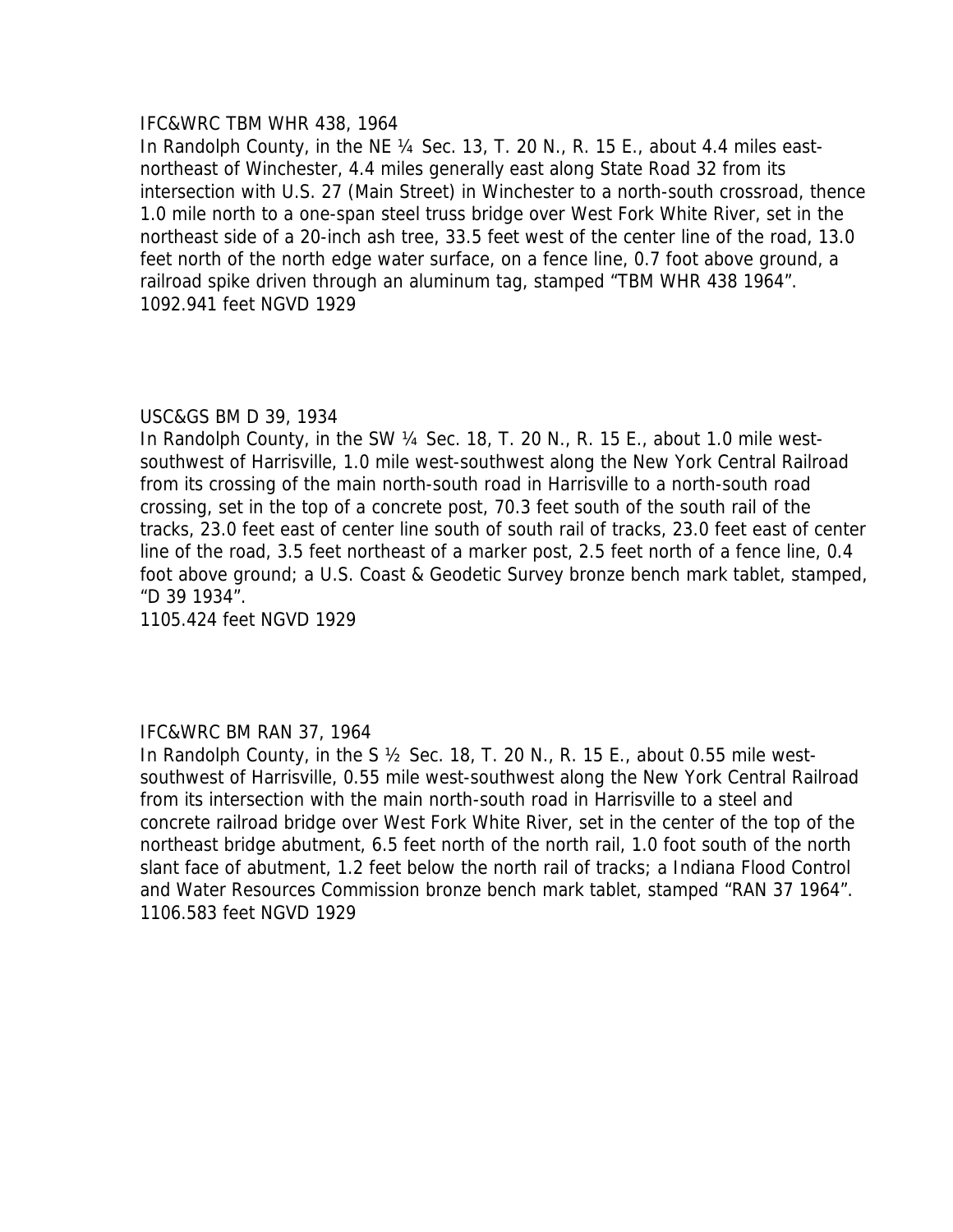### IFC&WRC TBM WHR 439, 1964

In Randolph County, in the S ½ Sec. 18, T. 20 N., R. 15 E., about 0.6 mile westsouthwest of Harrisville, 0.6 mile west-southwest along the New York Central Railroad from its intersection with the Main north-south road in Harrisville to a steel and concrete railroad bridge over West Fork White River, set in the west side of a 6-inch twin-forked sycamore, 293 feet west of the west abutment of the bridge, 23.5 feet south of the south rail of the tracks, 3.2 feet above ground, a railroad spike driven through an aluminum tag, stamped "TBM WHR 439 1964". 1102.269 feet NGVD 1929

### IFC&WRC BM RAN 38, 1964

In Randolph County, in the NE 1/4 Sec. 19, T. 20 N., R. 15 E., about 0.8 mile southwest of Harrisville, 0.55 mile south along the main north-south road from its crossing of the New York Central Railroad in Harrisville to the intersection of State Road 32, thence 0.45 mile southwest to a concrete bridge over West Fork White River, set in the top at the east end of the north curb, 16.6 feet north of center line of the road, 10.4 feet west of east end of bridge, 0.9 foot above the road, a standard Indiana Flood Control and Water Resources Commission bronze bench mark tablet, stamped "RAN 38 1964". 1108.309 feet NGVD 1929

### IFC&WRC TBM WHR 440, 1964

In Randolph County, in the NW 1/4 Sec. 19, T. 20 N., R. 15 E., about 1.0 mile southwest of Harrisville, 0.55 mile south along the main north-south road from its crossing of the New York Central Railroad in Harrisville to the intersection with State Road 32, thence 0.75 mile generally west to a private drive north, set in the southeast side of a 42-inch maple tree, 40.0 feet west of the center line of the drive, 23.5 feet north of center line of the highway, 0.7 foot above ground, a railroad spike driven through an aluminum tag, stamped "TBM WHR 440 1964". 1109.014 feet NGVD 1929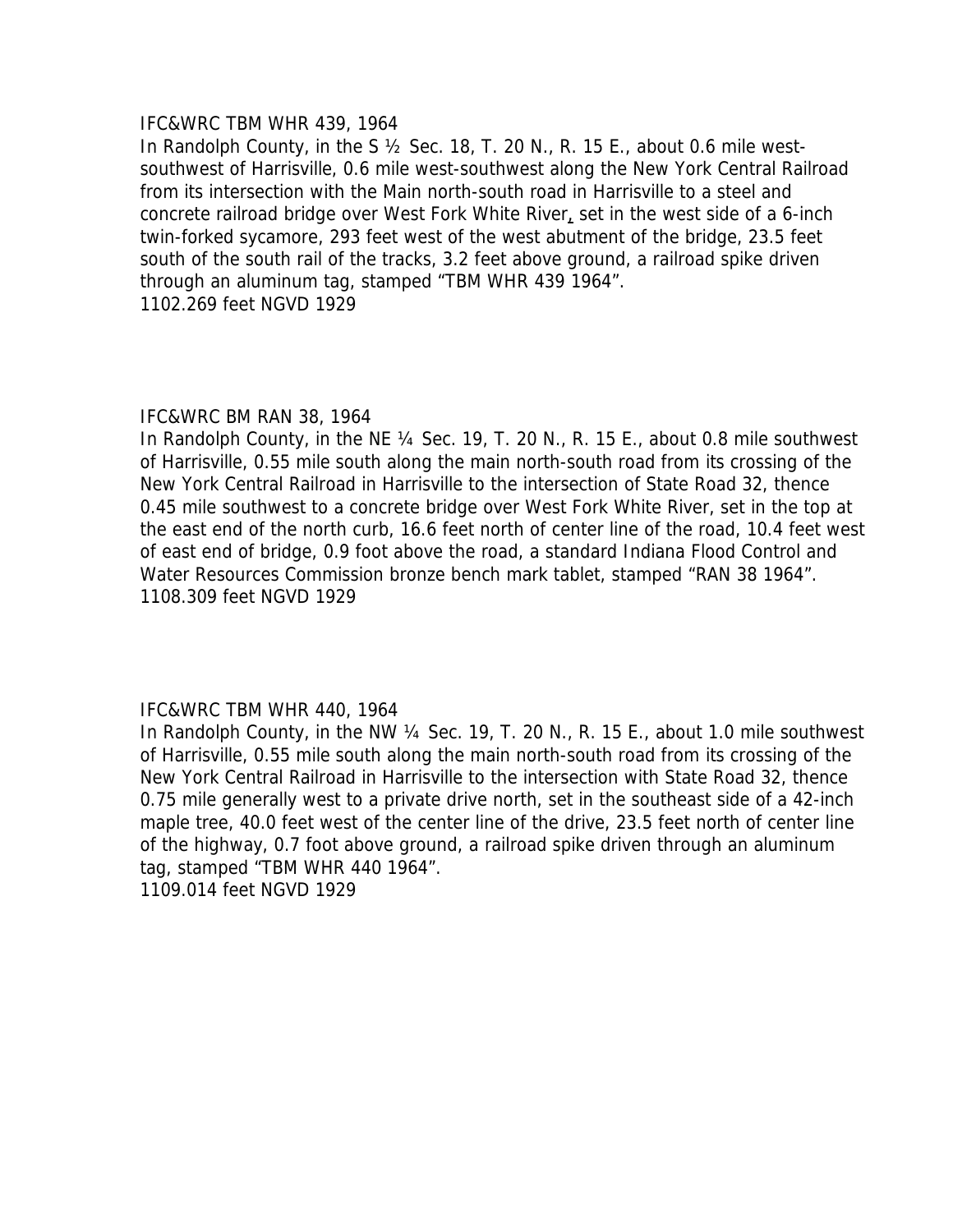### IFC&WRC BM RAN 39, 1964

In Randolph County, in the SE ¼ Sec. 24, T. 20 N., R. 14 E., about 1.6 miles southwest of Harrisville, 0.55 mile south along the main north-south road from its crossing of the New York Central Railroad in Harrisville to the intersection with State Road 32, thence 1.0 mile generally west to a north-south crossroad, thence 0.55 mile south to a singlespan steel truss bridge over West Fork White River, set in the top of the southwest seat of the bridge, 11.0 feet west of center line of the road, 1.0 foot below the level of the bridge floor, 0.9 foot southeast of the northwest face of the seat; a Indiana Flood Control and Water Resources Commission bronze bench mark tablet, stamped "RAN 39 1964".

1107.324 feet NGVD 1929

## IFC&WRC TBM WHR 441, 1964

In Randolph County, in the SE 1/4 Sec. 24, T. 20 N., R. 14 E., about 1.7 miles southwest of Harrisville, 0.55 mile south along the main north-south road from its crossing of the New York Central Railroad in Harrisville to the intersection with State Road 32, thence 1.0 mile generally west to a north-south crossroad, thence 0.55 mile south to a singlespan steel truss bridge over West Fork White River, set in the northeast side of a 48 inch elm tree, 93.0 feet south of the southwest end of bridge, 47.2 feet west of center line of road, 0.8 foot above ground, a railroad spike driven through an aluminum tag, stamped "TBM WHR 441 1964". 1105.401 feet NGVD 1929

# IFC&WRC BM RAN 40, 1964

In Randolph County, in the NE ¼ Sec. 25, T. 20 N., R. 14 E., about 4.1 miles eastsoutheast of Winchester, 0.85 mile southeast along Greenville Avenue from its junction with State Road 32 in Winchester to a T-road east, thence 3.2 miles east to a one-span steel truss bridge over West Fork White River, set in the top of the southwest wing wall of bridge, 9.2 feet south of center line of the road, 2.5 feet west of west bridge seat, 2.2 feet northwest of the southeast face of wing wall, 0.5 foot above bridge floor; a Indiana Flood Control and Water Resources Commission bronze bench mark tablet, stamped "RAN 40 1964". 1110.735 feet NGVD 1929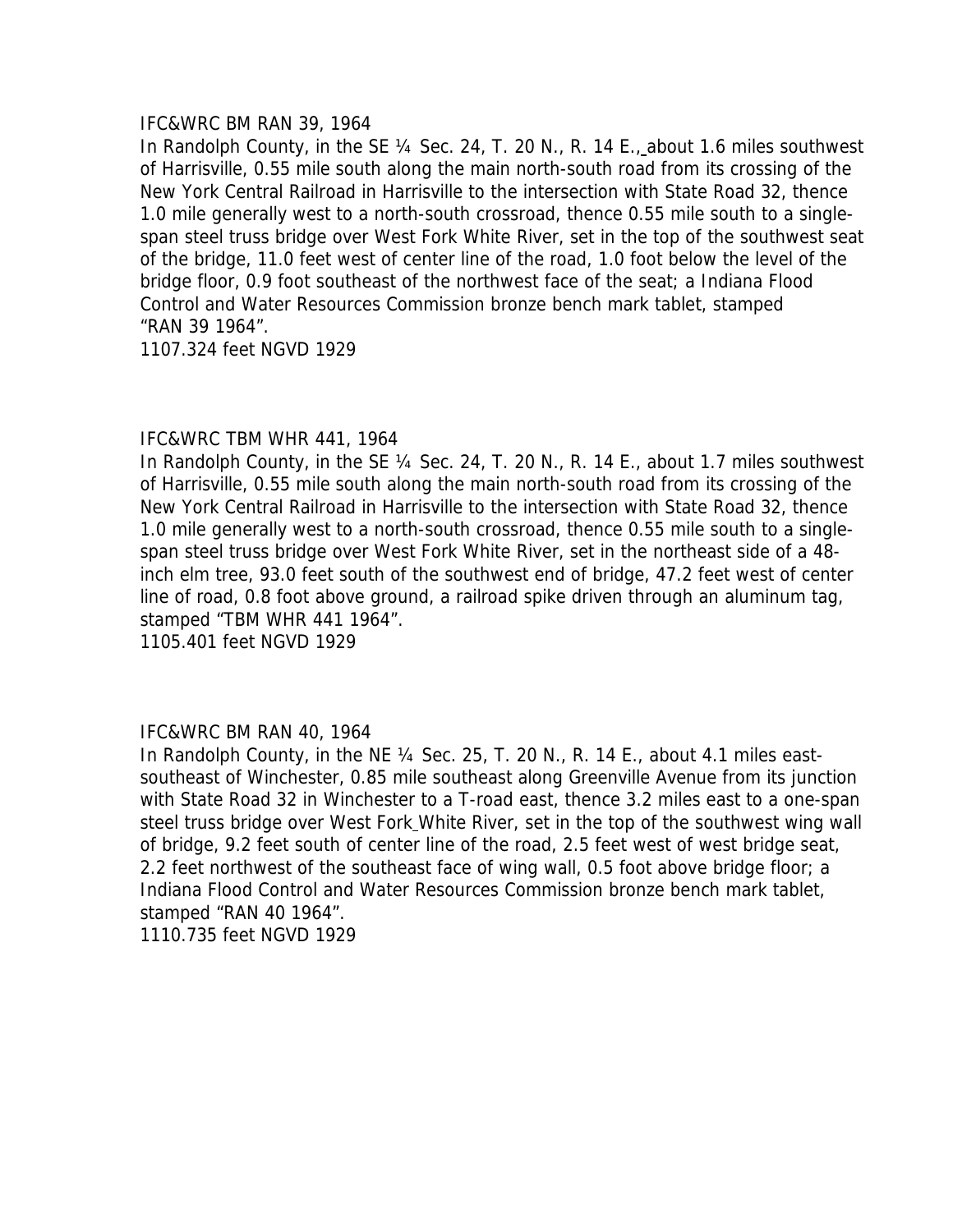#### IFC&WRC TBM WHR 442, 1964

In Randolph County, in the SE 1/4 Sec. 24, T. 20 N., R. 14 E., about 4.1 miles eastsoutheast of Winchester, 0.85 mile southeast along Greenville Avenue from its junction with State Road 32 in Winchester to a T-road east, thence 3.2 miles east to a one-span steel truss bridge over West Fork White River, set in the southwest side of a 39-inch tree, 16.0 feet west of the northwest corner of the bridge, 51.5 feet north of center line of the road, 0.9 foot above ground, a railroad spike driven through an aluminum tag, stamped "TBM WHR 442 1964".

1106.832 feet NGVD 1929

### IFC&WRC BM RAN 41, 1964

In Randolph County, in the SW ¼ Sec. 24, T. 20 N., R. 14 E., about 3.3 miles eastsoutheast of Winchester, 0.85 mile southeast along Greenville Avenue from its junction with State Road 32 in Winchester to a T-road east, thence 2.35 miles east to a northsouth crossroad, in the northeast corner of the intersection, set in the top of a concrete post, 23.4 feet east of center line of the north-south road, 18.9 feet north of center line of the east-west road, 2.9 feet south of a fence line, 2.8 feet east of a utility pole, projecting 0.2 foot above ground; a Indiana Flood Control and Water Resources Commission bronze bench mark tablet, stamped "RAN 41 1964". 1117.617 feet NGVD 1929

### IFC&WRC BM RAN 42, 1964

In Randolph County, in the NW corner Sec. 36, T. 20 N., R. 14 E., about 3.6 miles southeast of Winchester, 2.65 miles southeast along Greenville Avenue from its junction with State Road 32 in Winchester to a T-road east, thence 0.8 mile east to a northsouth crossroad, set on the top at the southeast corner of the southwest abutment of a single-span steel truss bridge over West Fork White River, 16.3 feet east of center line of the north-south road, 15.7 feet south of center line of the east-west road, 0.6 foot northwest of the southeast face of the abutment, 0.5 foot below the level of the bridge floor; a Indiana Flood Control and Water Resources Commission bronze bench mark tablet, stamped "RAN 42 1964". 115.312 feet NGVD 1929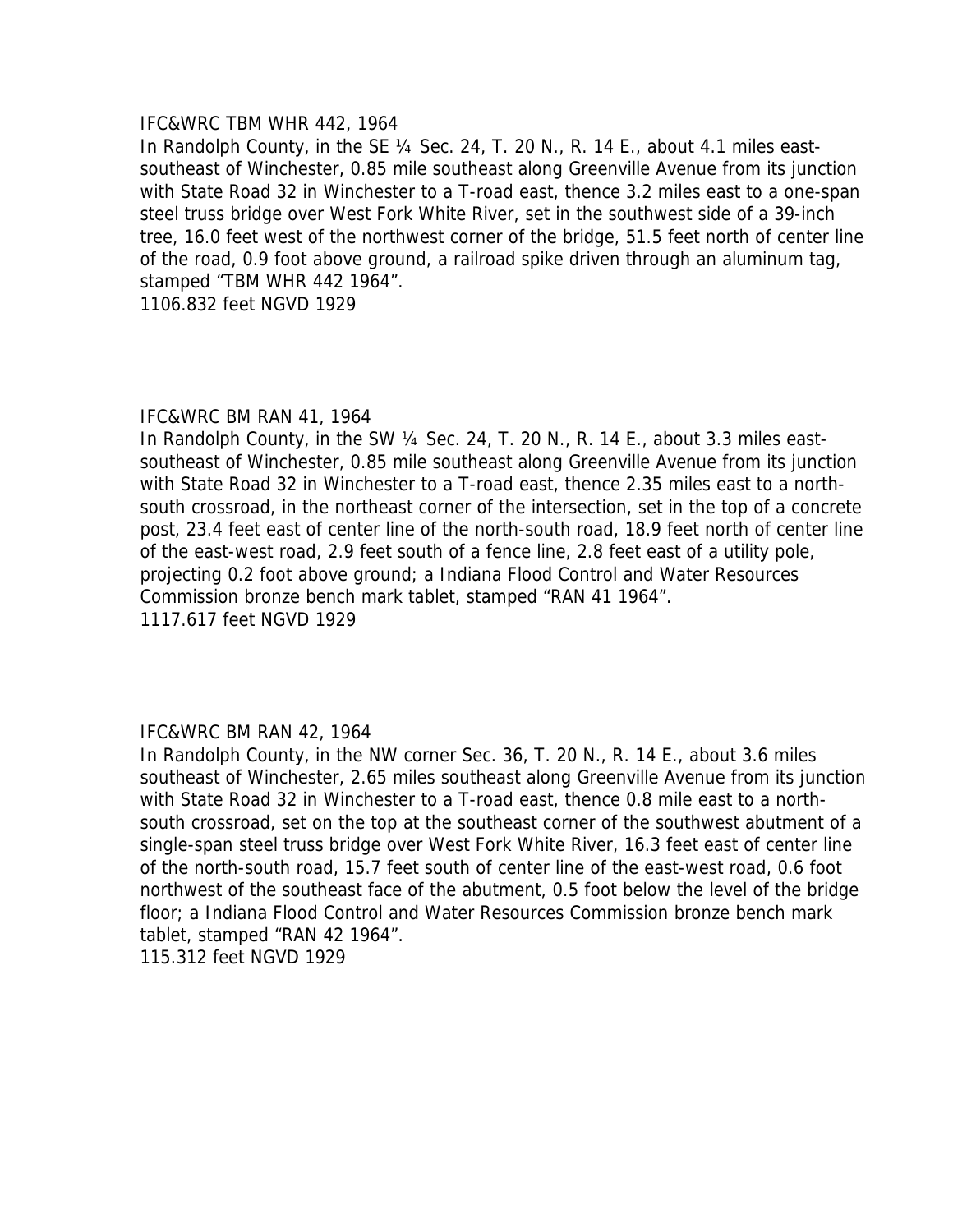#### IFC&WRC TBM WHR 443, 1964

In Randolph County, in the NE ¼ Sec. 35, T. 20 N., R. 14 E., about 3.65 miles southeast of Winchester, 2.65 miles southeast along Greenville Avenue from its junction with State Road 32 in Winchester to a T-road east, thence 0.8 mile east to a northsouth crossroad, thence 0.1 mile south to a single-span steel and wood bridge over West Fork White River, set in the south side of a 26-inch sycamore tree, 33.0 feet west of center line of the north-south road, 31.0 feet south of the southwest corner of bridge, 3.0 feet southeast of edge of water surface, 1.2 feet above ground, a railroad spike driven through an aluminum tag, stamped "TBM WHR 443 1964". 1113.671 feet NGVD 1929

### IFC&WRC BM RAN 43, 1964

In Randolph County, in the NE ¼ Sec. 35, T. 20 N., R. 14 E., about 3.6 miles southeast of Winchester, 3.40 miles southeast along Greenville Avenue from its junction with State Road 32 in Winchester to a one-span steel and concrete bridge over West Fork White River, set in the top of the northwest wingwall, 12.5 feet northeast face of wing wall, 0.8 foot northwest of southeast face of abutment, 0.2 foot below bridge floor; a Indiana Flood Control and Water Resources Commission bronze bench mark tablet, stamped "RAN 43 1964". **Reported by contractor as likely to be destroyed by construction**  1120.216 feet NGVD 1929

### IFC&WRC TBM WHR 444, 1964

In Randolph County, in the NE ¼ Sec. 35, T. 20 N., R. 14 E., about 3.6 miles southeast of Winchester, 3.40 miles southeast along Greenville Avenue from its junction with State Road 32 in Winchester to a one-span steel and concrete bridge over West Fork White River, set in the north side of a 24-inch sycamore tree, 84.0 feet northwest of the northwest corner of the bridge, 30.0 feet southwest of center line of the road, 1.5 feet south of a fence line, 2.5 feet above ground, a railroad spike driven through an aluminum tag, "TBM WHR 444 1964". 1118.639 feet NGVD 1929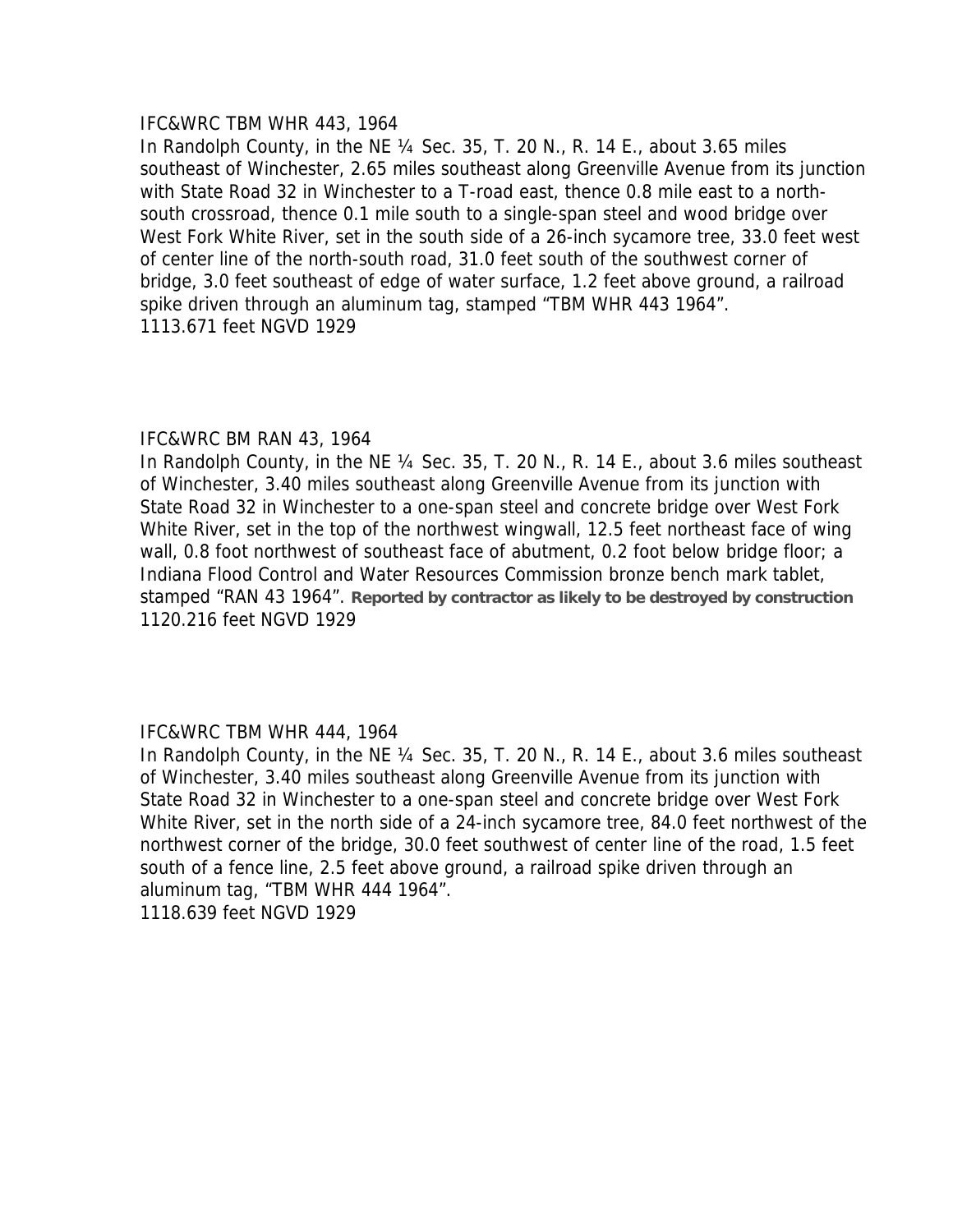### IFC&WRC TBM WHR 445

In Randolph County, in the N ½ Sec. 2, T. 19 N., R. 14 E., about 3.7 miles southeast of Winchester, 3.2 miles southeast along Greenville Avenue from its junction with State Road 32 in Winchester to a T-road southwest, thence 0.75 mile generally southwest and south to the junction with an east-west road, thence 0.04 mile east to a 16.5-foot box culvert under the road; set on the south concrete headwall, 10.5 feet south of the centerline of the road, 8.0 feet east of west end of headwall, 2.4 feet above the road; a chiseled triangle.

1125.675 feet NGVD 1929

## IFC&WRC BM RAN 44, 1964

In Randolph County, in the S ½ Sec. 35, T. 20 N., R. 14 E., about 3.7 miles southeast of Winchester, 3.2 miles southeast along Greenville Avenue from its junction with State Road 21 in Winchester to a T-road southwest, thence 0.75 mile southwest and south to the junction with an east-west road, thence 0.05 mile east to a one-span steel bridge over West Fork White River, set in the top of the northeast wing wall, 12.0 feet north of center line of the road, 6.0 feet southwest of the northeast end of the wing wall, 0.9 foot southeast of northwest face of wing wall, level with the bridge floor; a Indiana Flood Control and Water Resources Commission bronze bench mark tablet, stamped "RAN 44 1964".

1124.735 feet NGVD 1929

# IFC&WRC BM RAN 45, 1964

In Randolph County, in the NW 1/4 Sec. 2, T. 19 N., R. 14 E., about 3.8 miles southeast of Winchester, 2.5 miles south along U.S. 27 By-pass to an east-west crossroad, thence 1.6 miles east to a T-road south, thence 0.25 mile south to a single-span steel truss bridge over West Fork White River, set in the top of the southwest bridge seat, 11.6 feet west of center line of the road, 0.8 foot east of the west face of the seat, 0.7 foot south of the north face of the seat, 1.9 feet below the level of the bridge floor; a Indiana Flood Control and Water Resources Commission bronze bench mark tablet, stamped "RAN 45 1964".

1124.818 feet NGVD 1929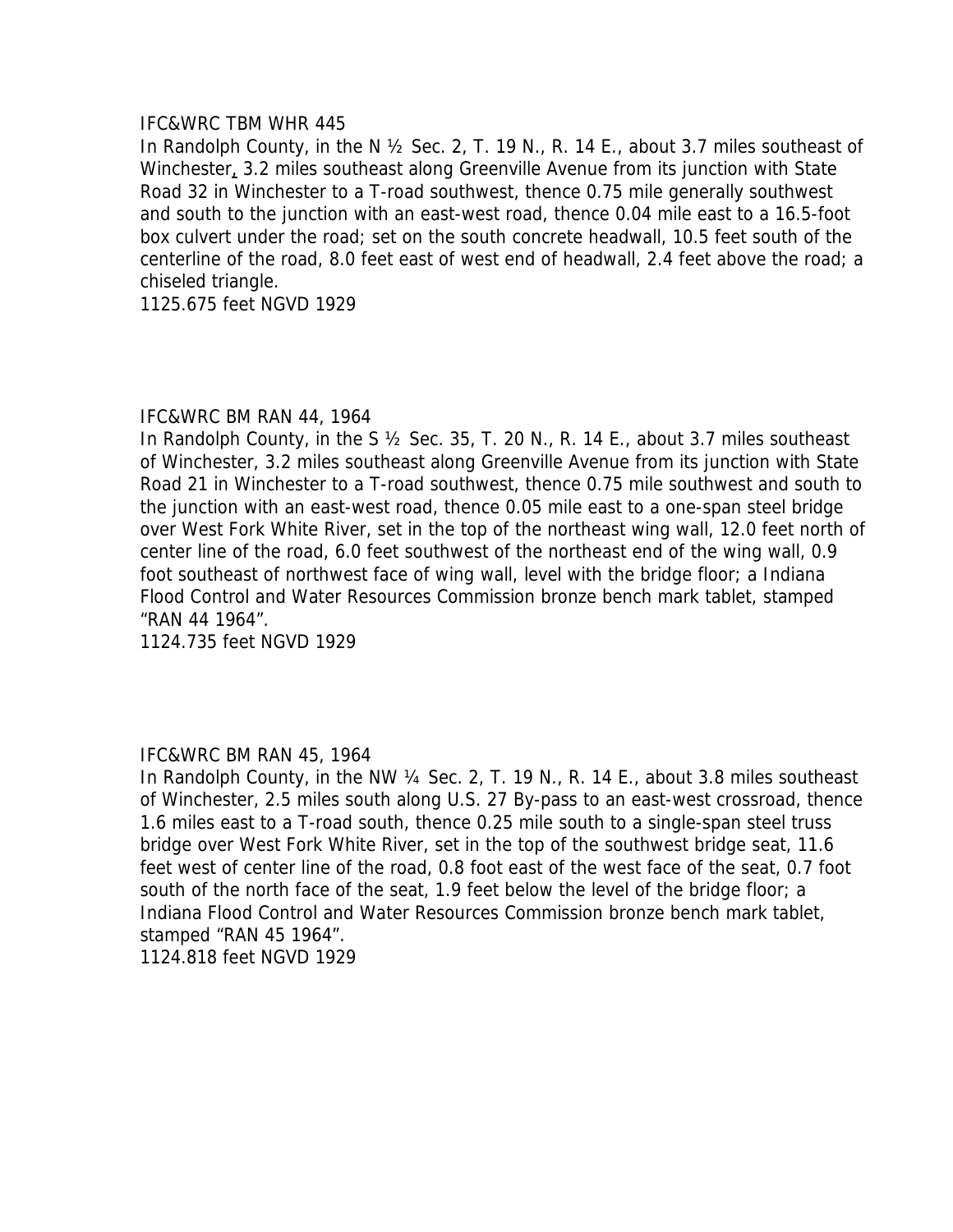### IFC&WRC TBM WHR 446, 1964

In Randolph County, in the NW ¼ Sec. 2, T. 19 N., R. 14 E., about 3.8 miles southeast of Winchester, 2.5 miles south along U.S. 27 By-pass from its crossing over State Road 32 east of Winchester to an east-west crossroad, thence 1.6 miles east to a T-road south, thence 0.25 mile south to a single-span steel bridge over West Fork White River, set in the west side of a 30-inch ash tree, 89.0 feet east of center line of the bride, 8.2 feet south of south edge of waters surface, 1.5 feet above ground, a railroad spike driven through an aluminum tag, stamped "TBM WHR 446 1964". 1124.293 feet NGVD 1929

### IFC&WRC BM RAN 46, 1964

In Randolph County, in the E 1/2 Sec. 3, T. 19 N., R. 14 E., about 3.7 miles southeast of Winchester, 3.05 miles south along U.S. 27 By-pass from its crossing over State Road 32 east of Winchester to a T-road east, thence 1.1 miles east to a single-span steel truss bridge over West Fork White River, set in the top of the southeast wing wall, 12.6 feet south form center line of the road, 0.7 foot northwest of the southeast face, 0.6 foot northeast of the southwest face, 0.2 foot below the level of the bridge; a Indiana Flood Control and Water Resources Commission bronze bench mark tablet, stamped "RAN 46 1964".

1131.610 feet NGVD 1929

# IFC&WRC TBM WHR 447, 1964

In Randolph County, in the E ½ Sec. 3, T. 19 N., R. 14 E., about 3.7 miles southeast of Winchester, 3.05 miles south along U.S. 27 By-pass from its crossing over State Road 32 east of Winchester to a T-road east, thence 1.1miles east to a single-span steel truss bridge over West Fork White River, set in the north side of a 15-inch Apple tree, 90.5 feet east of tree line along east bank of river, 50.0 feet south of center line of the road, 0.5 foot above ground a railroad spike driven through an aluminum tag, stamped "TBM WHR 447 1964".

1139.288 feet NGVD 1929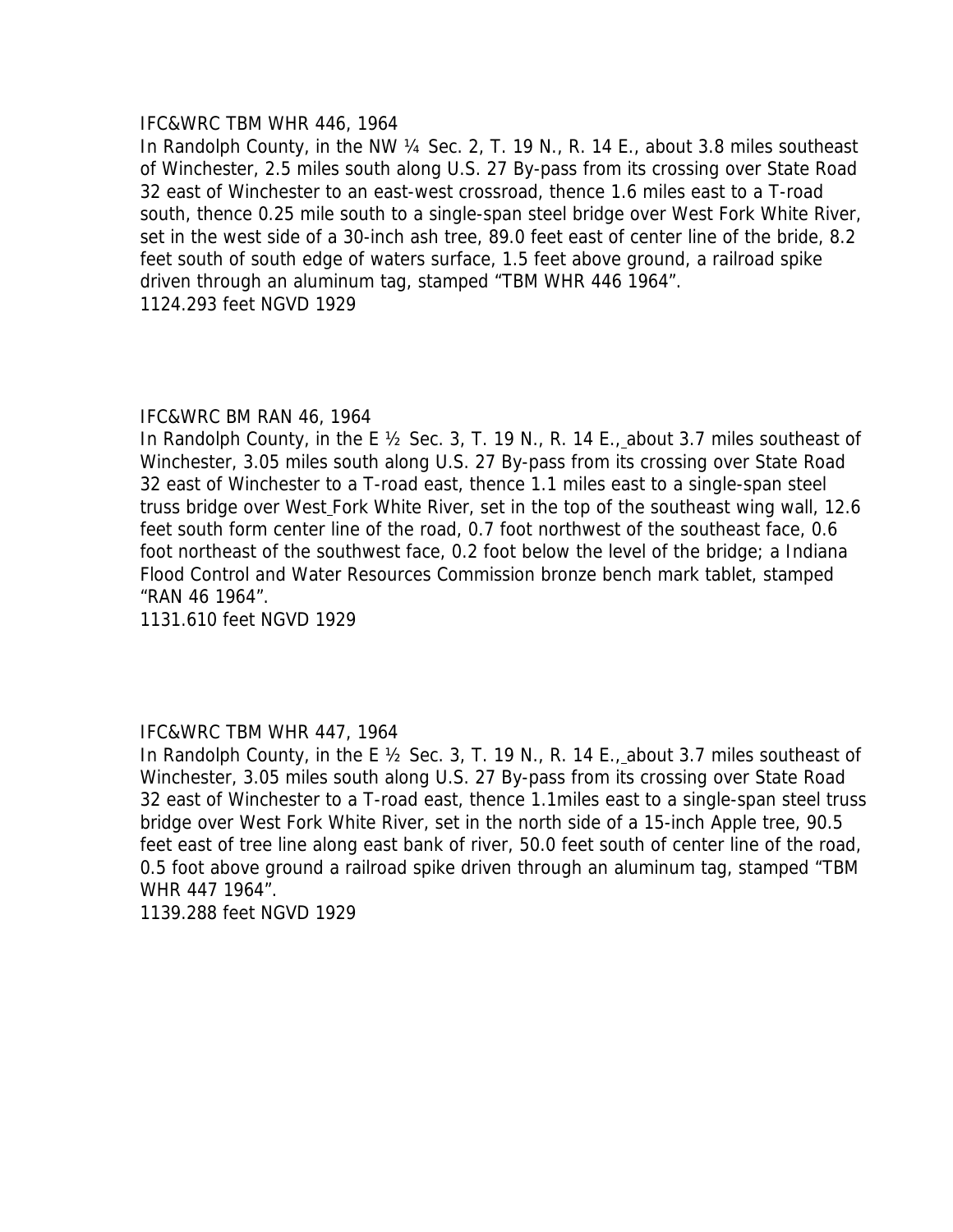### USGS BM 20 DRD, 1957

In Randolph County, in the SE 1/4 Sec. 3, T. 19 N., R. 14 E., about 5.0 miles north of Lynn, 3.45 miles north along U.S. 27 from its intersection with U.S. 36 in Lynn to a Yintersection, thence 1.5 miles north along a gravel road to its junction with an east-west road, set in the top of a concrete post, 18.0 feet north of center line of the east-west road, on the extended center line of the T-road south, 2.0 feet north of a fence line, 0.3 foot above ground; a U.S. Geological Survey bronze bench mark tablet, stamped "20 DRD 1957 1154".

1154.000 feet NGVD 1929

## IFC&WRC TBM WHR 448, 1964

In Randolph County, in the SE 1/4 Sec. 3, T. 19 N., R. 14 E., about 5.0 miles north of Lynn, 5.3 miles north and northwest along U.S. 27 from its intersection with U.S. 36 in Lynn to an east-west crossroad, thence 0.6 mile east to a T-road south, set in the south side of a 30-inch oak tree, 106.5 feet west of center line of the T-road south, 14.0 feet north of center line of east-west road, 4.0 feet south of a fence line, 1.3 feet above ground, 3.0 feet above the level of the road, a railroad spike driven through an aluminum tag, stamped "TBM WHR 448 1964". 115.384 feet NGVD 1929

### IFC&WRC BM RAN 47, 1964

In Randolph County, in the S  $\frac{1}{2}$  Sec. 3, T. 19 N., R. 14 E., about 5.0 miles of Lynn, 5.3 miles north and northwest along U.S. 27 from its intersection with U.S. 36 in Lynn to an east-west crossroad, thence 0.5 mile east to a one-span concrete bridge over West Fork White River, set in the top of the northwest wing wall, 10.7 feet north of center line of the road, 1.3 feet northwest of west end of a headwall, 0.7 foot southwest of northwest face of wing wall, 0.4 foot below bridge floor; a Indiana Flood Control and Water Resources Commission bronze bench mark tablet, stamped "RAN 47 1964". 1133.739 feet NGVD 1929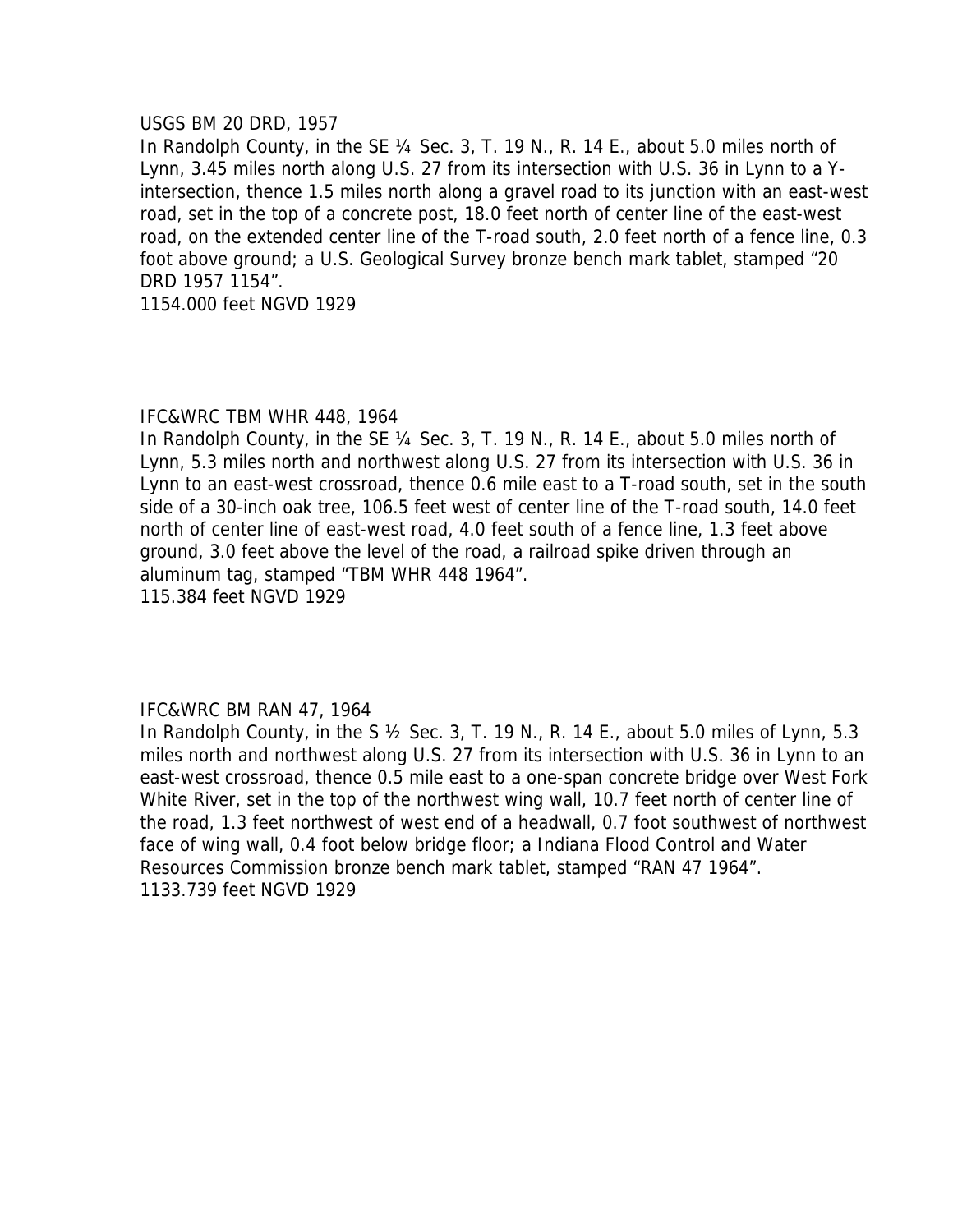#### IFC&WRC BM RAN 48, 1964

In Randolph County, in the W ½ Sec. 10, T. 19 N., R. 14 E., about 4.6 miles north of Lynn, 4.9 miles north and northwest along U.S. 27 from its intersection with U.S. 36 in Lynn, set in the top of a driveway leading to a steel-roofed concrete block barn next to a two-story wood frame house, 49.8 feet southwest of center line of the highway, 2.0 feet north of a telephone pole  $#$  RA 74/101, 3.4 feet east of a fence line, 1.5 feet above the level of the road, 0.2 foot above ground; a Indiana Flood Control and Water Resources Commission bronze bench mark tablet, stamped "RAN 48 1964". 1166.872 feet NGVD 1929

## IFC&WRC BM RAN 49, 1964

In Randolph County, in the NE ¼ Sec. 15, T. 19 N., 14 E., about 4.0 miles north of Lynn, 4.1 miles north and northwest along U.S. 27 from its intersection with U.S. 36 in Lynn to an east-west crossroad, thence 0.1 mile east to a one-span steel and concrete bridge over West Fork White River, set in the top of the southeast abutment, 9.9 feet south of center line of the road, 1.2 feet north of south end of abutment, 0.7 foot east of west face of abutment, 1.0 foot below the bridge floor; a Indiana Flood Control and Water Resources Commission bronze bench mark tablet, stamped "RAN 49 1964". 1141.739 feet NGVD 1929

### IFC&WRC TBM WHR 449, 1964

In Randolph County, in the SE 1/4 Sec. 10, T. 19 N., R. 14 E., about 4.0 miles north of Lynn, 4.1 miles north and northwest along U.S. 27 from its intersection with U.S. 36 in Lynn an east-west crossroad, thence 0.1 mile east to a one-span steel and concrete bridge over West Fork White River, set in the southeast side of a 52-inch Cottonwood tree, 83.0 feet north of the centerline of road, 12.0 feet east of east bridge of water surface, 1.0 foot above ground, a railroad spike driven through an aluminum tag, stamped "TBM WHR 1964".

1142.060 feet NGVD 1929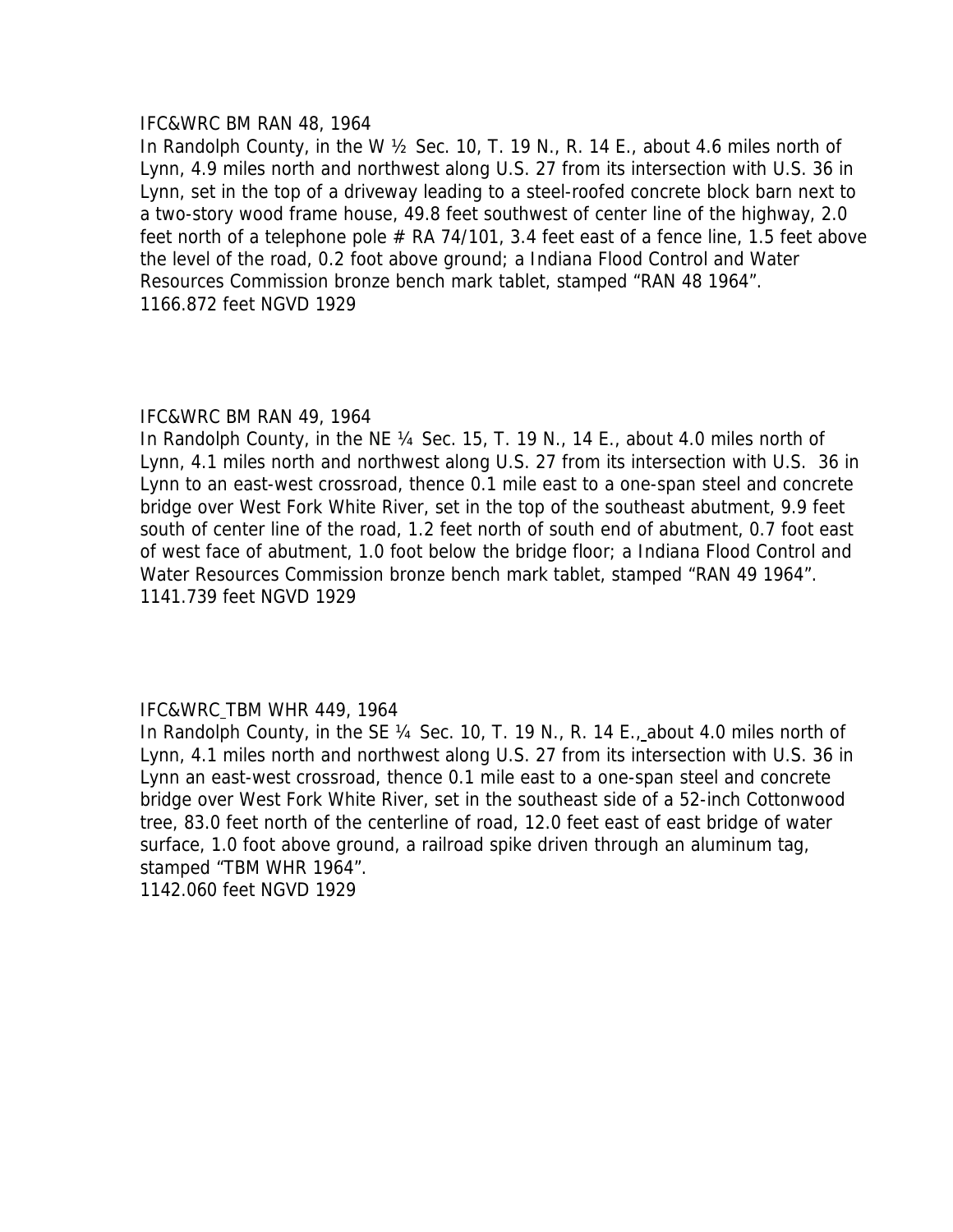### ISHC BM RAN 019

In Randolph County, in the NE ¼ Sec. 15, T. 19 N., R. 14 E., about 3.8 miles north of Lynn, 3.9 miles north and northwest along U.S. 27 from its intersection with U.S. 36 in Lynn to a 3-span concrete bridge over West Fork White River, set in the top of the southwest headwall, 32.4 feet southwest of the centerline of the highway, 0.7 foot northwest of the southeast end, 0.6 foot northeast of the southwest face, 4.0 feet below the level of the road; a Indiana State Highway Commission bronze bench mark tablet, stamped "RAN 019".

1142.963 feet NGVD 1929

## IFC&WRC BM RAN 50, 1964

In Randolph County, in the NE ¼ Sec. 22, T. 19 N., R. 14 E., about 3.0 miles north of Lynn, 3.0 miles north along U.S. 27 from its intersection with U.S. 36 in Lynn to an east-west crossroad, thence 0.3 mile west to a single-span concrete bridge over West Fork White River, set in the top at the east end of the south concrete headwall, 9.5 feet south of the centerline of the road, 1.1 feet west of the east end of the headwall, 0.6 foot south of the north face of the headwall, 1.7 feet above the level of the road; a Indiana Flood Control and Water Resources Commission bronze bench mark tablet, stamped "RAN 50 1964".

1148.761 feet NGVD 1929

# IFC&WRC TBM WHR 450, 1964

In Randolph County, in the N  $\frac{1}{2}$  Sec. 22, T. 19 N., R. 14 E., about 3.0 miles northnorthwest of Lynn, 3.0 miles north along U.S. 27 from its intersection with U.S. 36 in Lynn to an east-west crossroad, thence 0.5 mile west, set in the southeast side of a 20 inch walnut tree, 15.5 feet south of center line of the road, 0.2 mile west of a bridge over West Fork White River, 1.2 feet above ground, a railroad spike driven through an aluminum tag, stamped "TBM WHR 450 1964". 1157.272 feet NGVD 1929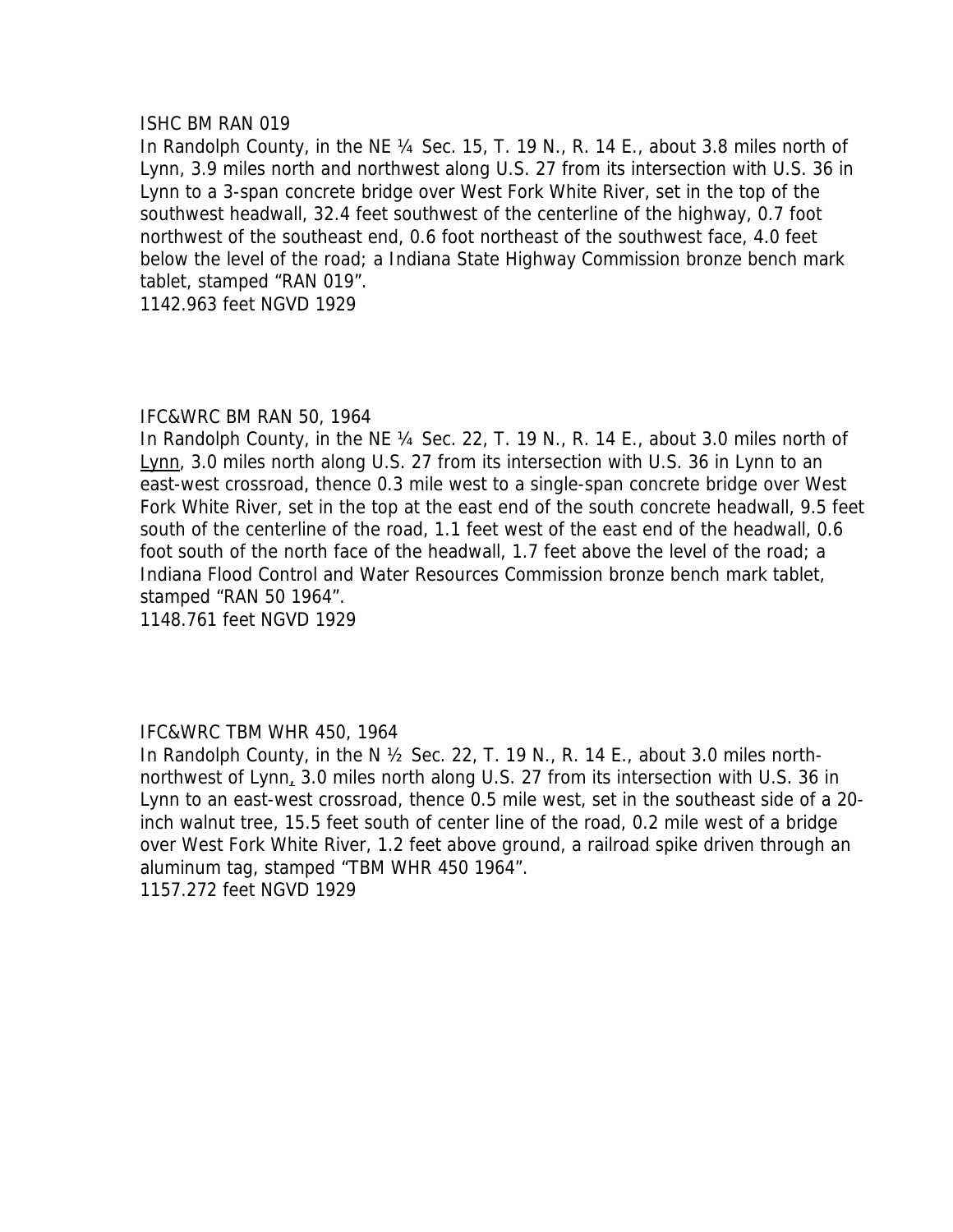### USC&GS BM F 229, 1947

In Randolph County, in the SW ¼ Sec. 17, T. 19 N., R. 14 E., about 4.0 miles northwest of Lynn, 3.0 miles north along U.S. 27 from its intersection with U.S. 36 in Lynn to an east-west crossroad, thence 2.7 miles west to a north-south crossroad, in the northeast quarter of the intersection, set in the top of a concrete post, 37 feet north of center line of east-west road, in the northeast quarter of the intersection, set in the top of a concrete post, 37 feet north of center line of east-west road, 21 feet east of center line of north-south road, 16.5 feet north of a concrete corner fence post, 1.0 foot west of the fence line, projecting 0.4 foot above ground; a U.S. Coast & Geodetic Survey bronze bench mark tablet, stamped "F 229 1947". 1186.698\* feet NGVD 1929 Revised USC&GS Elevation

### USC&GS BM E 229, 1947

In Randolph County, in the SW 1/4 Sec. 8, T. 19 N., R. 14 E., about 4.8 miles northwest of Lynn, 4.1 miles north and northwest along U.S. 27 from its intersection with U.S. 36 in Lynn to an east-west crossroad, thence 2.3 miles west to a north-south crossroad, thence 0.07 mile north to a 6-foot concrete culvert, set in the top at the north end of the west concrete headwall, 380 feet north of an east-west road, 1 foot south of the north end of the headwall, 0.4 foot east of the west face of the headwall, 1.4 feet above the road, a standard USC&GS bronze bench mark tablet, stamped "E 229 1947". 1179.663 feet NGVD 1929

# USC&GS G 229, 1947

In Randolph County, in the SW ¼ Sec. 20, T. 19 N., R. 14 E., about 3.35 miles northwest of Lynn, 2.0 miles north along U.S. 27 from its intersection with U.S. 36 in Lynn to an east-west crossroad, thence 2.7 miles west to a north-southeast road, in the northwest quarter of the intersection, set in the top at the southeast corner of an Lshaped concrete headwall for a 9-inch pipe culvert under the road, 12.0 feet north of the centerline of the east-west road, 46.0 feet southwest of the north-southeast road, 1.0 foot above the ground; a U.S. Coast & Geodetic Survey bronze bench mark tablet, stamped "G 229 1947".

1187.517 feet NGVD 1929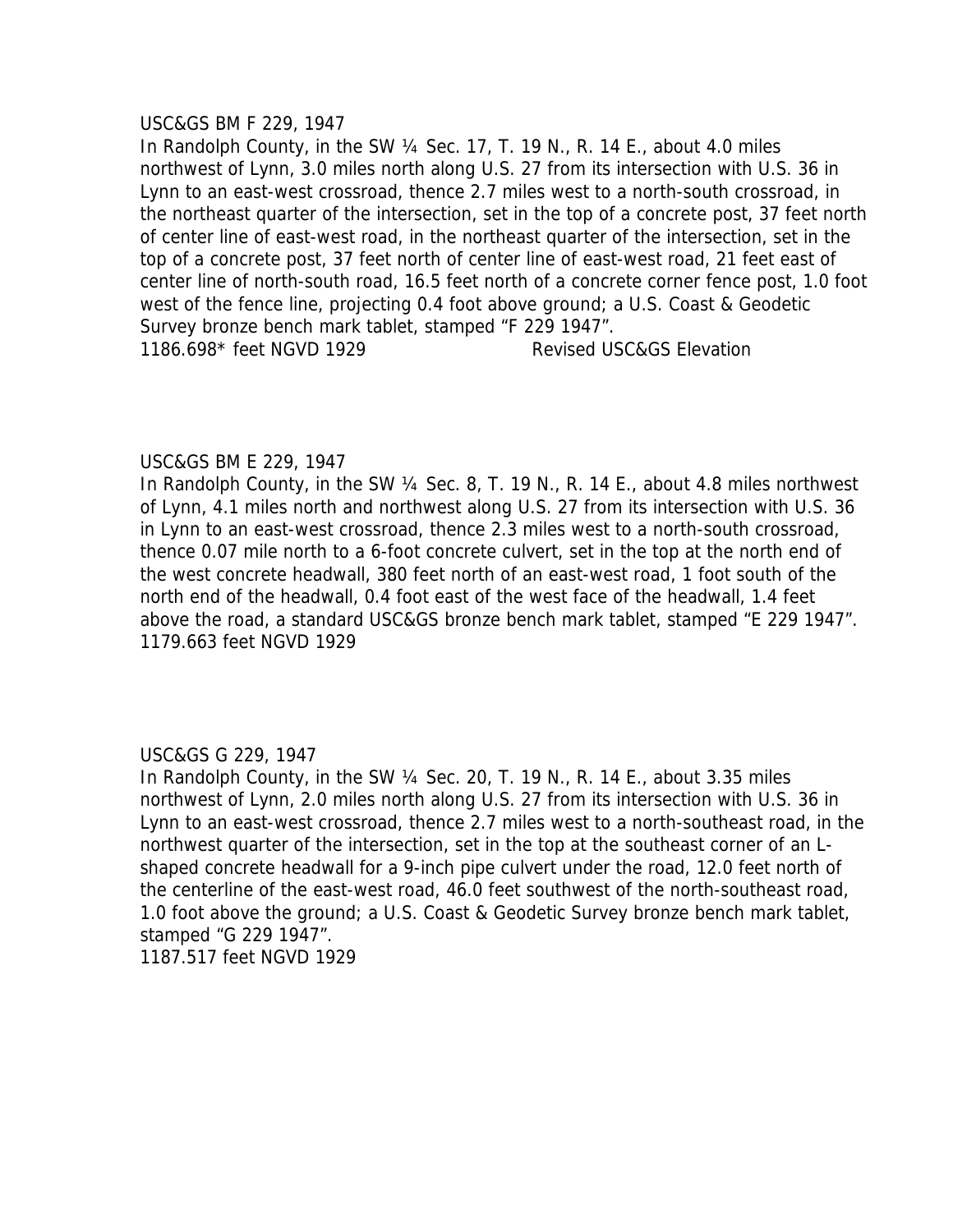### IFC&WRC TBM GF 31, 1965

In Wayne County, in the NW ¼ Sec.28, T. 18 N., R. 14 E., about 2.6 miles northnortheast from Williamsburg; 1.2 mile north along Centerville North Road from its intersection with S.R. 35 in Williamsburg to a north-south crossroad (Davis Road), thence 1.0 mile north to a T-road east (Bockhofer Road), thence 0.35 mile west mile east to a two-span plate girder over Greens Fork; set in the northwest side of a 30-inch twin-fork Ash tree, 54.5 feet west of the west end of the bridge, 50.0 feet north of the west end of the bridge, 50.0 feet north of the centerline of the road, 1.0 foot above the ground; a railroad spike driven through an aluminum tag, stamped "TBM GF 31 1965". 1086.249 feet NGVD 1929

# IFC&WRC TBM GF 32

In Wayne County, in the SE ¼ Sec. 21, T. 18 N., R. 14 E., about 3.0 miles northnortheast from Williamsburg; 2.5 miles north along Centerville North Road from its intersection with S.R. 35 in Williamsburg to an east-west crossroad (Morgan Creek Road), thence 1.0 mile east to a north-south T-road (Center Road), and a concrete arch culvert over Fruit Branch; set in the top at the south end of the east headwall of the culvert, 21.3 feet north of the extended centerline of Morgan Creek Road, 8.5 feet east of the centerline of Center Road, 0.6 foot north of the south face of the headwall, 0.5 foot above the road; a chiseled triangle.

1104.077 feet NGVD 1929

# IFC&WRC TBM GF 33

In Randolph County, in the SE ¼ Sec. 16, T. 18 N., R. 14 E., about 2.2 miles southsouthwest from Lynn; 1.0 miles west along U.S. 36 from its intersection with U.S. 27 in Lynn to a north-south crossroad (100 East Road), thence 2.0 miles south to a singlespan pony truss bridge over Greens Fork; set in the top at the east end of the south abutment of the bridge, 10.0 feet east of the centerline of the road, 0.3 foot south of the north face of the abutment, 0.7 foot below the road; a chiseled triangle. 1106.155 feet NGVD 1929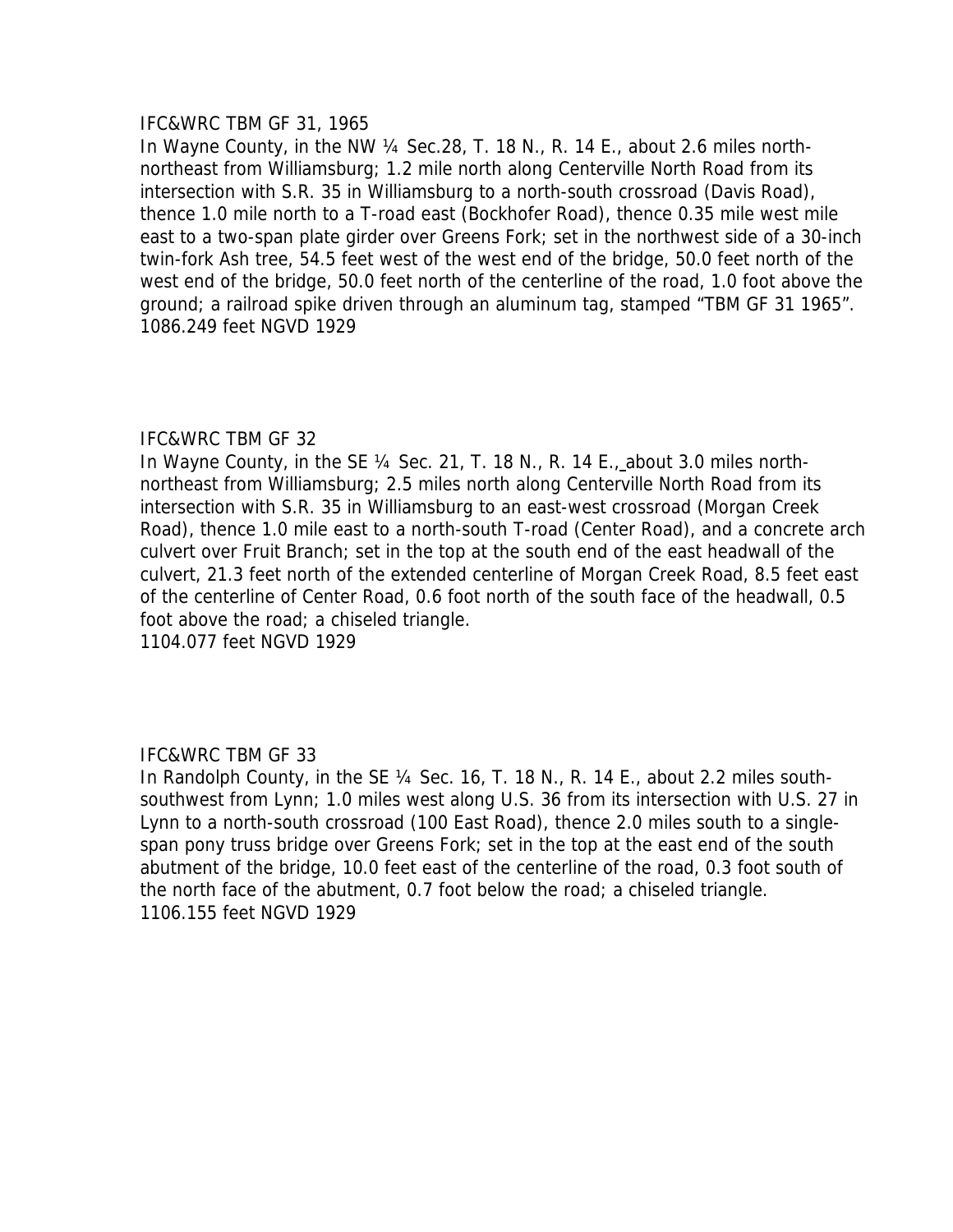### IFC&WRC TBM GF 34

In Randolph County, in the SW ¼ Sec. 10, T. 18 N., R. 14 E., about 2.2 miles southsouthwest of Lynn; 1.0 miles west along U.S. 36 from its intersection with U.S. 27 in Lynn to a north-south crossroad (100 East Road), thence 2.0 mile south to a singlespan pony truss bridge over Greens Fork; set in the top at the east end of the south abutment of the bridge, 10.0 feet east of the centerline of the road, 0.3 foot south of the centerline of the road, 0.3 foot south of the north face of the abutment, 0.7 foot below the road; a chiseled triangle.

1116.760 feet NGVD 1929

## IFC&WRC TBM GF 35, 1965

In Randolph County, in the SW 1/4 Sec. 10, T. 18 N., R. 14 E., about 2.1 miles southsouthwest from Lynn; 1.0 mile west along U.S. 36 from its intersection with U.S. 27 to a north-south crossroad (100 East Road), thence 2.0 miles south to a bridge over Greens Fork; set in the southwest side of a 16-inch Maple tree, 71 feet north of the north end of the bridge, 43 feet east of the centerline of the road, 0.9 foot above the ground; a railroad spike driven through an aluminum tag, stamped "TBM GF 35 1965". 1117.311 feet NGVD 1929

# IFC&WRC TBM GF 36

In Randolph County, in the SE ¼ Sec. 10, T. 18 N., R. 14 E., about 1.6 miles south of Lynn; 1.5 miles south along U.S. 27 from its intersection with U.S. 36 in Lynn to an east-west crossroad (950 South Road), thence 0.2 mile east to the crossing of the Pennsylvania Railroad, thence 0.1 mile southeast to the bridge over Greens Fork; set in the top at the northeast end of the northwest abutment of the bridge, 5 feet northeast of the northeast rail, 0.6 foot northwest of the southeast face of the abutment, 1.2 feet below the rails; a chiseled triangle.

1140.652 feet NGVD 1929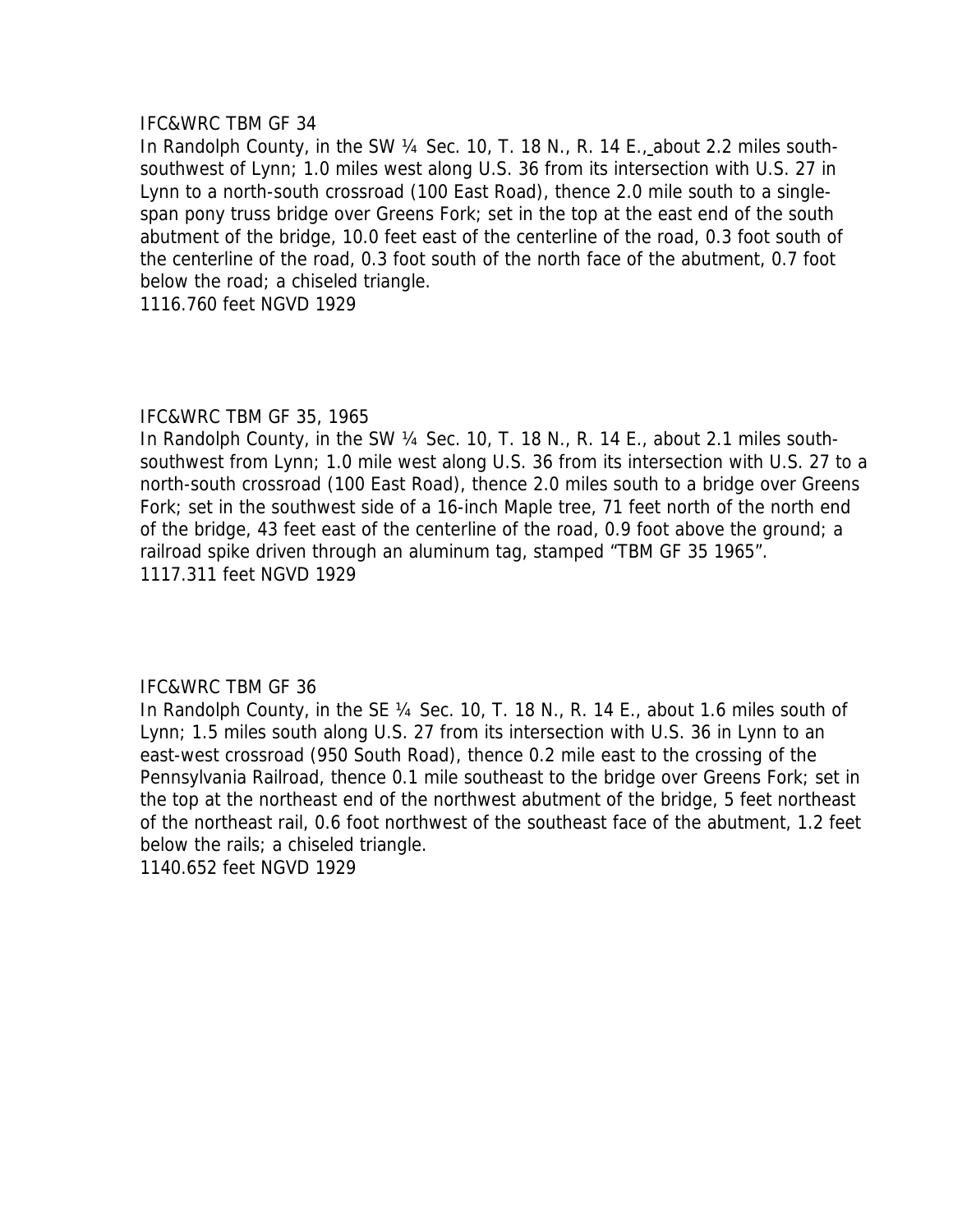### IFC&WRC TBM GF 37

In Randolph County in the E ½ Sec. 10, T. 18 N., R. 14 E., about 1.5 miles south from Lynn; 1.5 miles south along U.S. 27 from its intersection with U.S. 36 in Lynn to an east-west crossroad (950 South Road), thence 0.1 mile east to a bridge over Greens Fork; set in the top at the southeast corner of the concrete bridge floor, 4.2 feet west of the east end of the bridge, 6.8 feet south of the centerline of the road, 0.3 foot north of the south face of the bridge floor; a chiseled triangle. 1137.100 feet NGVD 1929

# ISHC BM RAN G-21

In Randolph County, in the NW 1/4 Sec. 11, T. 18 N., R. 14 E., about 1.3 miles south from Lynn; 1.3 miles south along U.S. 27 from its intersection with U.S. 36 in Lynn to a three-span concrete bridge over Greens Fork; set in the top at the north end of the east sidewalk of the bridge, 17.8 feet east of the centerline of the bridge, 5.1 feet south of the north end of the sidewalk, 0.8 foot above the highway; an Indiana State Highway Commission bench mark tablet, stamped "RAN G-21". 1144.076 feet NGVD 1929

# IFC&WRC TBM GF 38, 1965

In Randolph County, in the SW 1/4 Sec. 2, T. 18 N., R. 14 E., about 1.0 mile southwest from Lynn; 1.0 mile south along U.S. 27 from its intersection with U.S. 36 in Lynn to a T-road west (900 South Road), thence 0.3 mile west to a single-span pony truss bridge over Greens Fork; set in the east side of a 12-inch Walnut tree, 16.5 feet east of the east end of the bridge, 15.7 feet north of the centerline of the road, 1.8 feet below the road, 1.0 foot above the ground; a railroad spike driven through an aluminum tag, stamped "TBM GF 38 1965".

1141.903 feet NGVD 1929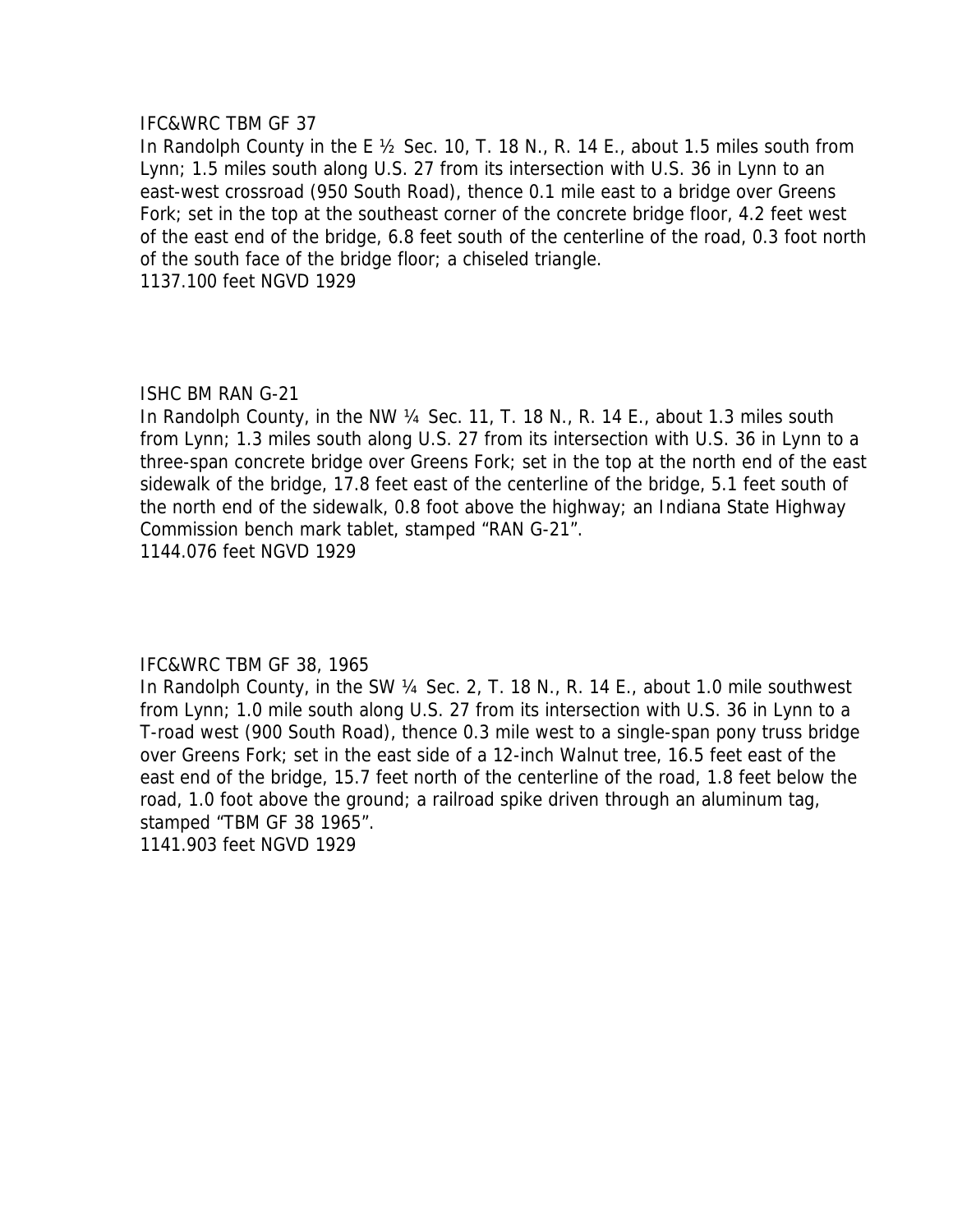#### IFC&WRC TBM GF 39

In Randolph County, in the NE ¼ Sec. 2, T. 18 N., R. 14 E., about 0.9 mile east from Lynn; 0.9 mile east along U.S. 36 from its intersection with U.S. 27 in Lynn to a bridge over Greens Fork; set in the top southwest wingwall of the bridge, 10.5 feet south of the centerline of the highway, 1.2 feet southeast of the southeast corner of the south concrete guardrail, 0.9 foot northwest of the southeast face of the wingwall, about level with the highway; a chiseled triangle.

1160.350 feet NGVD 1929

### USC&GS BM X 229, 1947

In Randolph County, in the NW 1/4 Sec. 2, T. 18 N., R 14 E., at the east edge of Lynn; set in the top of a concrete post at the U.S. Highway 36 crossing of the New York Central Railroad, 45.6 feet southeast from a southeast rail, 45 feet south of the centerline of the highway, 15 feet south of a power pole, 0.3 foot above the ground; a U.S. Coast & Geodetic Survey bench mark tablet, stamped "X 229 1947". 1170.464 feet NGVD 1929

### DNR TBM 4-04784

In Randolph County, Carlos Quad., in the NW  $\frac{1}{4}$  of Section 20, T. 19 N., R. 13 E., 2<sup>nd</sup> PM.; approximately 4.2 miles northwest of Carlos; at the intersection of 500 South Road and 650 West Road, in the southwest 1/4 of the intersection; set in the north side of power pole  $\#$  20/20.9/10.9, 22.3 feet west of the centerline of 650 west Road, 16.3 feet south of the centerline of 500 South Road, 3.3 feet west of the center of a concrete fence corner post, 0.5 foot above the ground; a railroad spike driven through an aluminum tag, stamped "DNR TBM 4-04784". 1136.441 feet N.G.V.D. 1929

346.3879 meters N.G.V.D. 1929

DNR BM RAN 60, 1987

In Randolph County, Winchester Quad., in the NE 1/4 of Section 20, T. 20 N., R. 14 E.,  $2^{nd}$  PM.; at Winchester; at the Fourth Street bridge over Salt Creek; set in the top of the northeast wingwall of the bridge, 21.5 feet north of the centerline of the road, 1.0 foot north of the south end of the wingwall; a Department of Natural Resources control station tablet, stamped "RAN 60 1987". 1081.548 feet N.G.V.D. 1929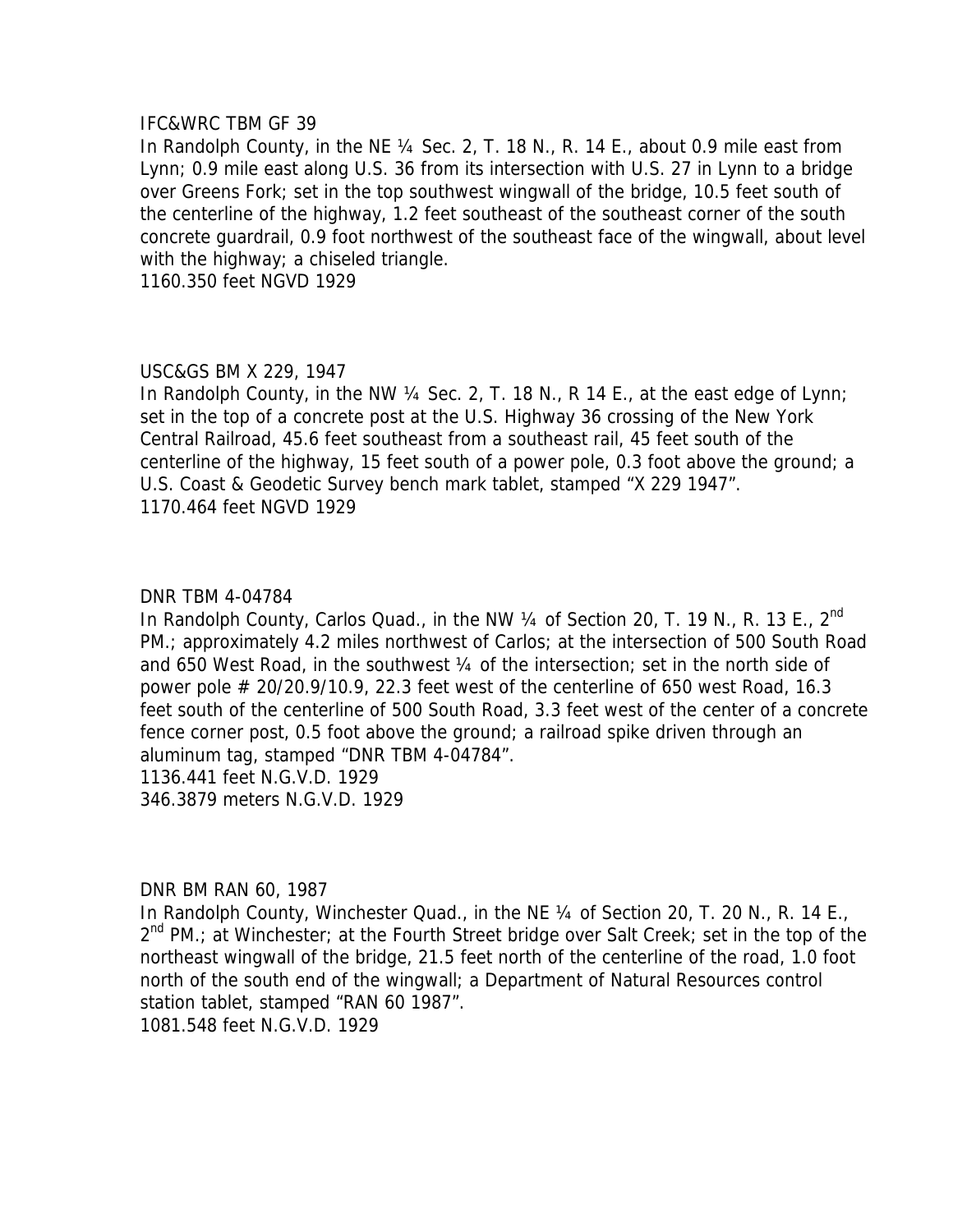#### DNR BM RAN 61, 1987

In Randolph County, Winchester Quad., in the NW 1/4 of Section 20, T. 20 N., R. 14 E.,  $2^{nd}$  PM.; at Winchester; at the Jackson Street bridge over Sugar Creek; set in the top of the north end of the east concrete guardrail of the bridge, 12.2 feet east of the centerline of the road, about 2.6 feet above the road; a Department of Natural Resources control station tablet, stamped "RAN 61 1987". 1085.885 feet N.G.V.D. 1929

### DNR BM RAN 62, 1987

In Randolph County, Winchester Quad., in the SW ¼ of Section 16, T. 20 N., R. 14 E.,  $2^{nd}$  PM.; at Winchester; at the Martin Street bridge over the West fork White River; set in the top of the northwest wingwall of the bridge, 13.2 feet north of the centerline of the road, 1.0 foot north of the south end of the wingwall, about 0.7 foot above the road; a Department of Natural Resources control station tablet, stamped "RAN 62 1987".

1074.379 feet N.G.V.D. 1929

## DNR BM RAN 63, 1987

In Randolph County, Winchester Quad., in the SE 1/4 of Section 17, T. 20 N., R. 14 E.,  $2^{nd}$  PM.; at Winchester; at the Main Street bridge over the West fork White River, about 200 feet east of the north end of the bridge at the International Harvester/Case Farm Equipment building; set vertically in the west wall of the building, 1.1 feet south of the northwest corner of the building, 1.8 feet above the ground; a Department of Natural Resources control station tablet, stamped "RAN 63 1987". 1068.262 feet N.G.V.D. 1929

### DNR BM RAN 64, 1987

In Randolph County, Maxville Quad., in the SE 1/4 of Section 13, T. 20 N., R. 13 E., 2<sup>nd</sup> PM.; about 4.8 miles east of Maxville; at the 200 West Road bridge over the West Fork White River; set in the top of the southwest wingwall, 13.5 feet west of the centerline of the road, 4.0 feet south of the north end of the wingwall, about level with the road; a Department of Natural Resources control station tablet, stamped "RAN 64 1987". 1062.118 feet N.G.V.D. 1929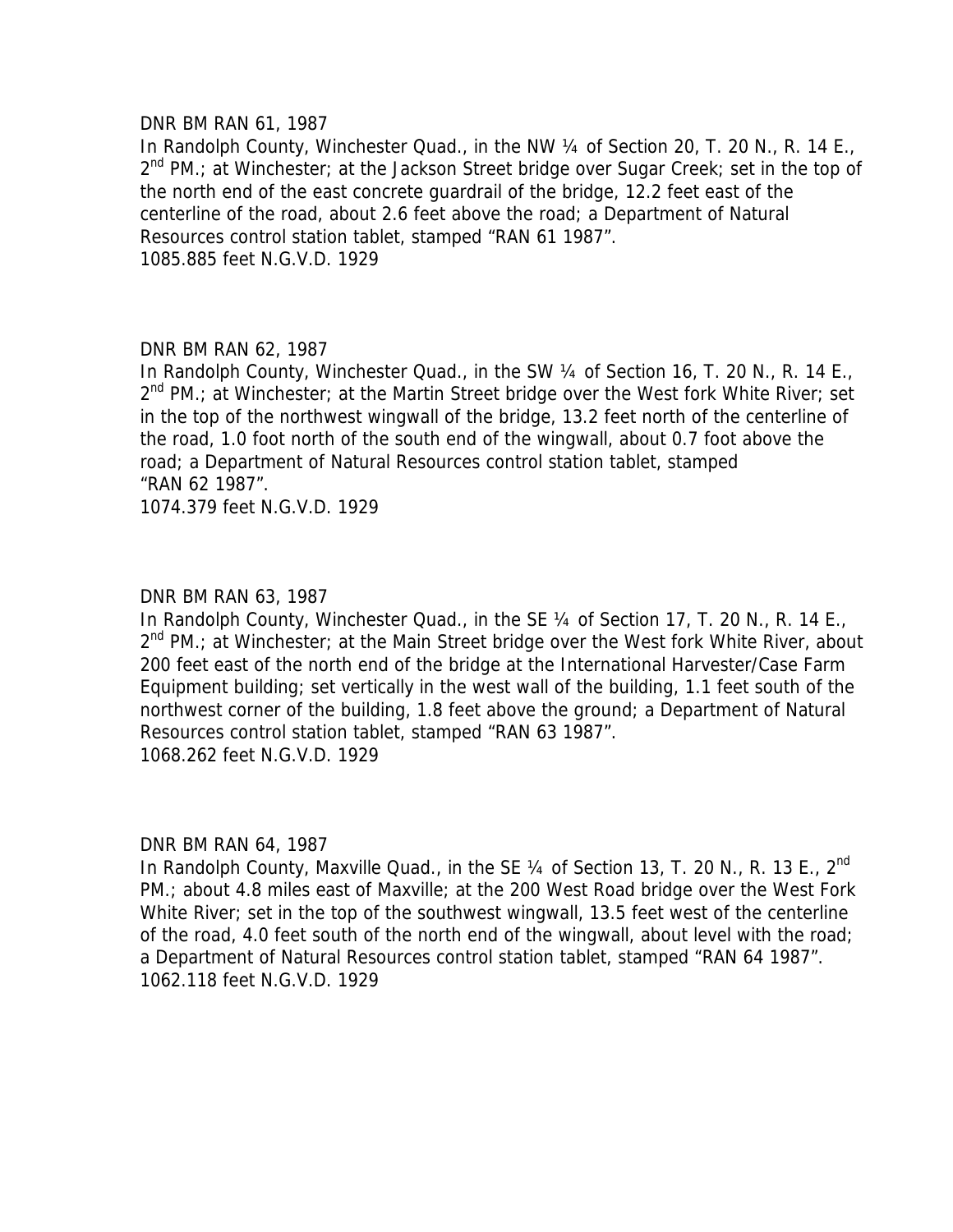#### DNR BM RAN 65, 1987

In Randolph County, Maxville Quad., in the SW 1/4 of Section 13, T. 20 N., R. 13 E., 2<sup>nd</sup> PM.; about 3.8 miles east of Maxville; at the 300 West Road bridge over the West Fork White River; set in the top of the east concrete quardrail of the bridge, 12.0 feet east of the centerline of the road, 2.8 feet north of the south end of the guardrail, about 2.2 feet above the road; a Department of Natural Resources control station tablet, stamped "RAN 65 1987".

1053.945 feet N.G.V.D. 1929

## DNR BM RAN 66, 1987

In Randolph County, Maxville Quad., in the SW  $\frac{1}{4}$  of Section 14, T. 20 N., R. 13 E., 2<sup>nd</sup> PM.; about 3.0 miles east of Maxville; at the 375 West Road bridge over the West Fork White River; set in the top of the southwest wingwall, 14.0 feet west of the centerline of the road, 4.6 feet south of the north end of the wingwall, about level with the road; a Department of Natural Resources control station tablet, stamped "RAN 66 1987". 1046.090 feet N.G.V.D. 1929

## DNR BM RAN 67, 1987

In Randolph County, Maxville Quad., in the SW  $\frac{1}{4}$  of Section 15, T. 20 N., R. 13 E., 2<sup>nd</sup> PM.; about 1.8 miles east of Maxville; at the 500 West Road bridge over the West Fork White River; set in the top of the south end of the east concrete quardrail of the bridge, 13.5 feet east of the centerline of the road, 2.2 feet north of the south end of the guardrail, about 2.2 feet above the road; a Department of Natural Resources control station tablet, stamped "RAN 67 1987".

1044.450 feet N.G.V.D. 1929

### DNR BM RAN 68, 1987

In Randolph County, Winchester Quad., in the NE 1/4 of Section 32, T. 20 N., R. 14 E.,  $2^{nd}$  PM.; about 0.8 mile south of Winchester; at the 100 South Road bridge over Salt Creek; set in the top of the southeast wingwall of the bridge, 13.5 feet south of the centerline of the road, 2.0 feet south of the north end of the wingwall, level with the road; a Department of Natural Resources control station tablet, stamped "RAN 68 1987".

1104.036 feet N.G.V.D. 1929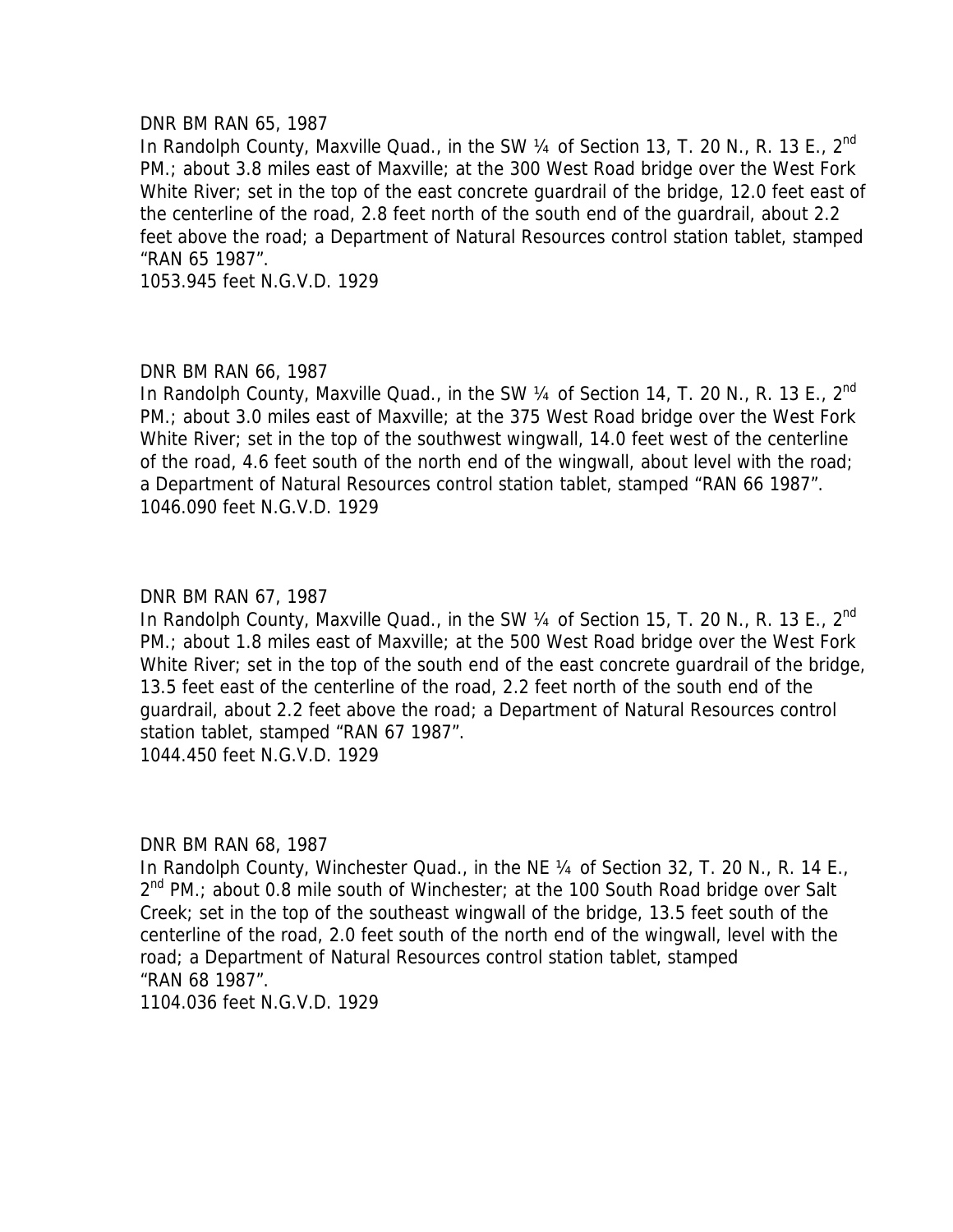#### DNR BM RAN 69, 1987

In Randolph County, Maxville Quad., in the SE 1/4 of Section 27, T. 20 N., R. 13 E., 2<sup>nd</sup> PM.; about 4.0 miles west of Winchester; at the 400 West Road bridge over Eight Mile Creek; set in the northwest wingwall of the bridge, 13.6 feet west of the centerline of the road, 2.5 feet south of the north end of the wingwall, about level with the road; a Department of Natural Resources control station tablet, stamped "RAN 69 1987". 1087.922 feet N.G.V.D. 1929

## DNR BM RAN 70, 1987

In Randolph County, Maxville Quad., in the NW 1/4 of Section 29, T. 20 N., R. 13 E., 2<sup>nd</sup> PM.; about 1.0 mile southeast of Maxville; at the 625 West Road bridge over Sparrow Creek; set in the northwest wingwall of the bridge, 13.5 feet west of the centerline of the road, 4.0 feet south of the north end of the wingwall, about level with the road; a Department of Natural Resources control station tablet, stamped "RAN 70 1987". 1048.327 feet N.G.V.D. 1929

### DOT BM RAN 754

In Randolph County, Maxville Quad., in the NW 1/4 of Section 19, T. 20 N., R. 13 E., 2<sup>nd</sup> PM.; about 1.0 mile west of Maxville; at the State Road 32 bridge over the West Fork White River; set in the top of the curb at the northwest corner of the bridge, 20.0 feet north of the centerline of the road, about 0.6 foot above the road; a Indiana State Highway Commission bench mark tablet, stamped "RAN 754". THIRD ORDER 1022.22 feet N.G.V.D. 1929

### DOT BM RAN G 37

In Randolph County, Winchester Quad., in the NW 1/4 of Section 20, T. 20 N., R. 14 E.,  $2^{nd}$  PM.; at Winchester; at the State Road 32 bridge over Sugar Creek; set in the top of the northwest wingwall of the bridge, 24.0 feet north of the centerline of the road, 4.3 feet east of the west end of the bridge, level with the road; a Indiana Department of Highways bench mark tablet, stamped "RAN G 37". 1089.027 feet N.G.V.D. 1929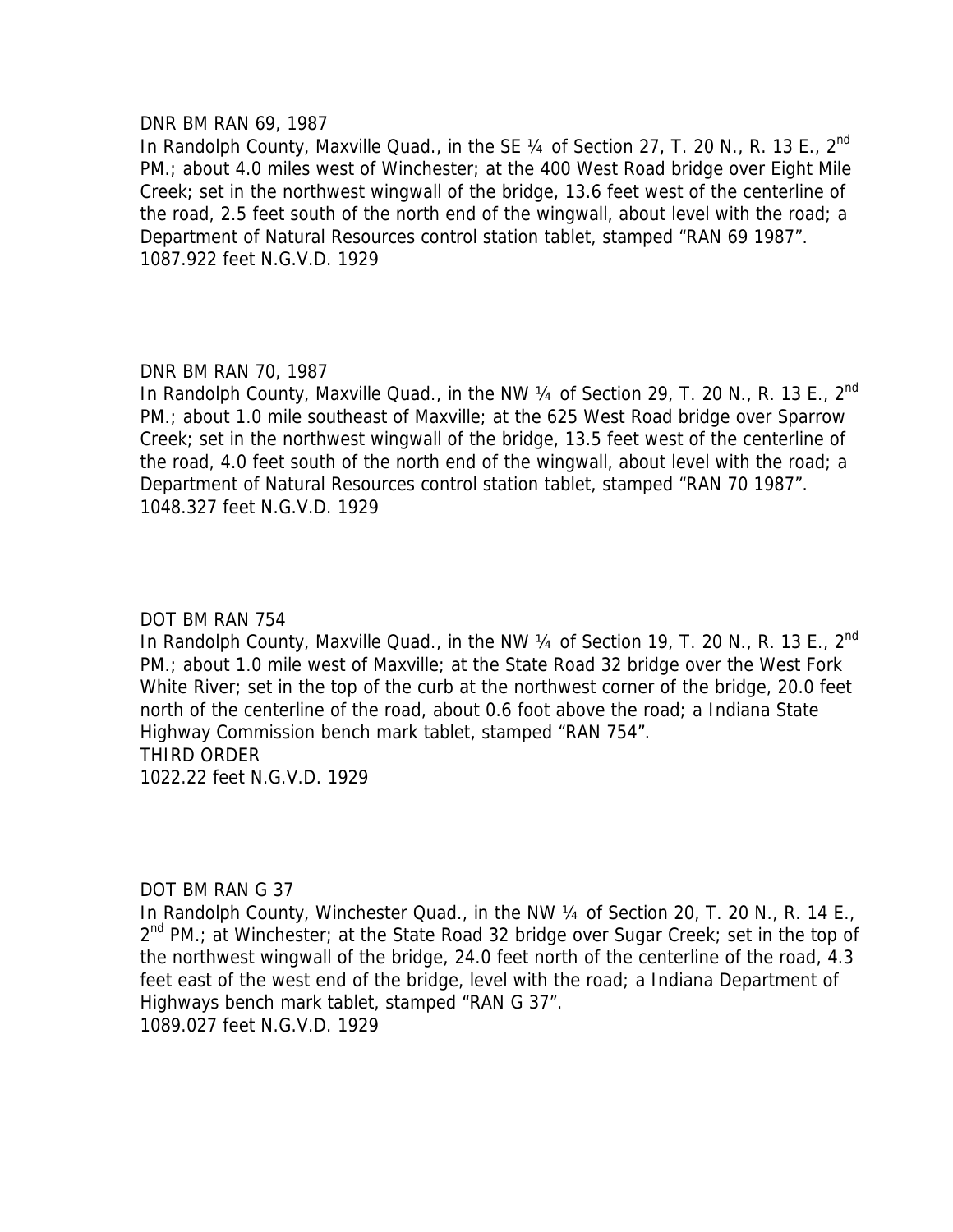### USC&GS BM A 229, 1947

In Randolph County, Winchester Quad., in the NW ¼ of Section 29, T. 20 N., R. 14 E.,  $2^{nd}$  PM.; at Winchester; at the South Meridian Street bridge over a tributary to Sugar Creek; set in the top of a concrete post projecting 4 inches, 75 feet north of the north end of the west concrete banister of the bridge, 19.5 feet west of the centerline of the south tangent of the road, 5.5 feet south of a fence corner, 1.2 feet east of a wire fence, about level with the road; a U.S. Coast & Geodetic Survey bench mark tablet, stamped "A 229 1947".

1101.933 feet NGVD 1929

## USC&GS BM B 229, 1947

In Randolph County, Winchester Quad., in the SW 1/4 of Section 29, T. 20 N., R. 14 E., 2<sup>nd</sup> PM.; about 0.8 mile south of Winchester; at the County Highway Garage, at the intersection of South Meridian Street and 100 South Road; set vertically in the east wall of the County Highway Garage building, 111 feet north of 100 South Road, 73 feet west of the centerline of South Meridian Street, 16.4 feet north of the southeast corner of the building, 3.5 feet above the ground; a U.S. Coast & Geodetic Survey bench mark tablet, stamped "B 229 1947".

1121.799 feet NGVD 1929

# USGS BM TT 19 DWP

In Randolph County, Winchester Quad., in the NE 1/4 of Section 31, T. 20 N., R. 14 E.,  $2^{nd}$  PM.; about 1.3 miles south of Winchester; at the intersection of Meridian Street (Huntsville Road) and 150 South Road; set in the top of a concrete post projecting 0.5 foot, 18.5 feet east of the centerline of Huntsville Road, 5.0 feet southwest of power pole # RA61/136; a U.S. Geological Survey tablet, stamped "TT 19 DWP". 1126.413 feet NGVD 1929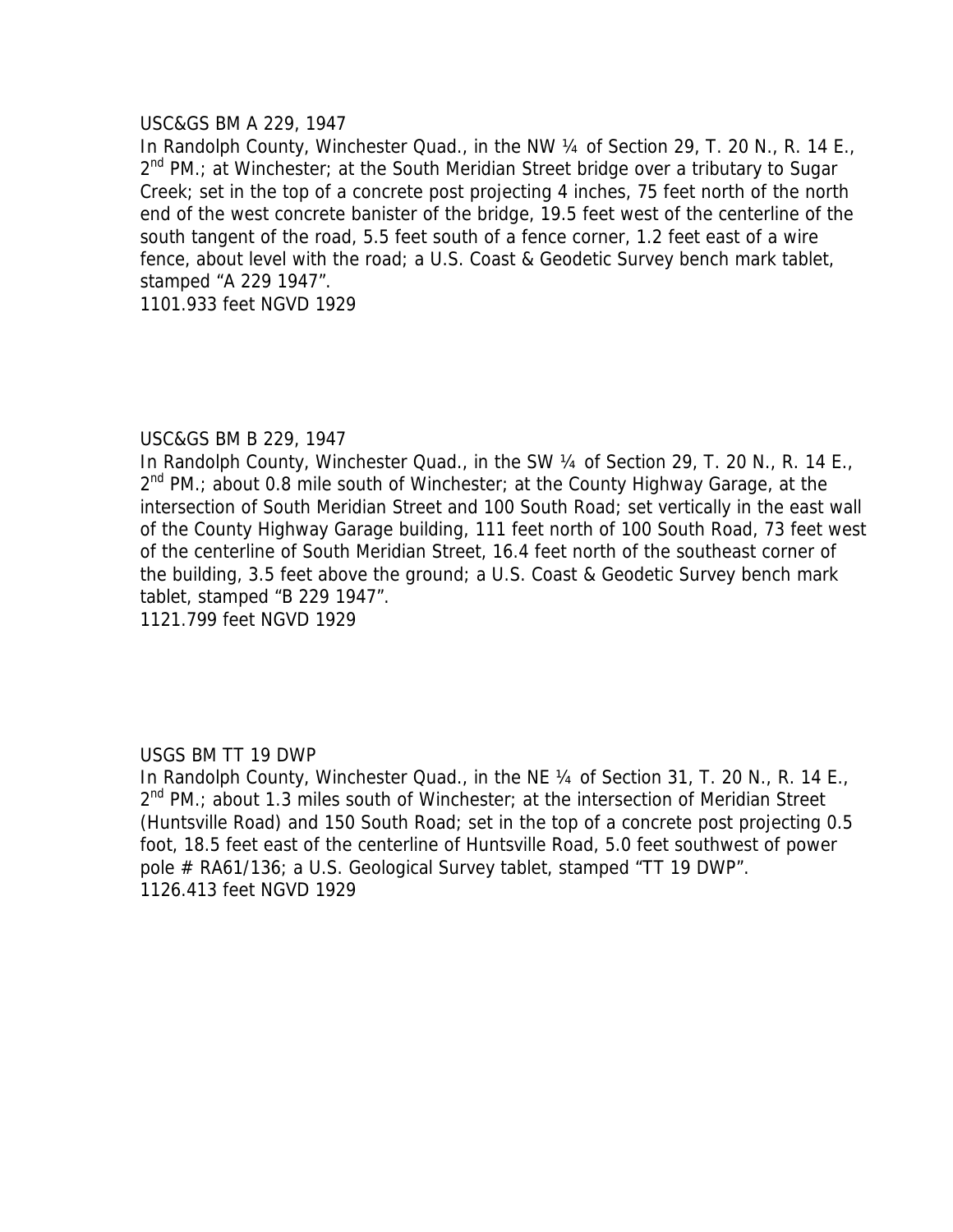#### USC&GS BM K 229 RESET 1989

In Randolph County, Lynn Quad., in the NE 1/4 of Section 8, T. 18 N., R. 14 E., 2<sup>nd</sup> PM.; about 0.3 mile north of Bloomingport; at the Bloomingport Road bridge over Grove Run; set in the top of a concrete post, 205 feet north of Grove Run, 50.0 feet south of and across a gravel drive from power pole  $#$  L83 with a guy wire and a transformer, 33.0 feet south of the centerline of a gravel drive to the east, 16.5 feet east of the centerline of Bloomingport Road, 3.0 feet west of a orange witness post, level with the ground; a U.S. Coast and Geodetic Survey bench mark tablet, stamped "K 229 RESET 1989". 1188.032 feet NGVD 1929 362.113 meters NGVD 1929

1187.59 feet NAVD 1988 361.977 meters NAVD 1988

### DNR TBM WR 1, 2000

In Randolph County, Maxville Quad., in the NE 1/4 of Section 18, T. 20 N., R. 14 E. 2<sup>nd</sup> P.M.; about 1.8 miles west of Winchester; about  $\pm$  0.15 mile east of Stockyard Road bridge over West Fork White River, at a curve in Stockyard Road to the south; set in the south side of a power pole on the north side of the road, the power pole is between two large Hackberry trees, 43.5 feet northeast of the centerline of the road, 8.2 feet southwest of a fence, 1.0 foot above the ground; a railroad spike driven through an aluminum tag, stamped "IDNR TBM WR 1 2000".

3<sup>rd</sup> Order 1063.505 feet NGVD 1929

DNR TBM WR 2, 2000

In Randolph County, Maxville Quad., in the NE  $\frac{1}{4}$  of Section 18, T. 20 N., R. 14 E. 2<sup>nd</sup> P.M.; about 1.8 miles west of Winchester; at the Stockyard Road bridge over West Fork White River, in the third power pole east of the bridge on the north side of Stockyard Road, and the second power pole west of a curve in the road to the south; set in the south side of a power pole, 18.7 feet north of the centerline of the road, 4 feet south of a fence line, about 2.2 feet above the ground; a railroad spike driven through an aluminum tag, stamped "IDNR TBM WR 2 2000".

3<sup>rd</sup> Order 1055.695 feet NGVD 1929